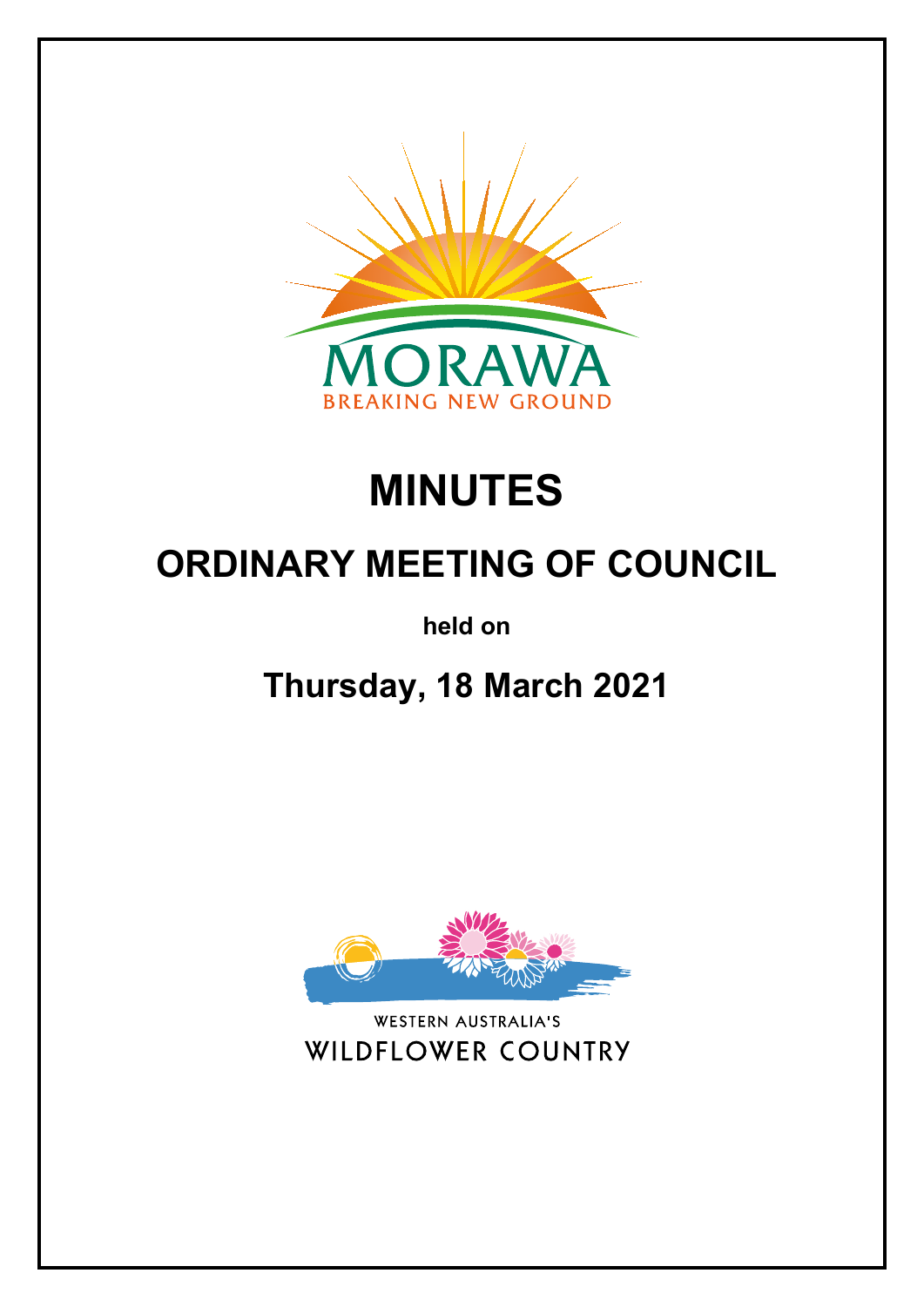#### *DISCLAIMER*

*No responsibility whatsoever is implied or accepted by the Shire of Morawa for any act, omission, statement or intimation occurring during Council Meetings. The Shire of Morawa disclaims any liability for any loss whatsoever and howsoever caused arising out of reliance by any person or legal entity on any such act, omission, and statement of intimation occurring during Council Meetings.*

*Any person or legal entity that acts or fails to act in reliance upon any statement, act or omission occurring in a Council Meeting does so at their own risk. The Shire of Morawa advises that any person or legal entity should only rely on formal confirmation or notification of Council resolutions.*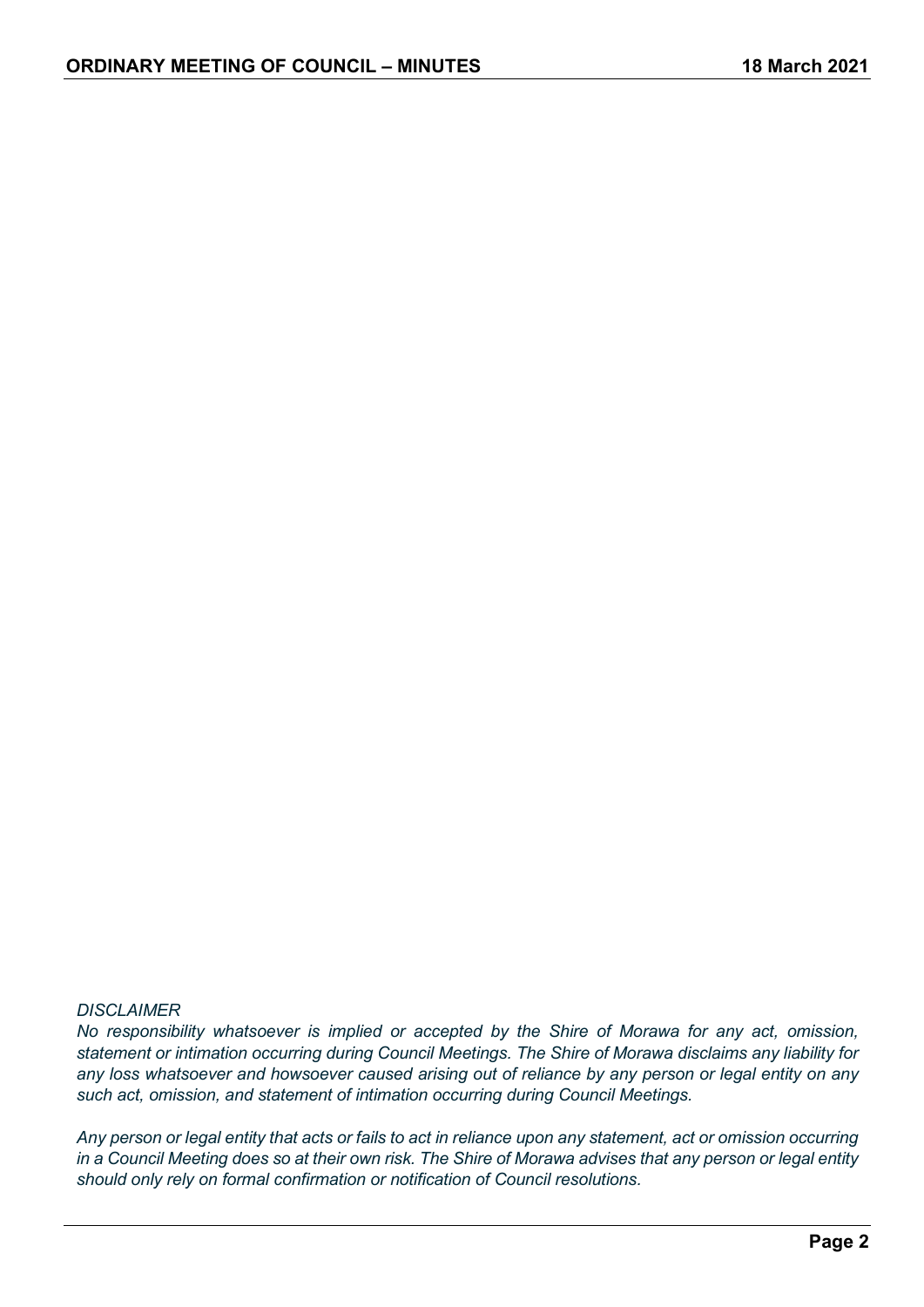# **Item 1 Opening of Meeting**

The President declared the meeting open at 5.30pm.

# **Item 2 Acknowledgement of Traditional Owners and Dignitaries**

The President acknowledges the traditional custodians, the Yamatji people, and recognises the contribution of Yamatji elders past, present and future, in working together for the future of Morawa.

'This meeting is being recorded on audio tape and to assist with minute taking purposes. The public is reminded that in accordance with Section 6.16 of the Shire of Morawa Meeting Procedures Local Law 2012 that nobody shall use any visual or vocal recording device or instrument to record the proceedings of Council without the written permission of the presiding member'.

# **Item 3 Recording of Attendance**

# **3.1 Attendance**

#### **Council**

President (Presiding Member) Councillor Karen Chappel Deputy President Councillor Dean Carslake Councillor Jane Coaker Councillor Debbie Collins Councillor Yvette Harris Councillor Shirley Katona Councillor Ken Stokes

# **Staff**

Acting Chief Executive Officer Gavin Treasure Gavin Treasure Executive Manager Corporate & Community Services Jackie Hawkins Executive Manager Works and Assets **Paul Buist** Paul Buist Executive Assistant **Rondah Toms Rondah Toms** 

# **Members of the Public**

Nil

# **3.2 Attendance by Telephone / Instantaneous Communications**

In accordance with section14 of the *Local Government (Administration) Regulations 1996 "Meetings held by electronic means in public health emergency or state of emergency (Act s. 5.25(1)(ba*))", the President to declare that this Meeting may take place via instantaneous communication. All Councillors and staff are to be available either via telephone (teleconference) or in person.

# **3.3 Apologies**

**Chief Executive Officer Scott Wildgoose** Scott Wildgoose

# **3.4 Approved Leave of Absence**

Nil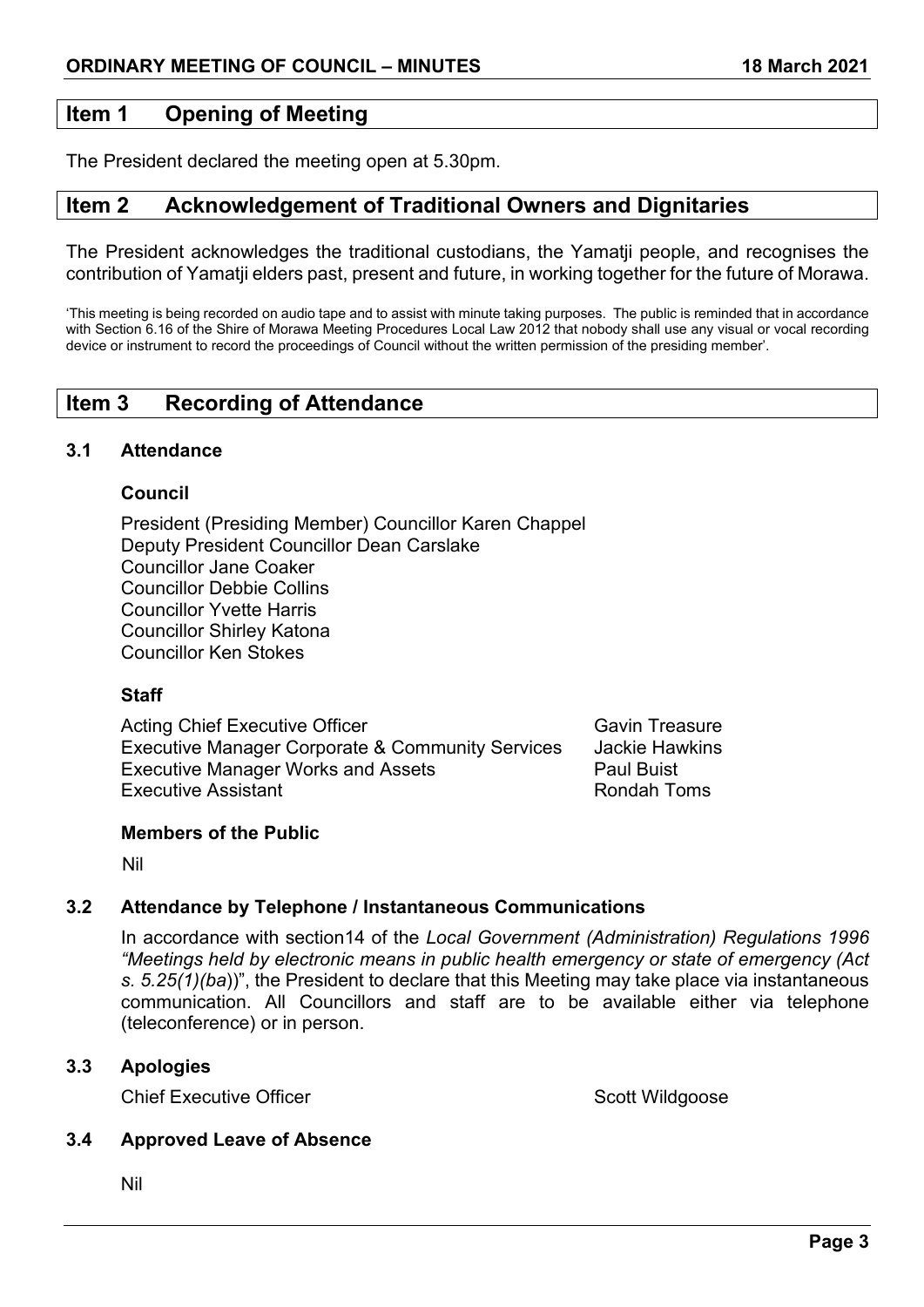# **3.5 Disclosure of Interests**

| Agenda Item: 11.1.4 Annual Budget Review 2020-2021 |                              |                                                               |  |
|----------------------------------------------------|------------------------------|---------------------------------------------------------------|--|
| Name of Disclosing Member   Nature of Interest     |                              | The Nature being                                              |  |
| Cr Karen Chappel                                   | <b>Impartiality Interest</b> | Cr Chappel's son is the president of<br>the Morawa Golf Club. |  |

| Agenda Item: 11.1.4 Annual Budget Review 2020-2021                 |                              |                                                                                     |  |
|--------------------------------------------------------------------|------------------------------|-------------------------------------------------------------------------------------|--|
| Name of Disclosing Member   Nature of Interest<br>The Nature being |                              |                                                                                     |  |
| l Cr Ken Stokes                                                    | <b>Impartiality Interest</b> | Cr Stokes is on the management<br>committee of the Morawa Golf and<br>Bowling Club. |  |

| 15.2 Confidential Item – Nomination of Honorary Freeman of the Shire<br>Agenda Item: |           |                  |
|--------------------------------------------------------------------------------------|-----------|------------------|
| Name of Disclosing Member   Nature of Interest                                       |           | The Nature being |
| Cr Dean Carslake                                                                     | Proximity |                  |

| 15.2 Confidential Item – Nomination of Honorary Freeman of the Shire<br>Agenda Item: |              |                           |  |
|--------------------------------------------------------------------------------------|--------------|---------------------------|--|
| Name of Disclosing Member   Nature of Interest<br>The Nature being                   |              |                           |  |
| <b>Cr Jane Coaker</b>                                                                | Impartiality | Impartiality (Related to) |  |

# **Item 4 Applications for Leave of Absence**

Nil

# **Item 5 Response to Previous Questions**

Nil

# **Item 6 Public Question Time**

*Important note:*

*'This meeting is being recorded on audio tape and to assist with minute taking purposes. The public is reminded that in accordance with Section 6.16 of the Shire of Morawa Meeting Procedures Local Law 2012 that nobody shall use any visual or vocal recording device or instrument to record the proceedings of Council without the written permission of the presiding member.*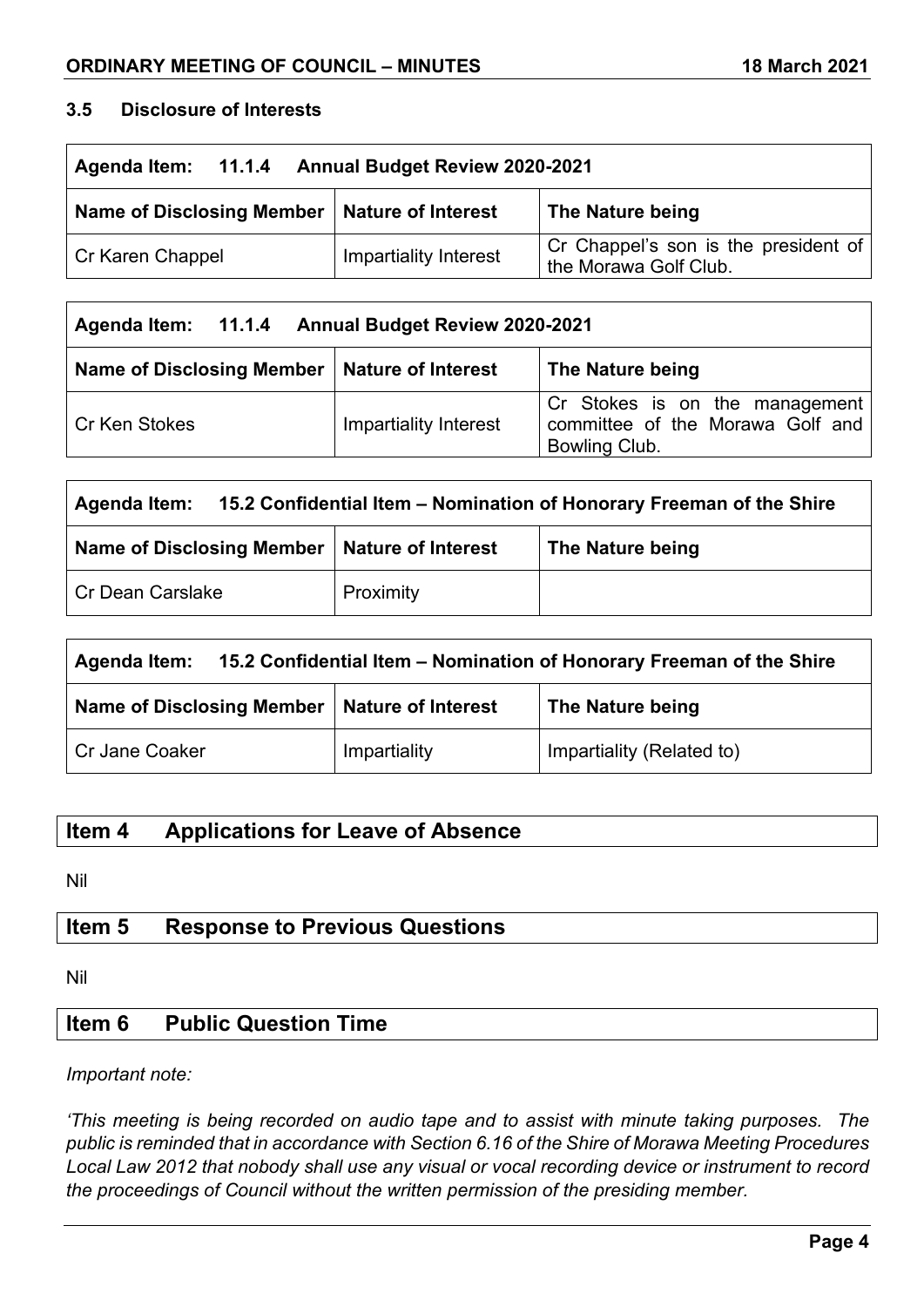*Members of the public are also reminded that in accordance with section 6.17(4) of the Shire of Morawa Meeting Procedures Local Law 2012 mobile telephones must be switched off and not used during the meeting.'*

**6.1 Public Question Time**

Nil

**6.2 Public Statement Time**

Nil

**6.3 Petitions/Deputations/Presentations/Submissions**

Nil

# **Item 7 Questions from Members without Notice**

Nil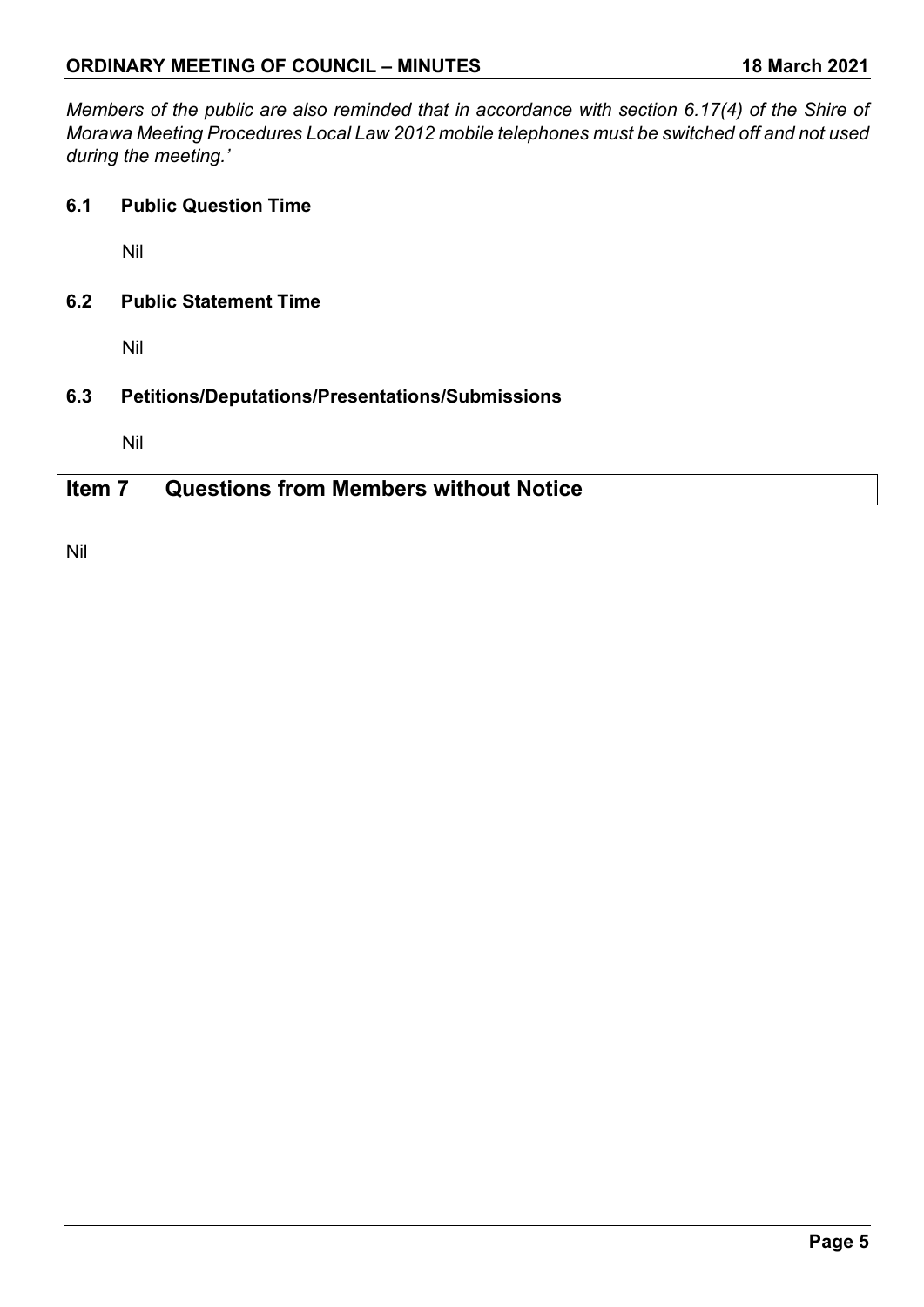# **Item 8 Announcements by Presiding Member without Discussion**

| <b>Date</b>      | <b>Meeting</b>                                 | <b>Details of Meeting</b>         |
|------------------|------------------------------------------------|-----------------------------------|
| 4 February 2021  | Shire of Morawa                                | <b>Electors Meeting</b>           |
| 4 February 2021  | Shire of Morawa                                | <b>Briefing Session</b>           |
| 5 February 2021  | <b>Australian Local Government Association</b> | <b>Board Meeting</b>              |
| 8 February 2021  | <b>Australian Local Government Association</b> | <b>Strategic Planning Meeting</b> |
| 9 February 2021  | <b>Australian Local Government Association</b> | <b>Strategic Planning Meeting</b> |
| 11 February 2021 | Shire of Morawa                                | <b>Ordinary Council Meeting</b>   |
| 15 February 2021 | <b>Finance and Services Committee</b>          | <b>Briefing</b>                   |
| 17 February 2021 | Politics and Policy breakfast with Zak Kirkup  | Meeting                           |
| 17 February 2021 | <b>WALGA Finance and service committee</b>     | Meeting                           |
| 17 February 2021 | <b>Local Government House Trust</b>            | Meeting                           |
| 18 February 2021 | <b>Midwest Economic Summit</b>                 | Meeting                           |
| 19 February 2021 | <b>Midwest Development Commission</b>          | <b>Board Meeting</b>              |
| 22 February 2021 | <b>Northern Country Zone</b>                   | Meeting                           |
| 22 February 2021 | <b>Shane Love</b>                              | Meeting                           |
| 23 February 2021 | <b>Desert Blue Connect Board Meeting</b>       | <b>Board Meeting</b>              |
| 26 February 2021 | <b>WALGA</b>                                   | <b>Selection Committee</b>        |

President's Meetings for the month of February 2021.

# **Item 9 Declarations of All Members to have Given Due Consideration to All Matters Contained in the Business Paper before the Meeting**

The Elected Members to declare that they had given due consideration to all matters contained in the agenda.

- President Councillor Karen Chappel
- Councillor Jane Coaker
- Councillor Debbie Collins
- Councillor Yvette Harris
- Councillor Shirley Katona
- Councillor Ken Stokes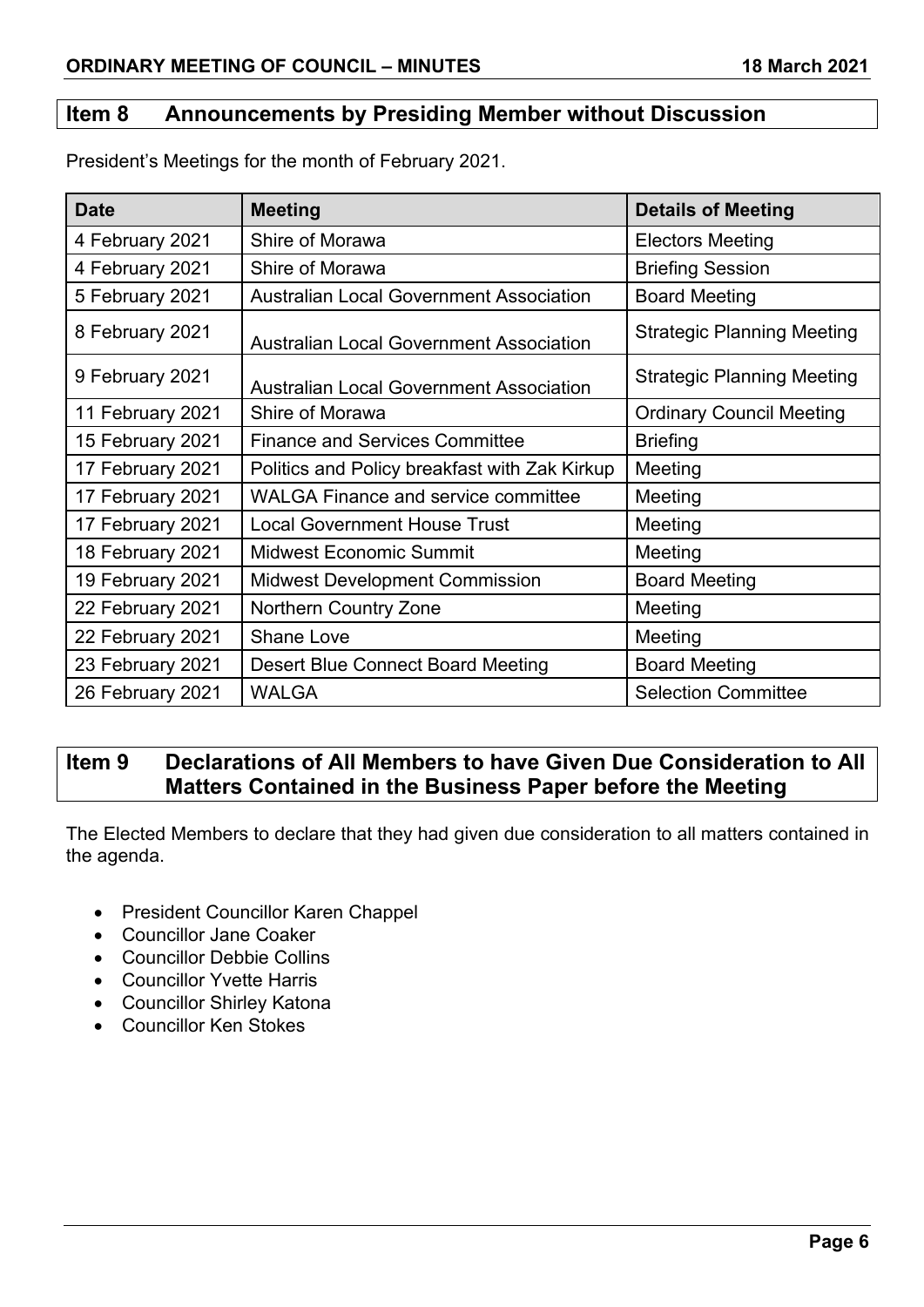# **Item 10 Confirmation of Minutes of Previous Meeting**

The Minutes of the 11 February 2021 Ordinary Council Meeting were provided under separate cover via the Shire of Morawa's secure portal to all Councillors on 12 February 2021.

#### **OFFICER'S RECOMMENDATION/RESOLUTION**

**210304 Moved: Cr Coaker Seconded: Cr Stokes**

**That Council confirm that:**

**1. The Minutes of the Ordinary Council Meeting held 11 February 2021 are a true and correct record.**

*CARRIED BY SIMPLE MAJORITY 6/0*

*Disclaimer*

*Members of the public are cautioned against taking any action on Council decisions, on items in this agenda in which they may have an interest, until formal notification in writing from the Shire has been received. Decisions made at this meeting can be revoked pursuant to the Local Government Act 1995.*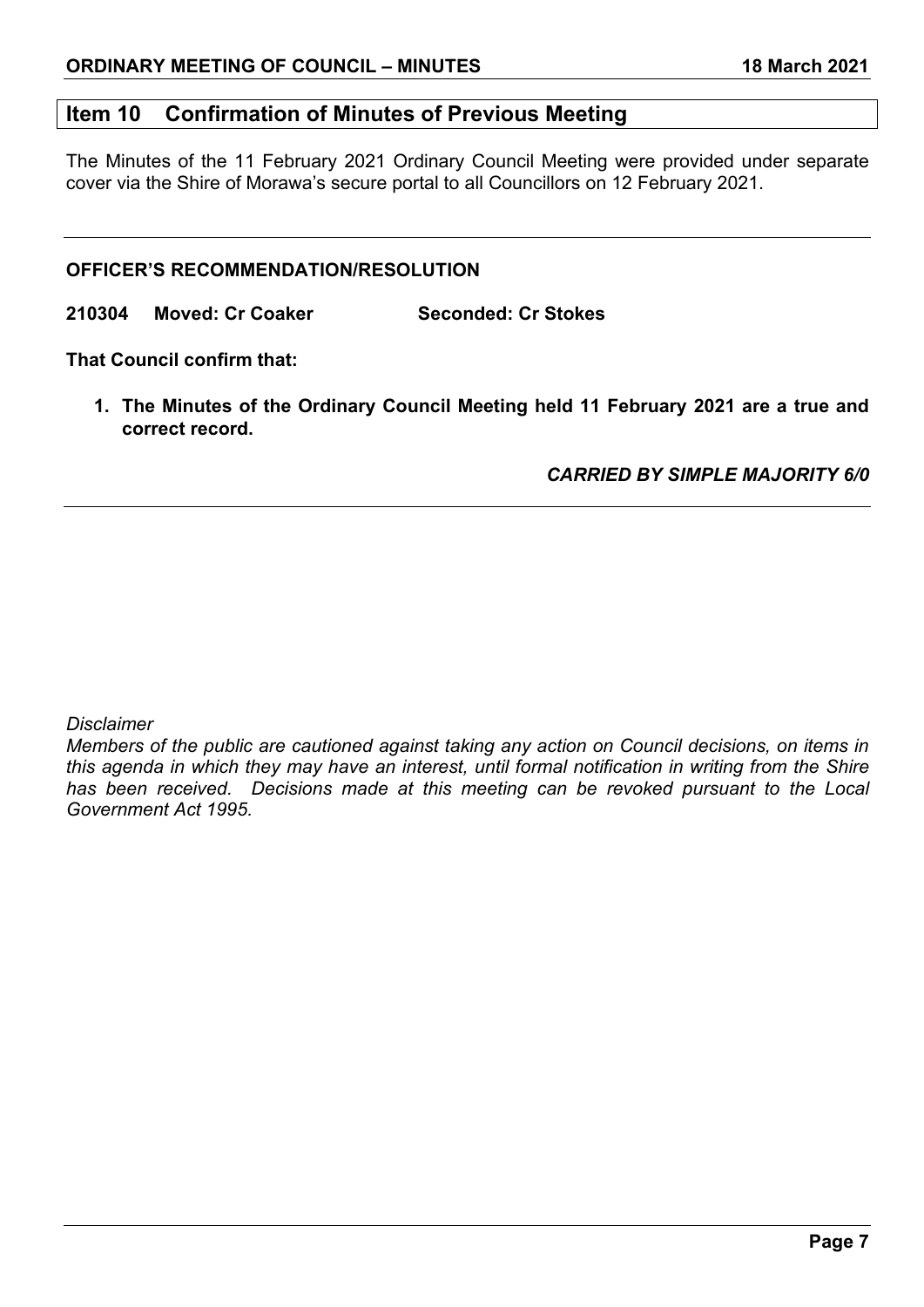# **Item 11 Reports of Officers**

# **11.1 Chief Executive Officer**

#### **11.1.1 Integrated Planning and Reporting – February 2021**

**Author:** Executive Assistant

**Authorising Officer:** Chief Executive Officer

**Disclosure of Interest:** The Author and Authorising Officer declare that they do not have any conflicts of interest in relation to this item.

#### **OFFICER'S RECOMMENDATION/RESOLUTION**

**210305 Moved: Cr Collins Seconded: Cr Coaker**

**That Council receive the Integrated Planning and Reporting (IPR) update for the month of February 2021.**

#### *CARRIED BY SIMPLE MAJORITY 6/0*

# **PURPOSE**

All local governments are required to produce a plan for the future under S5.56(1) of the *Local Government Act 1995*. To ensure there is a regular and open flow of information between the Shire's administration, the Council and the community, the following monthly update is provided.

#### **DETAIL**

The information provided (**Attachment 1***)* is generated from the Shire's IPR software Envisio. This informs Council and the community of the current outcomes relating to the objectives of the Shire's Strategic Community Plan 2018-2028 and the Corporate Business Plan 2018-2022.

# **LEVEL OF SIGNIFICANCE**

Low significance - report is presented to Council for information purposes.

#### **CONSULTATION**

Senior Management Team

# **LEGISLATION AND POLICY CONSIDERATIONS**

*Local Government Act 1995 S5.56 (1) Local Government (Administration) Regulations 1996*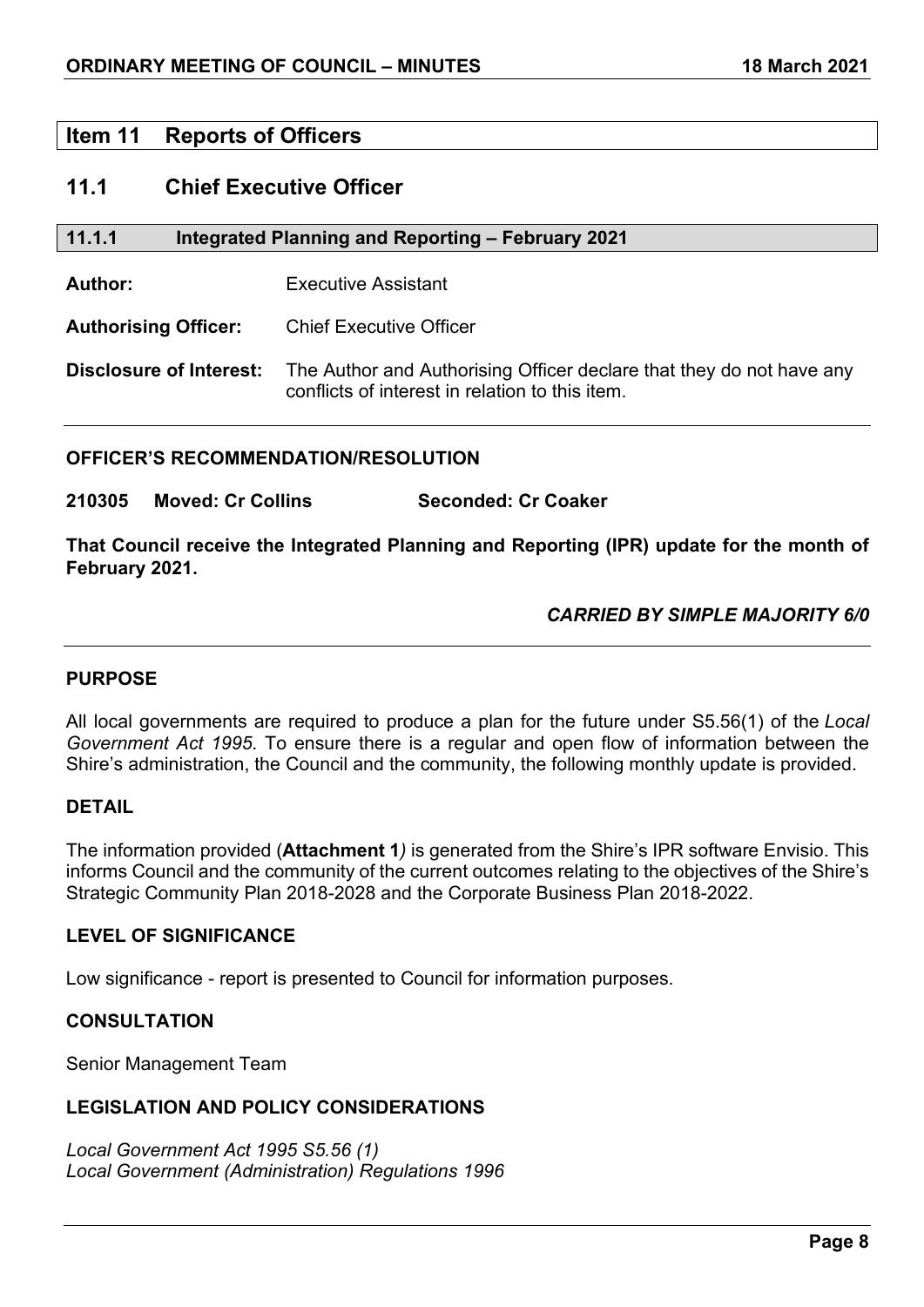#### **Strategic Community Plan 2018 to 2028 (Desktop Reviewed June 2020)**

**Outcome 4.3** A local government that is respected, professional and accountable.

# **FINANCIAL AND RESOURCES IMPLICATIONS**

The expenditure associated with the provision of the software used to monitor and report on IPR has been budgeted in the 2020/2021 financial year.

# **RISK MANAGEMENT CONSIDERATIONS**

There are no known risk management implications in relation to this item.

#### **CONCLUSION**

That Council receive the IPR February 2021 update (*Attachment 1)*.

#### **ATTACHMENT**

*Attachment 1 –* 11.1.1 IPR February 2021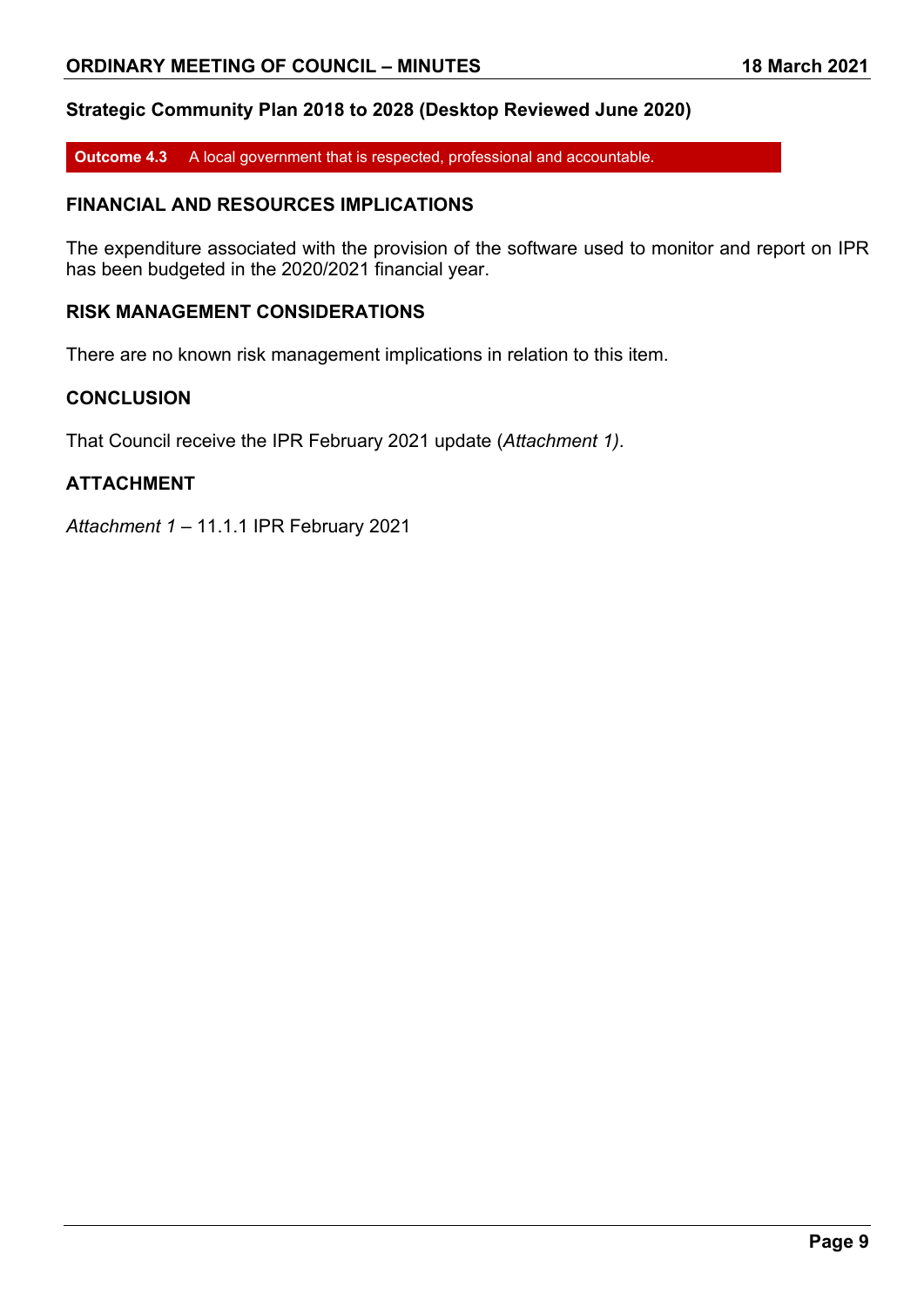#### **11.1.2 Actions Performed under Delegated Authority for February 2021**

**Author:** Chief Executive Officer

**Authorising Officer:** Chief Executive Officer

**Disclosure of Interest:** The Author/Authorising Officer declares that he does not have any conflict of interest in relation to this item.

#### **OFFICER'S RECOMMENDATION/RESOLUTION**

**210306 Moved: Cr Stokes Seconded: Cr Harris**

**That with respect to Actions Performed under Delegated Authority for February 2021, Council:**

#### **1. Accept the Report.**

# *CARRIED BY SIMPLE MAJORITY 6/0*

#### **PURPOSE**

To report back to Council, actions performed under delegated authority from the period 01 February 2021 to 28 February 2021.

#### **DETAIL**

To increase transparency this report has been prepared for Council and includes all actions performed under delegated authority for –

- Development Approvals;
- Building Permits;
- Health Approvals;
- One off delegations to the Chief Executive Officer;
- Dangerous Goods;
- Affixing of Common Seal;
- Other Delegations as provided for in the Delegations Register.

The following outlines the actions performed within the Shire relative to Delegated Authority from the period 1 September 2020 to 31 October 2020 ('the period') and are submitted to Council for information.

#### *Bushfire*

No delegated decisions were undertaken by Shire pursuant to bushfire matters during the period.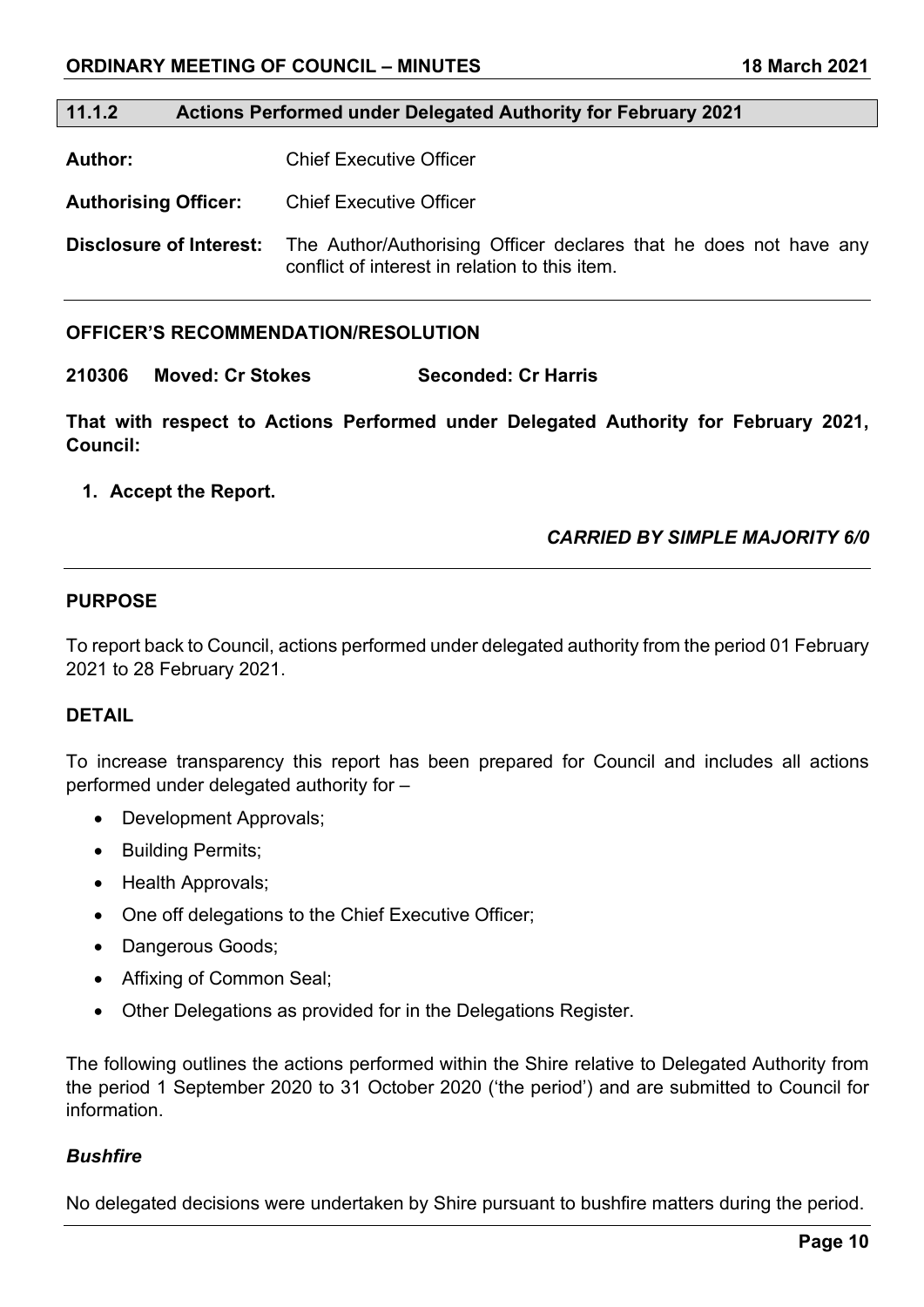#### *Caravan parks and camp grounds*

No delegated decisions were undertaken by Shire pursuant to caravan parks and camping grounds during the period.

#### *Common Seal*

No Common Seal actions were undertaken by the Shire during the period.

#### *Dangerous Goods Safety Act 2004*

No delegated decisions were undertaken by Shire pursuant to Dangerous Goods Safety matters during the period.

#### *Food Act 2008*

No delegated decisions were undertaken by Shire pursuant to the Food Act matters during the period.

#### *Hawkers, traders and stall holders*

No delegated decisions were undertaken by Shire pursuant to Hawkers, traders and stall holders during this period.

#### *Liquor Control Act 1988*

No delegated decisions were undertaken by Shire pursuant to liquor matters during the period.

#### *Lodging houses*

No delegated decisions were undertaken by Shire pursuant to lodging house matters during the period.

#### *Public Buildings*

No delegated decisions were undertaken by Shire pursuant to public buildings matters during the period.

#### *Septic Tank Approvals*

No delegated decisions were undertaken by Shire pursuant to the Health Act 1911 and Health (Treatment of Sewage and Disposal of Effluent Waste) Regulations 1974 during the period.

# *Planning Approval*

Two delegated decisions were undertaken by Shire pursuant to *Planning & Development Act 2005*  during the period as follows:

| Date of     | Decision | <b>Decision details</b>      | Applicant   | Other affected |
|-------------|----------|------------------------------|-------------|----------------|
| decision    | Ref.     |                              |             | person(s)      |
| 16 February | A42      | Proposed Pergola on Lot 389  | D & L Lomax | N/A            |
| 2021        |          | (1) Tubby St, Morawa -       |             |                |
|             |          | Deemed to Comply             |             |                |
| 16 February | A298     | Proposed ensuite addition to | S. Katona   | N/A            |
| 2021        |          | existing dwelling on Lot 209 |             |                |
|             |          | (51) Solomon Tce, Morawa –   |             |                |
|             |          | Deemed to Comply             |             |                |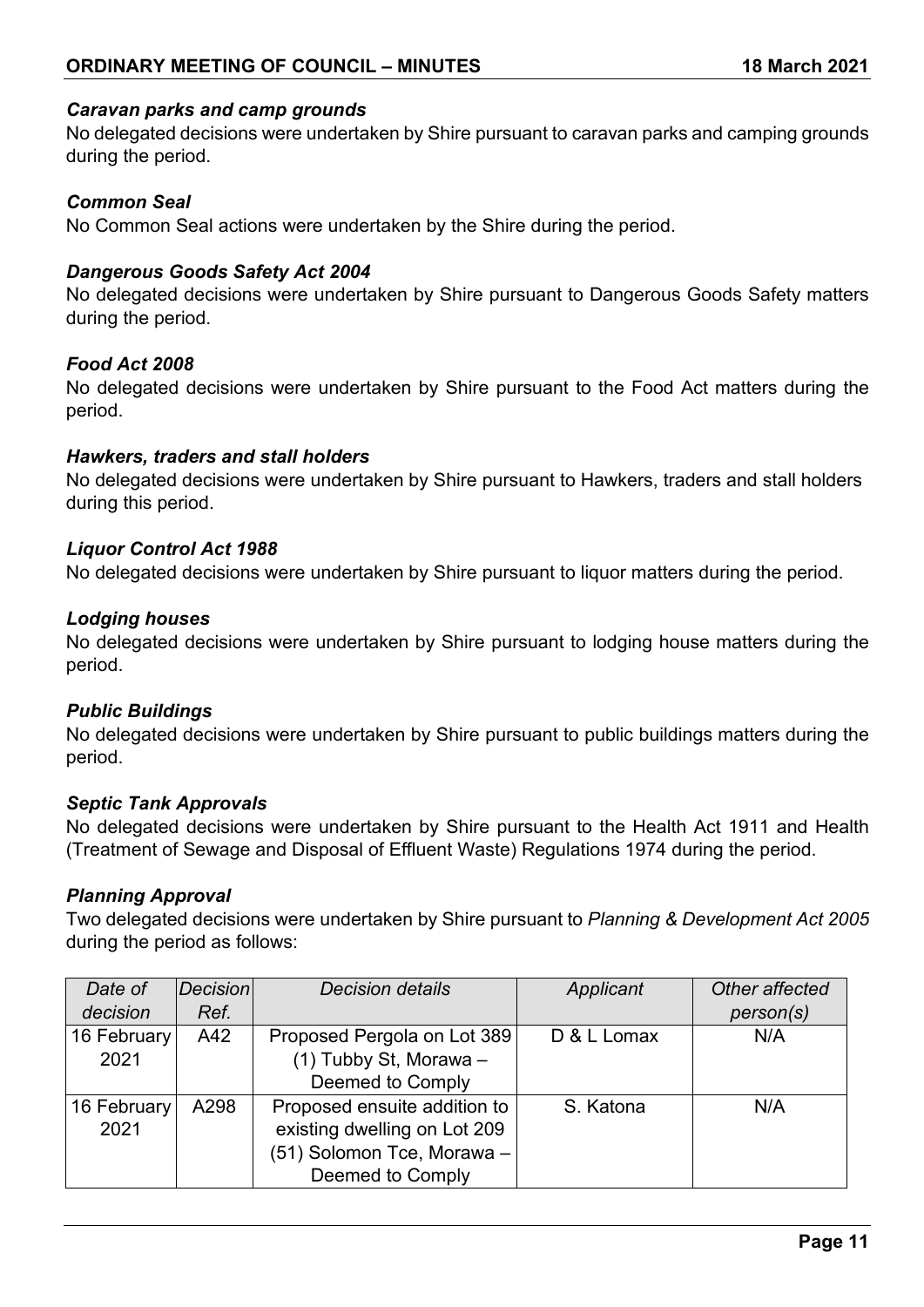# *Building Permits*

No delegated decisions were undertaken by Shire pursuant to *Building Act 2011* during the period.

| Date of  | <b>Decision</b> | <b>Decision details</b>                                                   | Applicant | Other affected |
|----------|-----------------|---------------------------------------------------------------------------|-----------|----------------|
| decision | Ref.            |                                                                           |           | person(s)      |
|          |                 | 08 February Certificate   Building Approval Certificate   Morawa Speedway |           | N/A            |
| 2021     | 03/21           | <b>Issued – Observation Deck</b>                                          |           |                |

#### *Other Delegations*

No other delegated decision was undertaken by Shire pursuant to this category during the period.

# **LEVEL OF SIGNIFICANCE**

Low – report provided to Council for information purposes.

#### **CONSULTATION**

Nil

# **LEGISLATION AND POLICY CONSIDERATIONS**

*Building Act 2011 Bushfire Act 1954 Dangerous Goods Safety (Explosives) Regulations 2007 Health Act 1991 Health Act 1911 Health (Public Buildings) Regulations 1992 Liquor Control Act 1988 Local Government Act 1995 Planning & Development Act 2005 Shire of Morawa Local Planning Scheme No. 2 Shire of Morawa Cemeteries 2018 - Local Law Shire of Morawa Dogs 2018 - Local Law Shire of Morawa Extractive Industries 2018 - Local Law Shire of Morawa Fencing 2018 Local Law Shire of Morawa Health 2004 - Local Law Shire of Morawa Public Places and Local Government Property 2018 - Local Law Shire of Morawa Meeting Procedures 2012 - Local Law Shire of Morawa Waste 2018 - Local Law Shire of Morawa Delegations Register (2020)*

# **Strategic Community Plan 2018 to 2028 (Desktop Reviewed June 2020)**

**Outcome 4.3** A local government that is respected, professional and accountable.

# **FINANCIAL AND RESOURCES IMPLICATIONS**

There are no known financial implications relating to this Item.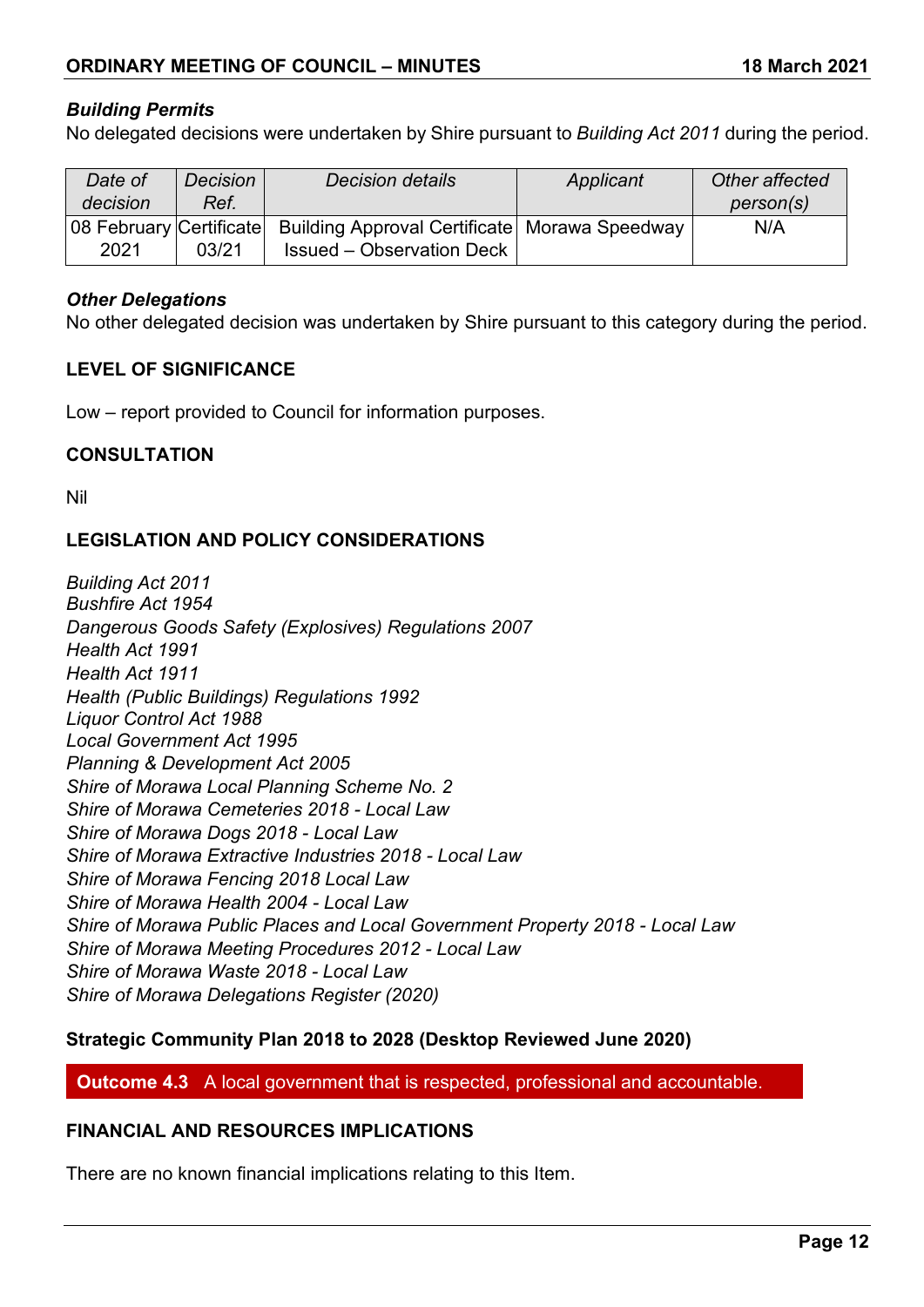# **RISK MANAGEMENT CONSIDERATIONS**

There are no known risk management implications relating to this Item.

# **ATTACHMENTS**

Nil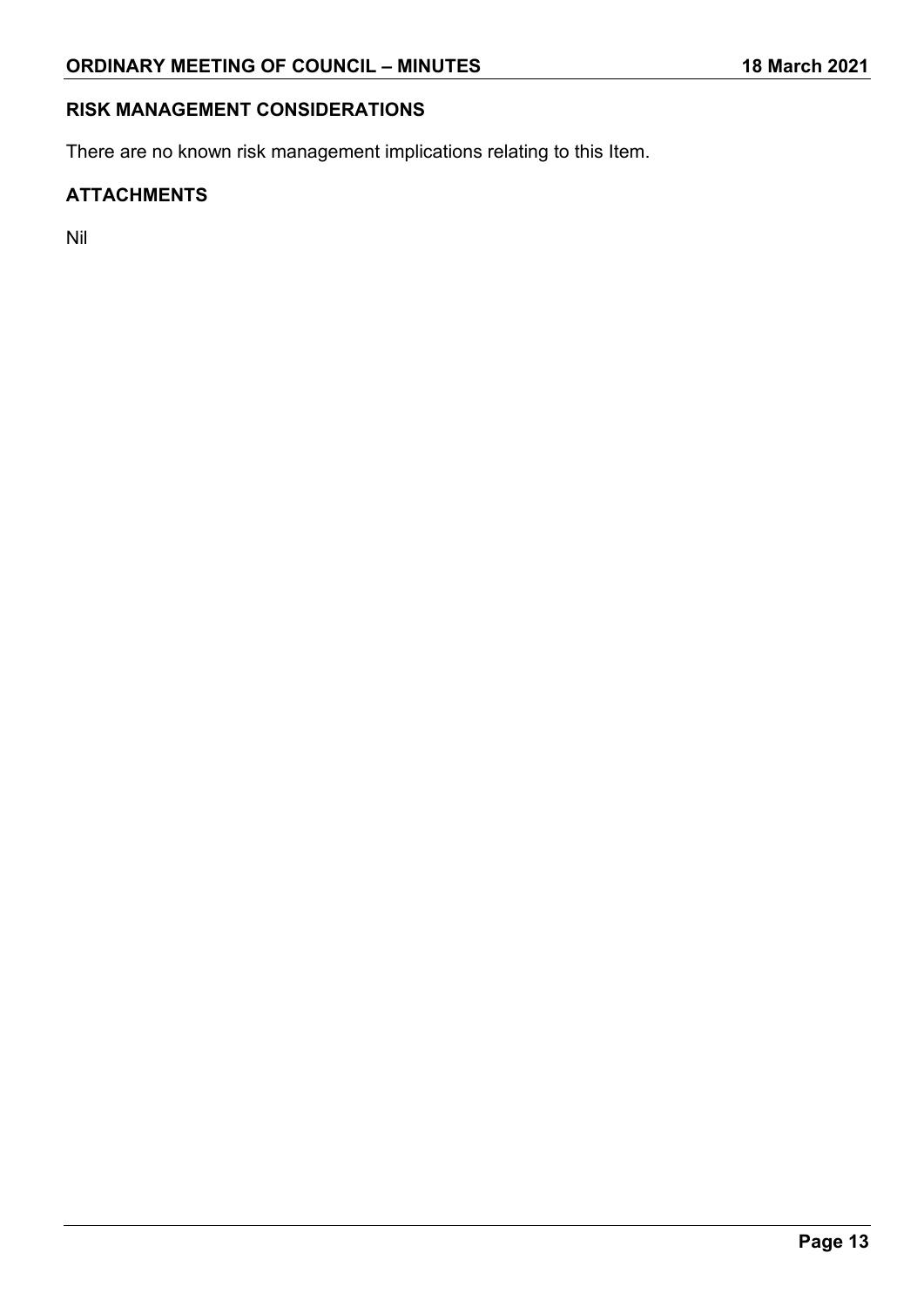*Cr Carslake entered the room at 5:34pm.*

| 11.1.3<br>Gifting of property at 3 Solomon Terrace to the Shire of Morawa |                                                                                                                         |
|---------------------------------------------------------------------------|-------------------------------------------------------------------------------------------------------------------------|
| <b>Author:</b>                                                            | <b>Executive Assistant</b>                                                                                              |
| <b>Authorising Officer:</b>                                               | <b>Chief Executive Officer</b>                                                                                          |
| Disclosure of Interest:                                                   | The Author and Authorising Officer declare that they do not have any<br>conflicts of interest in relation to this item. |

#### **OFFICER'S RECOMMENDATION/RESOLUTION**

**210307 Moved: Cr Stokes Seconded: Cr Coaker**

**That subject to there being no encumbrances on the property affecting its ability to be used for residential purposes, Council resolves:**

- **1. To accept the gifting of the vacant land at 3 Solomon Terrace, Morawa 6623 from J. Famlonga under the following conditions:**
	- **a. The property is cleared of all outstanding debts inclusive of Shire Council property rates and any water rates owed to the Water Corporation.**
	- **b. The property owner is to pay 50% of all fees and associated charges to transfer ownership of the property to the Shire of Morawa.**
- **2. Authorise the Chief Executive Officer to undertake the property transfer process and the common seal to be applied to property transfer paperwork as required.**

# *CARRIED BY ABSOLUTE MAJORITY 7/0*

# **PURPOSE**

Council to consider taking over the vacant block of land located at 3 Solomon Terrace, Morawa 6623 (Lot 83 on Deposited Plan 202041) following a request made to Council by letter dated 1 February 2021 *(Attachment 1).*

#### **DETAIL**

Mr Jeffrey Famlonga discussed the possibility of surrendering land he owns to the Shire with the Shire CEO and followed up with a request in writing to Council (attached).

Mr Famlonga's letter states that he has been advised by his settlement agent that there will be charges of approximately \$770.00 inc GST to process the settlement plus \$243.30 in statutory charges and disbursements - Mr Famlonga would agree to pay 50% of these charges involved in the transfer.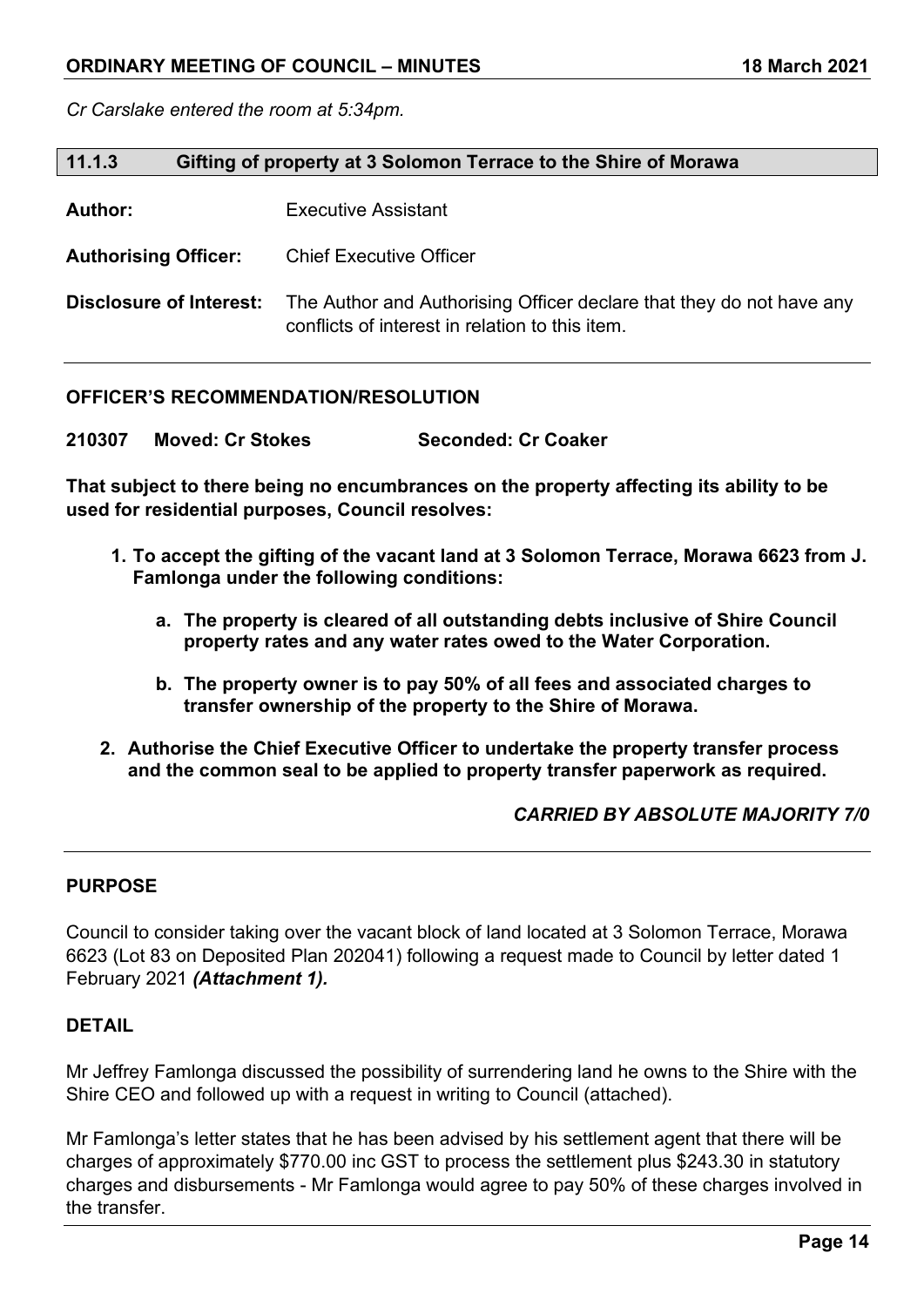Mr Famlonga has agreed to pay all current rates and charges on the property before transferring to the Shire of Morawa. There will also be a need to ensure that the water rates outstanding are paid prior to settlement by the current owner.

If the Shire takes possession of the vacant lot it would become responsible for any ongoing costs associated with the property such as the annual ESL payment and would forego rates income. The property owner has not indicated financial hardship regarding their application to transfer the property to the Shire of Morawa and has historically always paid their rates and service charges to the Shire in full.

The property owner has indicated that they have been unable to locate a viable purchaser for the property and do not consider the development of the lot in their property development plans moving forward. It would be unlikely that the Shire of Morawa would be able to dispose of the property in the near future in a way that would allow the Shire to recoup the expenditure required to acquire this property nor the loss of annual Shire rates, given the current property market.

The acquisition of vacant land within the townsite could be beneficial to have at Shire disposal, considering that the Shire of Morawa owns the adjacent block at 4 Club Road Morawa (as shown in diagram below). There is a possibility for the Shire to use this property in future plans to increase the population by initiating projects to provide additional residential housing or attract potential home builders to the Shire of Morawa. These properties are also adjacent to the recreation centre sporting precinct which may provide an opportunity for the land to be developed in conjunction with the sporting precinct. In principle the acquisition of land is less risky than acquiring buildings, which comes with more ongoing maintenance costs.

# *Diagram of 3 Solomon Terrace, Morawa 6623*

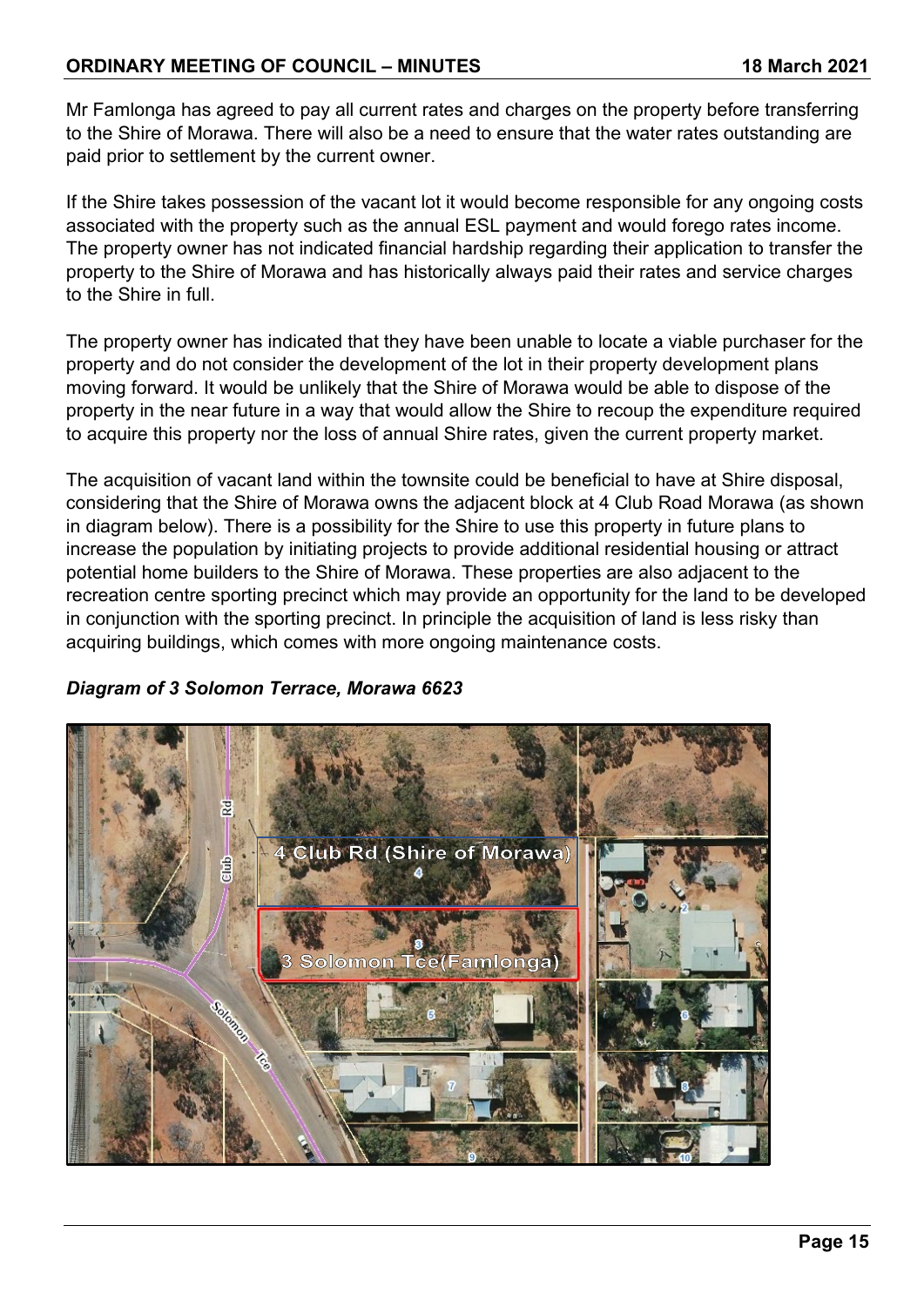It is the opinion of the author that whilst the Shire does not want to set a precedent of acquiring properties that are failing to sell, the positioning of this lot next to Shire land would make this a prudent acquisition for a minimal upfront cost of approximately \$500.

# **LEVEL OF SIGNIFICANCE**

Medium

# **CONSULTATION**

CEO

# **LEGISLATION AND POLICY CONSIDERATIONS**

**Outcome 1.1 Maintain and increase population.**

# **FINANCIAL AND RESOURCES IMPLICATIONS**

There would be no loss of rates income for 2020/2021 as the property owner has agreed to pay outstanding rates prior to the transfer. Future budgets would need to account for the loss of rates and sewerage income from the vacant lot.

There is no budget provision for the purchase of the lot but given the investment is under \$1,000 this would be managed within current budget allocations.

The annual Shire rates for 3 Solomon Terrace as levied for this financial year are as follows:

| <b>Description</b>             | <b>Levies</b> |
|--------------------------------|---------------|
| Rates                          | \$303.00      |
| <b>Emergency Services Levy</b> | \$84.00       |
| Sewerage Levy - Vacant Land    | \$257.48      |
| <b>TOTALS</b>                  | \$644.48      |

Estimated costs to Shire for the processing of the transfer of property are as follows:

| Settlement fees                     | \$770.00   |
|-------------------------------------|------------|
| Statutory charges and disbursements | \$243.30   |
| <b>Total Cost to Transfer</b>       | \$1,013.30 |
| Shire portion of fees (50%)         | \$506.65   |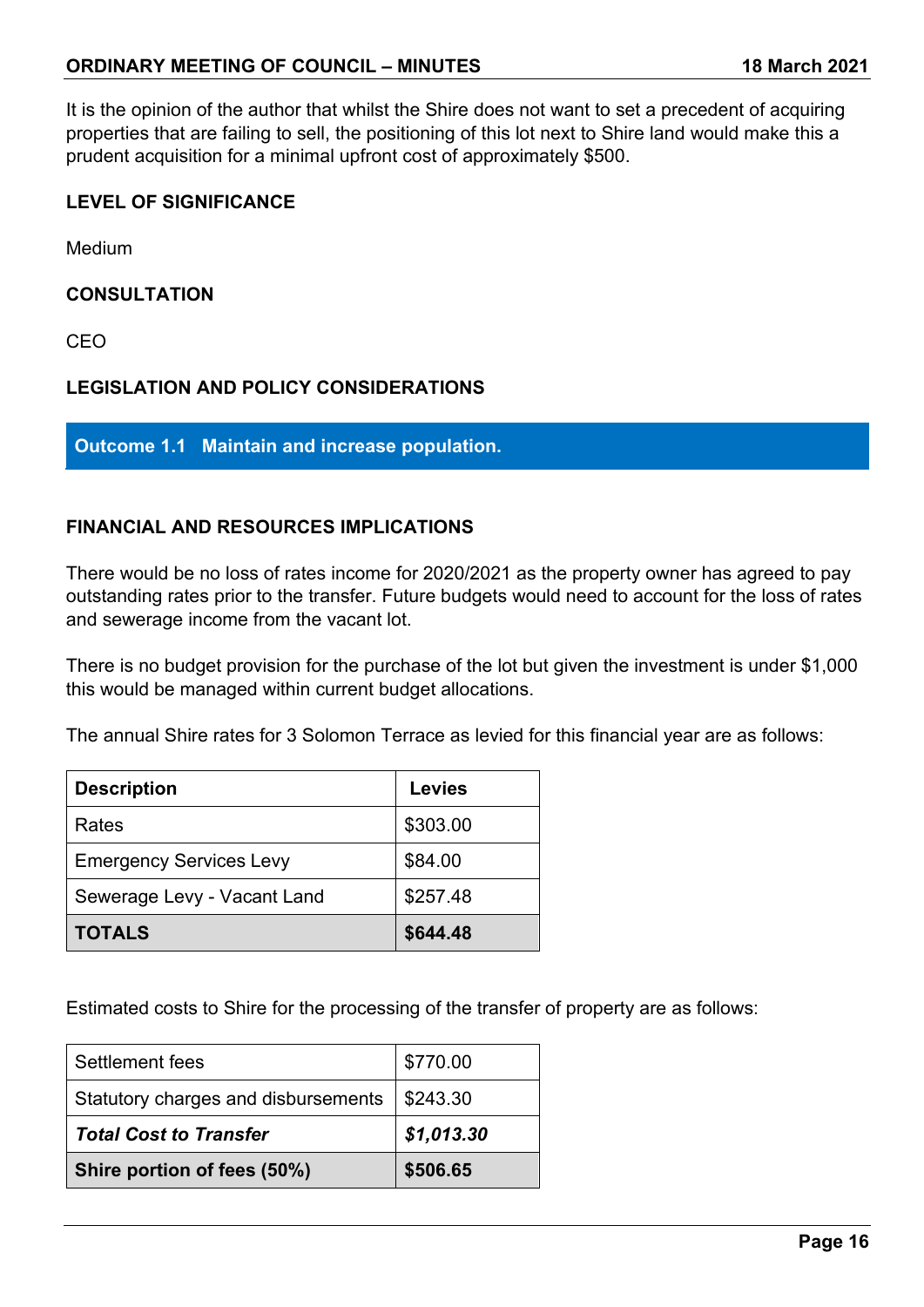There would also be additional costs in relation to employee wages expended for the time spent administering the transfer of this property.

# **RISK MANAGEMENT CONSIDERATIONS**

Background checks on the property will be carried out to ensure that the property does not have any encumbrances or debt owing on the property before transferring to the Shire of Morawa.

The risks associated with owning strategic vacant land in the townsite are low, as it creates the ability for the Shire to respond to growth or development in the future without needing to rely on land from private owners.

# **CONCLUSION**

Council has been asked to consider the transfer of 3 Solomon Terrace to the Shire of Morawa for a 50% settlement contribution. This is not a transfer for non-payment of rates and it is unlikely that the vacant lot will require heavy expenditure on an annual basis to maintain. Its proximity to Shire owned land and sporting infrastructure has meant the author is recommending that Council accept the offer to take ownership of the land.

# **ATTACHMENTS**

*Attachment 1 –* 11.1.3 Letter from J. Famlonga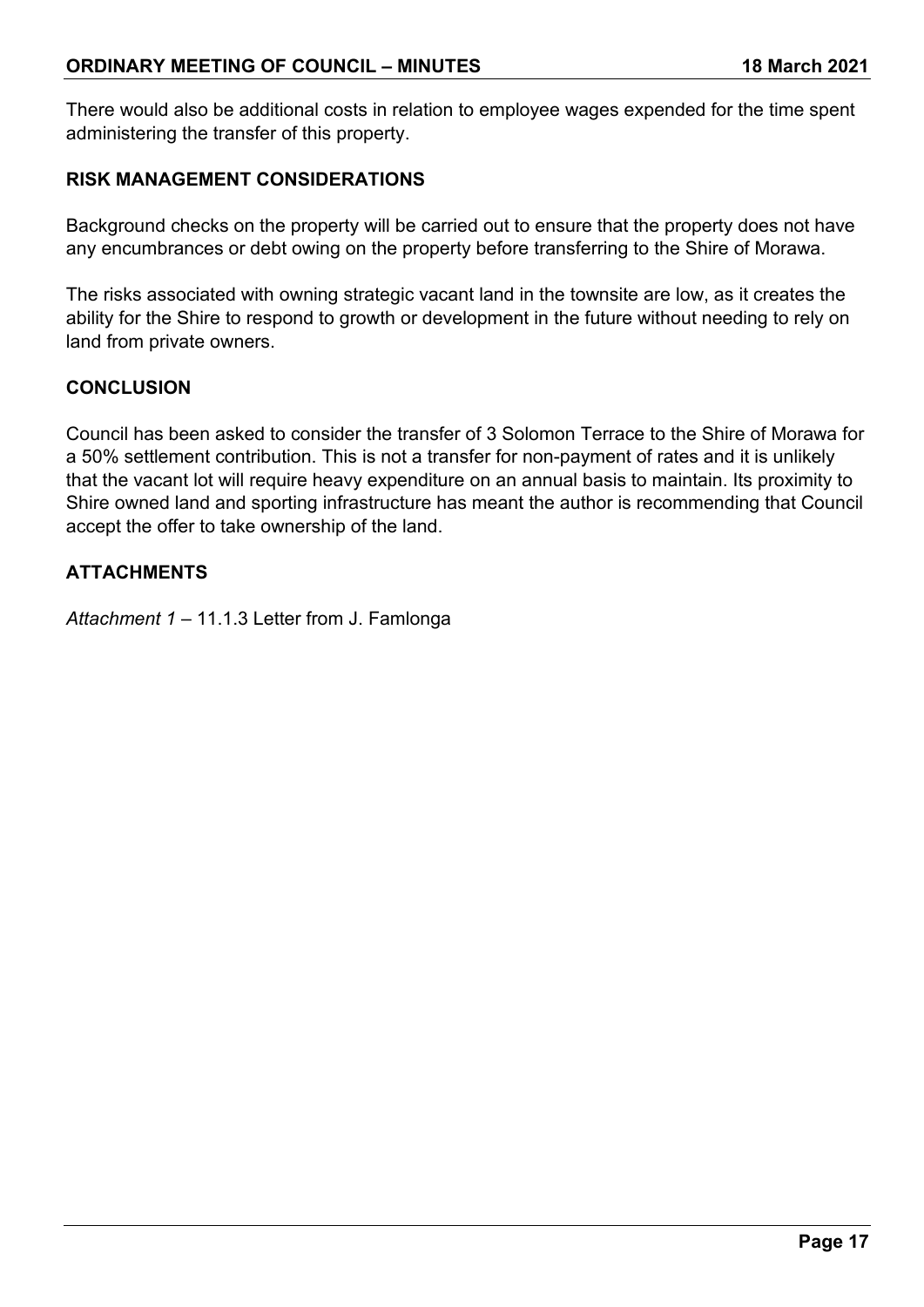*Cr Chappel declared an impartiality interest in regard to Item 11.1.4 Annual Budget Review 2020- 2021.*

*Cr Stokes declared an impartiality interest in regard to Item 11.1.4 Annual Budget Review 2020- 2021.*

| 11.1.4                      | Annual Budget Review - 2020-2021                                                                                        |
|-----------------------------|-------------------------------------------------------------------------------------------------------------------------|
| Author:                     | <b>Chief Executive Officer</b>                                                                                          |
| <b>Authorising Officer:</b> | <b>Chief Executive Officer</b>                                                                                          |
| Disclosure of Interest:     | The Author and Authorising Officer declare that they do not have any<br>conflicts of interest in relation to this item. |

# **OFFICER'S RECOMMENDATION/RESOLUTION**

**210308 Moved: Cr Carslake Seconded: Cr Collins**

**That Council:**

- **1. Adopt the budget review for the financial year 2020/2021 as presented in the Report and Attachment 1**
- **2. Amends the budget accordingly**

*CARRIED BY ABSOLUTE MAJORITY 7/0*

# **PURPOSE**

For Council to consider and adopt the 2020-2021 budget review.

# **DETAIL**

Under Regulation 33A of the *Local Government (Financial Management) Regulations 1996*, Council is obliged to undertake an annual budget review. A review of the 2020-2021 Annual Budget has been undertaken by the Chief Executive Office and other senior staff using the monthly financial statements as of 31 December 2020 and actual financial figures at the time of the review February/March 2021.

The 'Annual Budget Review' (*Attachment 1*) document details the examination undertaken and all budget movements.

Summarised below are the major variations included in the Budget Review:

#### **Opening Balance**

During the Annual Budget development, the Shire predicted a closing surplus for 2019/2020 (opening balance for 2020/2021) of \$1,836,882. The actual closing balance for 2019/2020 in the Annual Financial Report was \$1,692,943. This represented a reduction of \$143,939 in the Shire's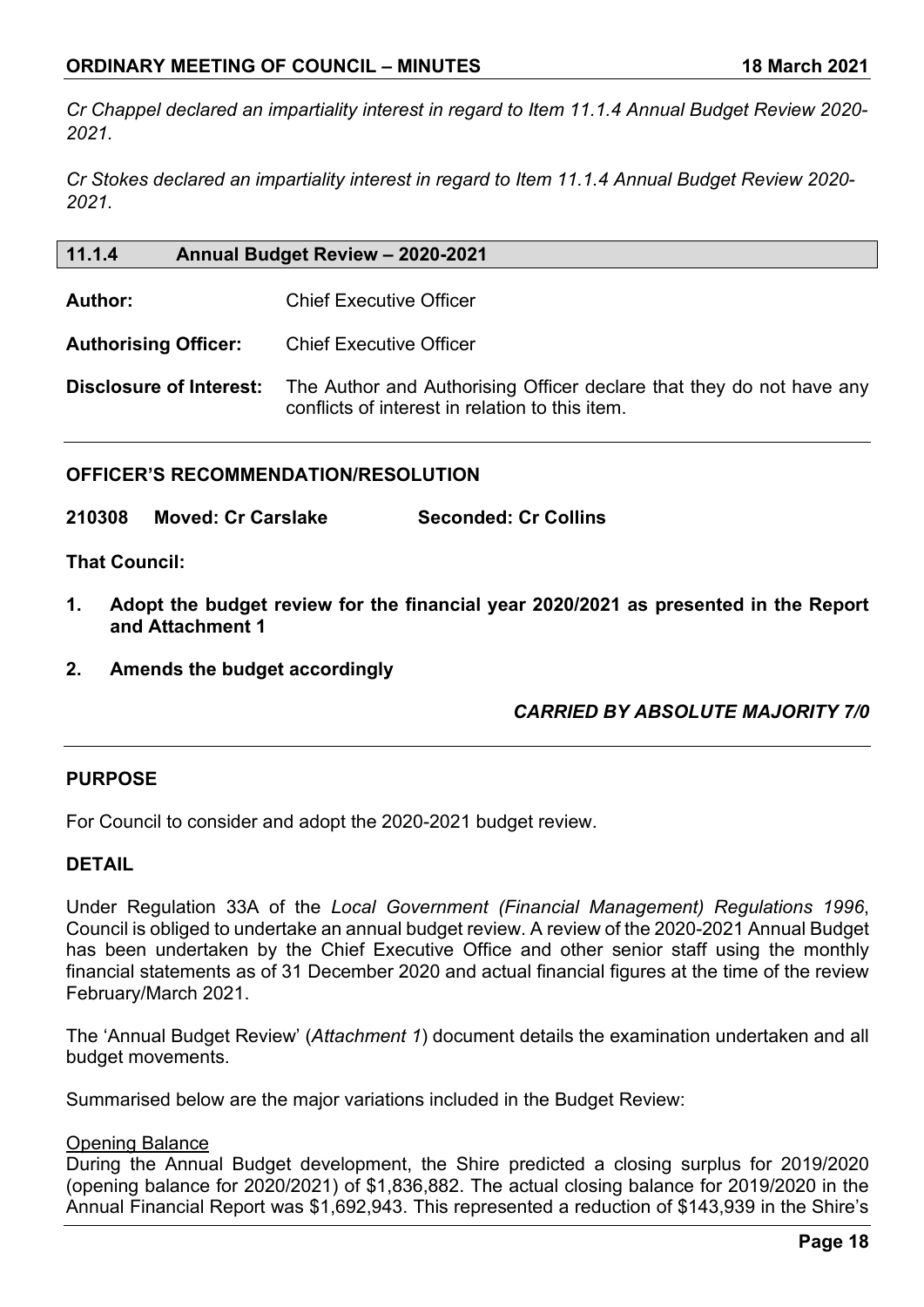opening position which created an end of year deficit position of \$109,584 prior to the review of any operational or capital accounts commencing.

#### Reduction in Operating Revenue

Various operating revenue accounts have been modified to rectify under or over allocations in the budget with the significant changes being:

- Reduction in Grants Commission Income to align with actual figures expected for 2020/2021 – overall reduction in income of \$125,992.
- Reduction in reserve interest received interest rates are much lower than budgeted loss of income around \$34,000.
- Income budgeted to be received from Aged Care Units 7 and 8 but both remain unoccupied – loss of income around \$12,000
- Increase in admin income under other property and services
	- o income from City of Canning for a LSL Liability owed to an employee
	- o Reimbursement from MEEDAC relating to an employee engaged through the CDP program.

Overall reduction in operating revenue through budget review is \$147,125

#### Reduction in Operating Expenditure

Various operating expenditure accounts have been modified to rectify under or over allocations in the budget with the significant changes being:

- COVID related expenditure original budgets added:
	- $\circ$  \$15,000 promo video, Christmas decorations, \$600 community grants Health
	- $\circ$  \$5,000 equipment for generator in case of emergency response Other Property and Services
- Reduction in budget for other expenses other housing no expenditure to this account to date and no history of expenditure at level of original budget – reduced budgeted expenditure by \$15,000
- Reduction in general paths, verges, and other reserve maintenance. Although would usually expend original budget of \$129,430 – this financial year the town crew have been allocated to various projects such as the caravan park and footpaths, so salaries and wages allocated to this area is down. Reduction in operating expenditure of \$54,430.
- Reduction in Recreation Centre Maintenance budget never historically spent close to \$69,804 – budget reduced to \$40,000 – reduction in expenditure of \$29,804.
- Reduction in Road Maintenance Budget by \$101,941 (from \$751,941 to \$650,000) Capital Road Works increased by over \$101,000 (specifically Canna North East Road has had \$120,000 more expenditure than budgeted) – allocation to capital road works needs to be offset in maintenance area as employees can only be deployed in one area at a time. Current Rural Road Maintenance expenditure as of 4 March 2021 = \$217,716
	- o Rural Road Maintenance Budget was approximately \$450,000 in 17/18 and \$640,551 in 18/19 and then substantially increased in 19/20 but even with a \$950,000 budget actual expenditure was only \$790,000.
- Increase in expenditure for workers compensation leave and OSH programme and training – no budget for workers compensation leave and traffic control training.

Overall reduction in operating expenditure through the budget review is \$230,566.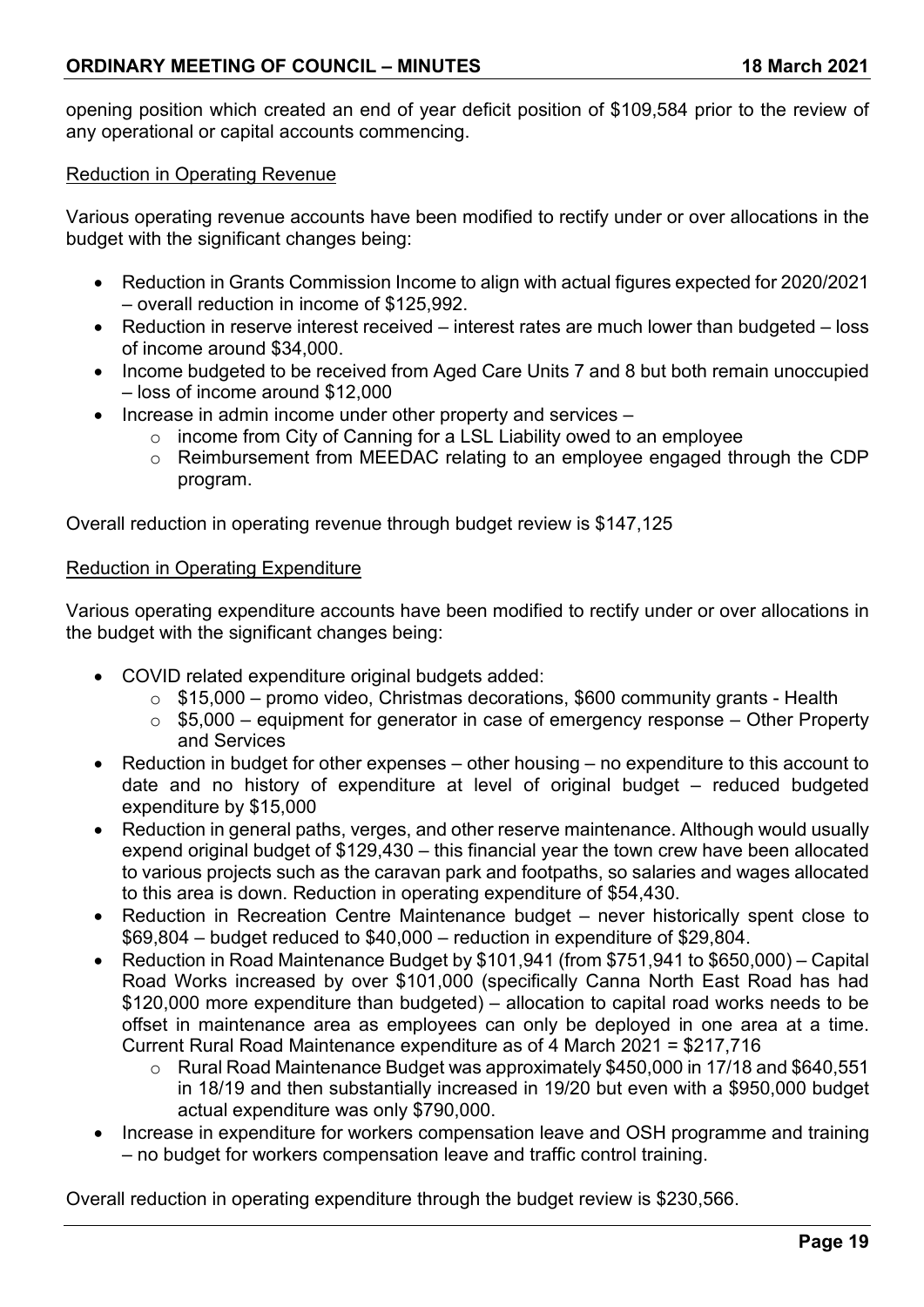Plant

Tenders received for a new grader and purchase price is more likely to be \$410,000 than the original budget of \$350,000. This is offset slightly by the trade in on the old grader being higher than expected, final figures in March 2021 Works Manager Report.

The purchase of a Prime Mover has been delayed until 2021/2022 as it was deemed more appropriate to purchase a new vehicle than a second-hand vehicle.

Overall reduction in capital plant and equipment expenditure of \$91,800, acknowledging the removal of the Prime Mover purchase of \$150,000 and the increase in the cost of the new grader by up to \$60,000.

#### Footpaths and Airfield

Inclusion of expenditure for completion of Prater Street Footpath - \$10,144 – not originally budgeted.

Removal of Shared Pathway Location TBD Project – saving of \$62,500 – commitment to incorporate into 2021/2022 budget when staff resources have not been allocated elsewhere.

Removal of airport vermin fencing project – grant for this project was unsuccessful – commitment to pursue future funding opportunities as fencing remains a priority.

#### Roads

R2R007 – Canna North East Road originally had no budget but should have been carried forward from financial year 2019/2020. Expenditure on this project was \$106,012 with the works being completed by Shire staff.

R2R081 – Canna North East Road Stage 2 – this section of the project has been completed but was \$7,000 over budget, with the majority of this being staff time taken to complete the works.

As previously mentioned, this overspend on capital roadworks has been offset by a reduction in road maintenance expenditure.

#### Gym

Operational costs for the gym have been incorporated into the operational expenditure review and at this stage are estimated to be around \$25,000 for the year, of which set up (CCTV, flooring prep, and other works) accounts for \$15,000.

Included within Borrowings and Financing is the Lease for the Gym equipment and flooring. The overall loan/lease facility is \$128,000 which is repaid at a principal rate of \$16,000 per quarter plus a charge which is equivalent to interest.

The lease repayment for 2020/2021 is being covered through a \$32,000 transfer from the COVID reserve.

The remaining gym set up costs are being funded through the COIVD reserve along with other COVID recovery related expenditure by way of removing the \$50,000 transfer to the COVID reserve. Thus, the overall budget impact of COVID activity and the gym set up is nil.

LRCIP Phase 2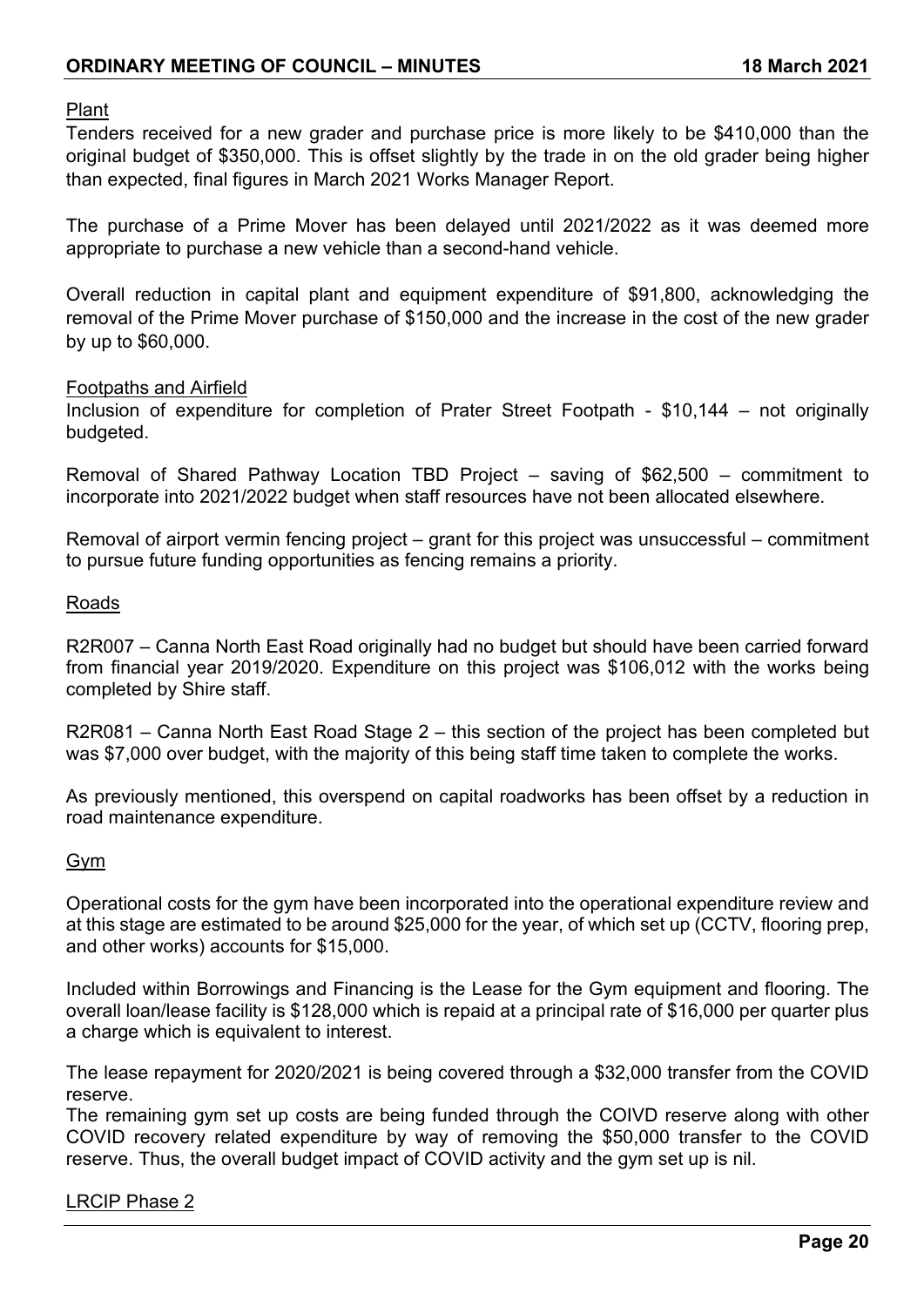The Shire has been allocated grant funding of \$283,669 under phase 2 of the Local Roads and Community Infrastructure Program.

Two projects have been incorporated into the budget review to expend these funds being:

- Renovation of Sport Precinct Clubhouse (Bowls/Golf Clubhouse) \$142,000 ageing community infrastructure asset in need of asset renewal expenditure – multiple areas identified where spending is needed including air-conditioning, gutter/apron woodwork, kitchen flooring and paint, and window framing.
- Renovation of Old Shire Office/Chambers \$141,669 Infrastructure capable of fulfilling a community purpose but not in its present condition. Renovation will create opportunity for community use.

Both of these items would have required Shire expenditure in the near future and it is unlikely other funding sources would have been readily available.

#### Reserve Movements

Removed transfer out of Plant Reserve \$150,000 for the Prime Mover as this is no longer being purchased this financial year.

Reduced the transfer into the plant reserve from \$350,000 to \$250,000. This reduction helps to account for the extra cost of the new grader and the opening balance for the budget being lower than expected.

Final Position

With the budget review movements presented in Attachment 1 the Shire's end of year closing position is expected to reduce from a \$34,355 surplus to a \$11 surplus.

# **LEVEL OF SIGNIFICANCE**

High – Compliance with legislation

# **CONSULTATION**

February Council Briefing Shire President Senior Staff

# **LEGISLATION AND POLICY CONSIDERATIONS**

*Local Government (Financial Management) Regulations 1996*

*33A. Review of budget*

- *(1) Between 1 January and 31 March in each financial year a local government is to carry out a review of its annual budget for that year.*
- *(2A) The review of an annual budget for a financial year must —*
	- *(a) consider the local government's financial performance in the period beginning on 1 July and ending no earlier than 31 December in that financial year; and*
	- *(b) consider the local government's financial position as at the date of the review; and*
	- *(c) review the outcomes for the end of that financial year that are forecast in the budget.*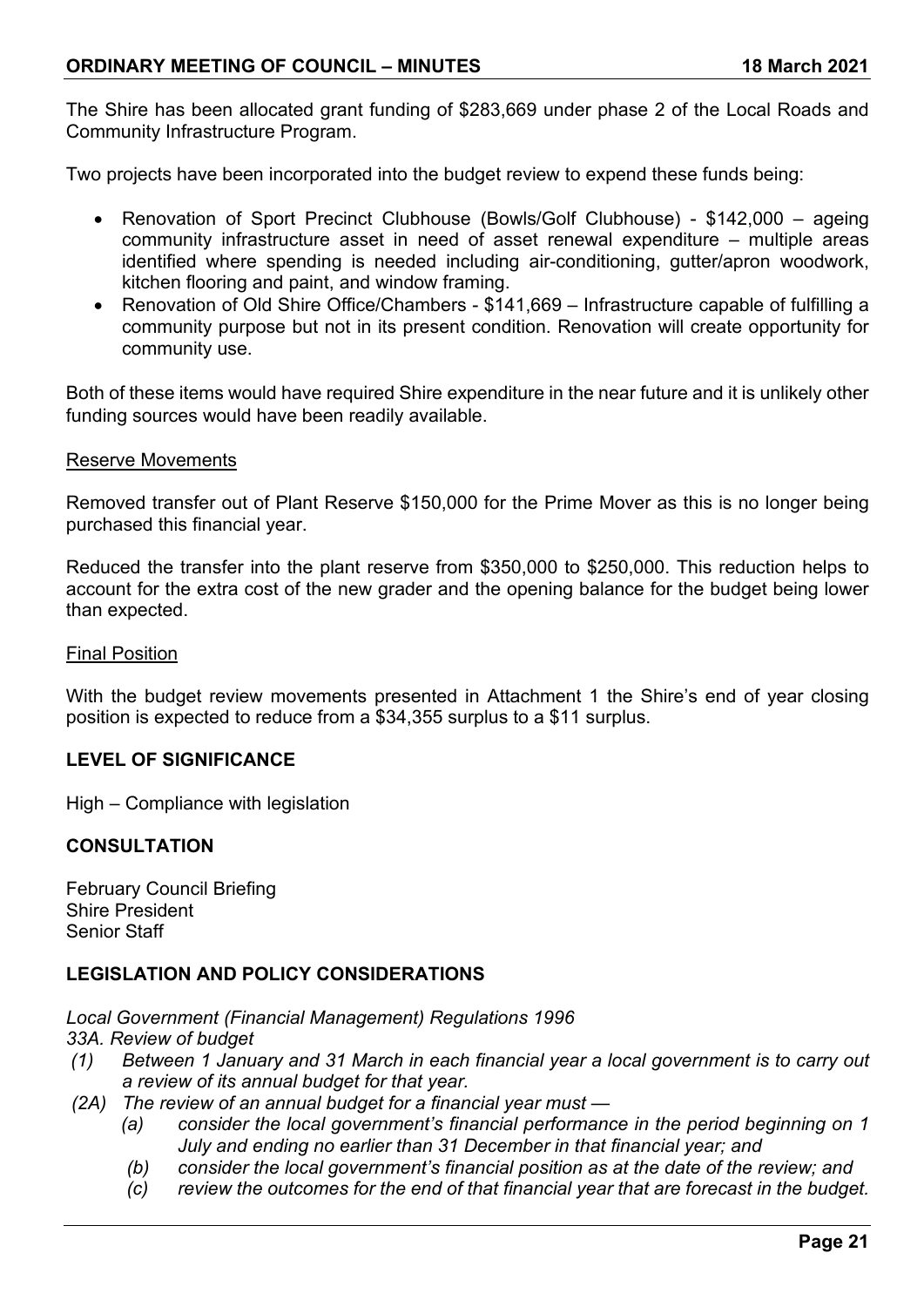- *(2) Within 30 days after a review of the annual budget of a local government is carried out it is to be submitted to the council.*
- *(3) A council is to consider a review submitted to it and is to determine\* whether or not to adopt the review, any parts of the review or any recommendations made in the review. \*Absolute majority required.*
- *(4) Within 30 days after a council has made a determination, a copy of the review and determination is to be provided to the Department."*

# **FINANCIAL AND RESOURCES IMPLICATIONS**

The Shire of Morawa 2020/2021 Budget Review outcome is that Council is expected to have a surplus of \$11 at 30 June 2021 (adopted budget was \$34,355)

# **RISK MANAGEMENT CONSIDERATIONS**

High – Compliance with legislation and accountability via external audits (OAG)

# **CONCLUSION**

The review has considered all operational and capital areas of council and compared year to date figures to projected 30 June figures to ensure accounts are tracking in line with budget. Where changes and variations are known these changes have been incorporated to ensure that the desired financial result is achieved by Council.

The net effect of the projected income and expenditure to 30 June 2021 is that Council is expected to have reduction of its end of year surplus from \$34,355 to a surplus of \$11

# **ATTACHMENTS**

*Attachment 1 –* 11.1.4 Annual Budget Review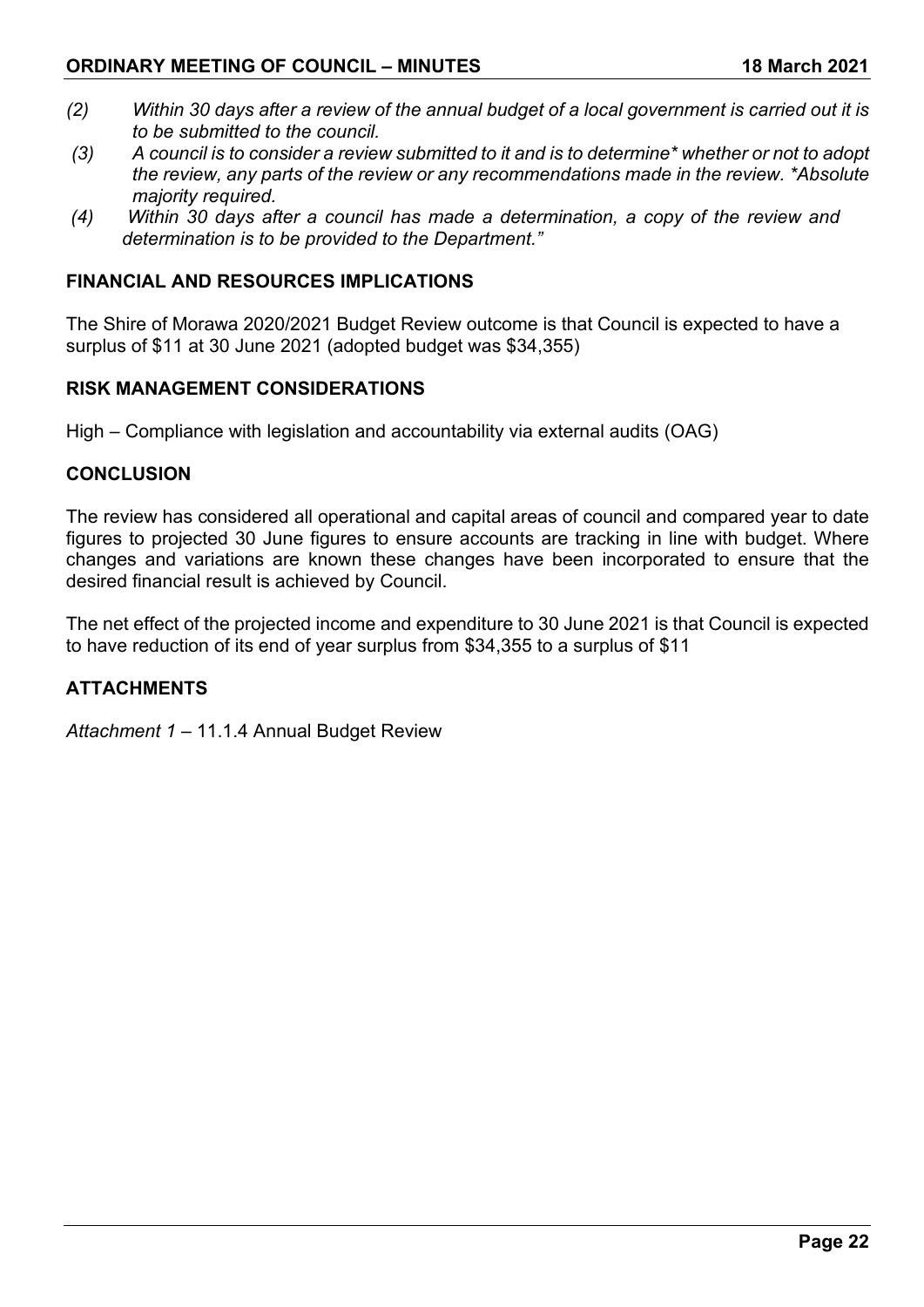# **11.2 Executive Manager Corporate & Community Services**

#### **11.2.1 Banks Reconciliations – February 2021**

Author: Senior Finance Officer

**Authorising Officer:** Chief Executive Officer

**Disclosure of Interest:** The Author and Authorising Officer declare that they do not have any conflicts of interest in relation to this item.

#### **OFFICER'S RECOMMENDATION/**

**That Council receive the bank reconciliation report for 28 February 2021.**

#### **RESOLUTION**

**210309 Moved: Cr Stokes Seconded: Cr Collins**

**That items 11.2.1, 11.2.2 and 11.2.3, are moved en bloc.**

# *CARRIED BY SIMPLE MAJORITY 7/0*

*Reason for change:*

*For expediency, Council considered Items 11.2.1, 11.2.2 and 11.2.3 could be moved en bloc.*

# **PURPOSE**

Local Government (Financial Management) Regulation 34 (1) (a) states that a Local Government must prepare financial statements monthly.

#### **DETAIL**

The information provided is obtained from the bank reconciliations carried out for Municipal, Reserves and Bonds & Deposits Bank accounts to ensure all transactions have been accounted for.

# **LEVEL OF SIGNIFICANCE**

Low significance - report is presented to Council for information purposes.

# **CONSULTATION**

Chief Executive officer

# **LEGISLATION AND POLICY CONSIDERATIONS**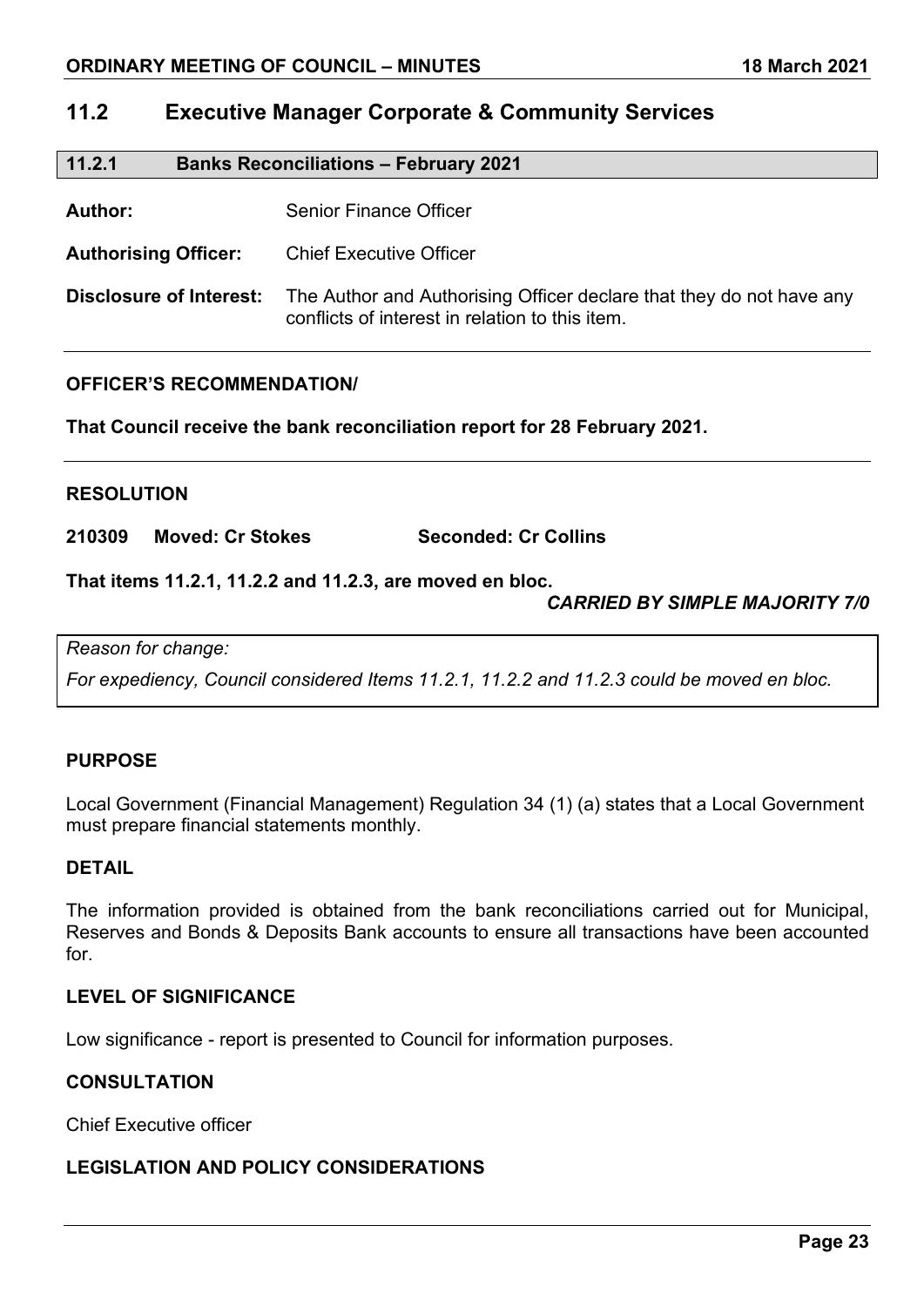*Local Government Act 1995* and *Local Government (Financial Management) Regulations 1996*.

- *Section 3 – Finance 3.3 Risk Management Controls*
- *Section 3 – Finance 3.5 Investment Policy – Delegated Authority*
- Strategic Community Plan 2018-2028



# **FINANCIAL AND RESOURCES IMPLICATIONS**

As presented to Council.

# **RISK MANAGEMENT CONSIDERATIONS**

As per Policy *Finance 3.3 Risk Management*

# **CONCLUSION**

The Shire of Morawa's financial position is as follows:

# **BANK BALANCES AS AT 28 February 2021**

| <b>Account</b>                               | 2021           |
|----------------------------------------------|----------------|
| <b>Municipal Account</b>                     | \$2,716,066.90 |
| <b>Bonds &amp; Deposits Account</b>          | \$20,281.04    |
| Reserve Account                              | \$3,115,633.58 |
| Reserve Term Deposit (Community Development) | \$500,000.00   |
| Reserve Term Deposit (Future Funds 1)        | \$800,000.00   |
| Reserve Term Deposit (Future Funds 2)        | \$800,000.00   |

# **BANK RECONCILIATION BALANCES**

The Bank Reconciliation Balances for 28 February 2021 with a comparison for 29 February 2020 is as follows:

| <b>Account</b>                      | 29 February 2020 | 28 February 2021 |
|-------------------------------------|------------------|------------------|
| <b>Municipal Account</b>            | \$1,160,005.47   | \$2,716,066.90   |
| <b>Bonds &amp; Deposits Account</b> | \$23,127.91      | \$20,281.04      |
| <b>Total Reserve Accounts</b>       | \$5,584,145.67   | \$5,215,633.58   |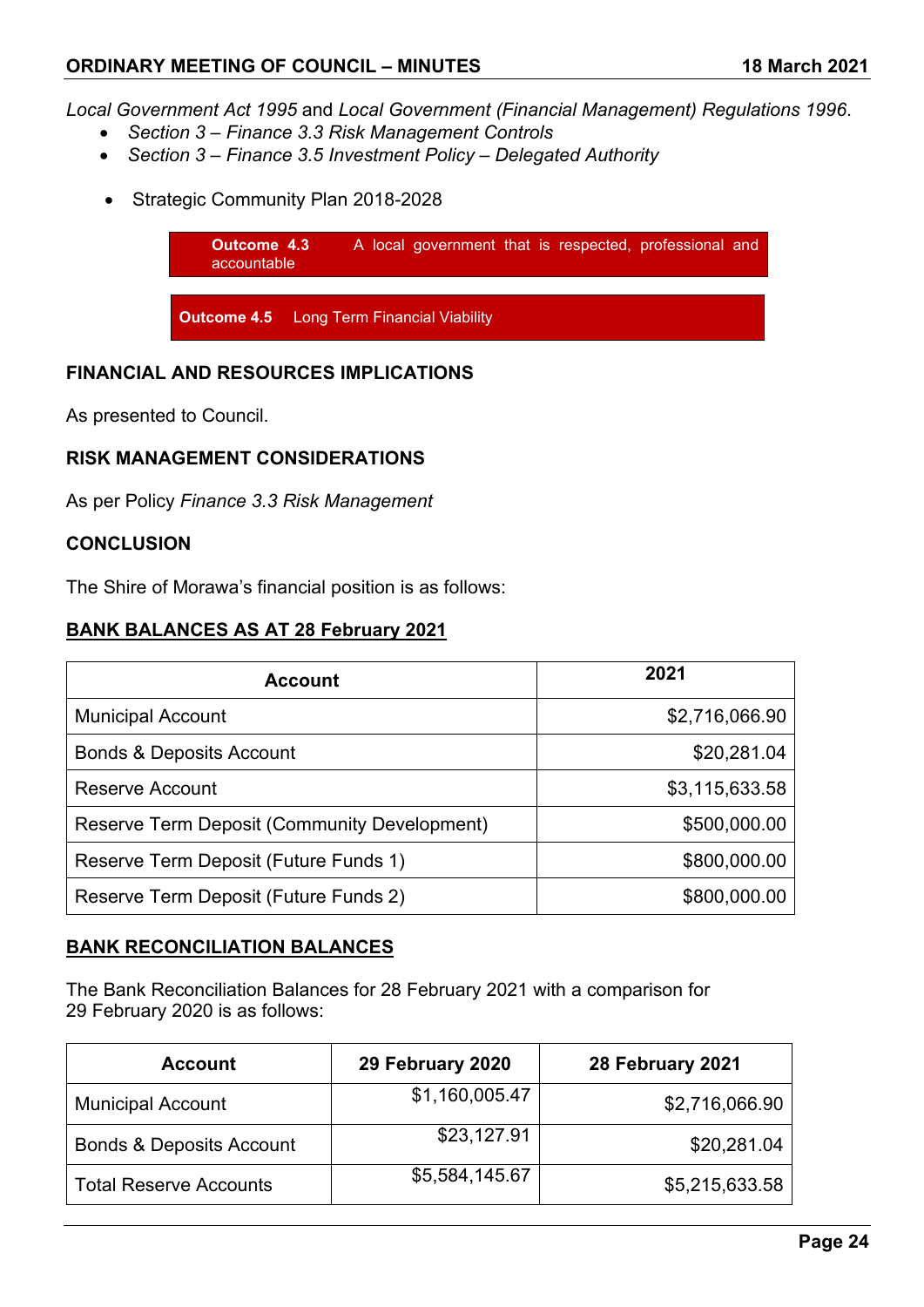# **RESERVE ACCOUNTS**

The Reserve Funds of \$5,215,633.58 as at 28 February 2021 were invested in:

- Bank of Western Australia \$3,115,633.58 in the Reserve Account
- Term Deposit (Future Funds 1) \$800,000.00
- Term Deposit (Future Funds 2) \$800,000.00
- Term Deposit (Community Development Fund) \$500,000.00

Breakdown for February 2021 with a comparison for February 2020 is as follows:

|                                                 | <b>February 2020</b> | <b>February 2021</b> |
|-------------------------------------------------|----------------------|----------------------|
| Leave Reserve                                   | \$219,841.67         | \$225,382.44         |
| <b>Swimming Pool Reserve</b>                    | \$40,643.09          | \$60,775.14          |
| <b>Plant Reserve</b>                            | \$838,351.40         | \$468,076.81         |
| <b>Building Reserve</b>                         | \$94,125.95          | \$114,387.51         |
| <b>Economic Development Reserve</b>             | \$113,452.74         | \$3,519.21           |
| <b>Sewerage Reserve</b>                         | \$247,437.48         | \$222,994.64         |
| <b>Unspent Grants and Contributions Reserve</b> | \$0.00               | \$0.00               |
| <b>Community Development Reserve</b>            | \$1,252,315.08       | \$1,258,183.30       |
| <b>Morawa Future Funds Reserve</b>              | \$2,068,331.97       | \$2,040,644.36       |
| <b>Morawa Future Funds Interest Reserve</b>     | \$274,192.86         | \$224,853.01         |
| <b>Refuse Transfer Station Reserve</b>          | \$0.00               | \$0.00               |
| Aged Care Units Reserve Units 1 - 4             | \$70,540.89          | \$70,711.70          |
| Aged Care Units Reserve Unit 5                  | \$56,627.02          | \$56,764.15          |
| Aged Care Units Reserve Units 6 - 9             | \$9,477.62           | \$9,500.58           |
| <b>Business Units Reserve</b>                   | \$125,712.80         | \$146,050.84         |
| Legal Fees Reserve                              | \$26,074.25          | \$26,137.38          |
| <b>Road Reserve</b>                             | \$147,020.85         | \$147,376.87         |
| Covid-19 Reserve                                | \$0.00               | \$140,275.64         |
| <b>TOTAL</b>                                    | \$5,584,145.67       | \$5,215,633.58       |

# **TRANSFER OF FUNDS**

Nil

# *Investment Transfers*

**Nil**

# **ATTACHMENTS**

Nil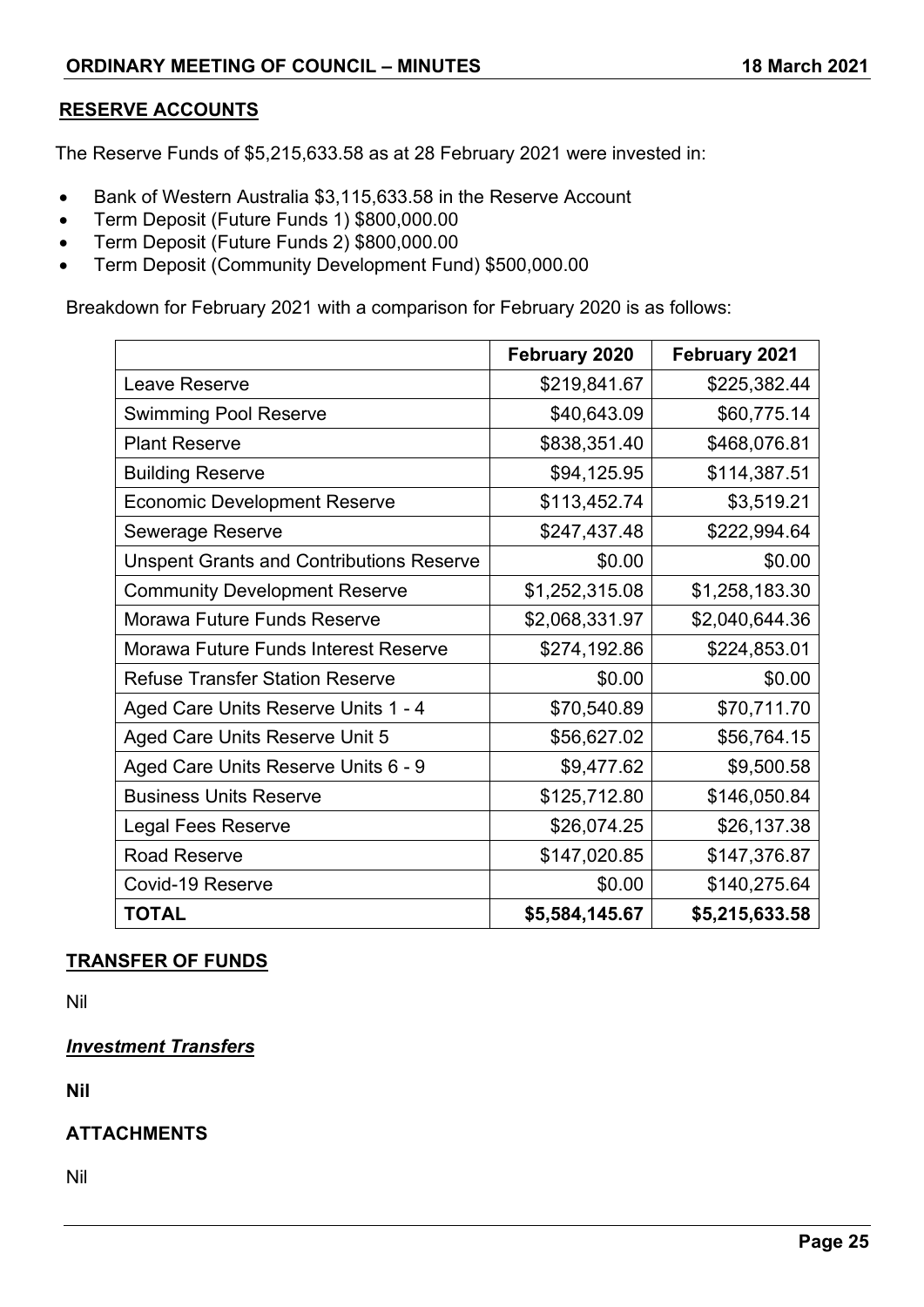# **11.2.2 Accounts Due for Payment – February 2021**

**Author:** Senior Finance Officer

**Authorising Officer:** Chief Executive Officer

**Disclosure of Interest:** The Author and Authorising Officer declare that they do not have any conflicts of interest in relation to this item.

#### **OFFICER'S RECOMMENDATION**

**That Council endorses the list of accounts paid by the Chief Executive Officer under delegated authority, represented by:**

- **Municipal EFT Payment Numbers EFT13951 to EFT14041 amounting to \$265,384.21**
- **Municipal Cheque Payment Numbers 12013 to 12014 amounting to \$430.45**
- **Municipal Direct Debit Payment Numbers DD7650.1 to DD7716.1 amounting to \$52,223.93**
- **Payroll for February 2021**

**03/02/2021 - \$57,176.57 17/02/2021 - \$56,610.44**

**Total payroll for February 2021: \$113,787.01**

• **Credit Card payment in February 2021 \$23.77**

#### **RESOLUTION 210309 –** *carried en bloc*

#### **PURPOSE**

A list of accounts is attached for Council's consideration in relation to all Shire payments made for the month of February 2021.

#### **DETAIL**

*Local Government (Financial Management) Regulations 1996* – Reg 13.

On 20 June 2019, Council delegated the Chief Executive Officer (CEO) to make payments from the municipal fund or the trust fund as required. A list of all accounts paid by the CEO is to be prepared each month showing all accounts paid since the last list was prepared.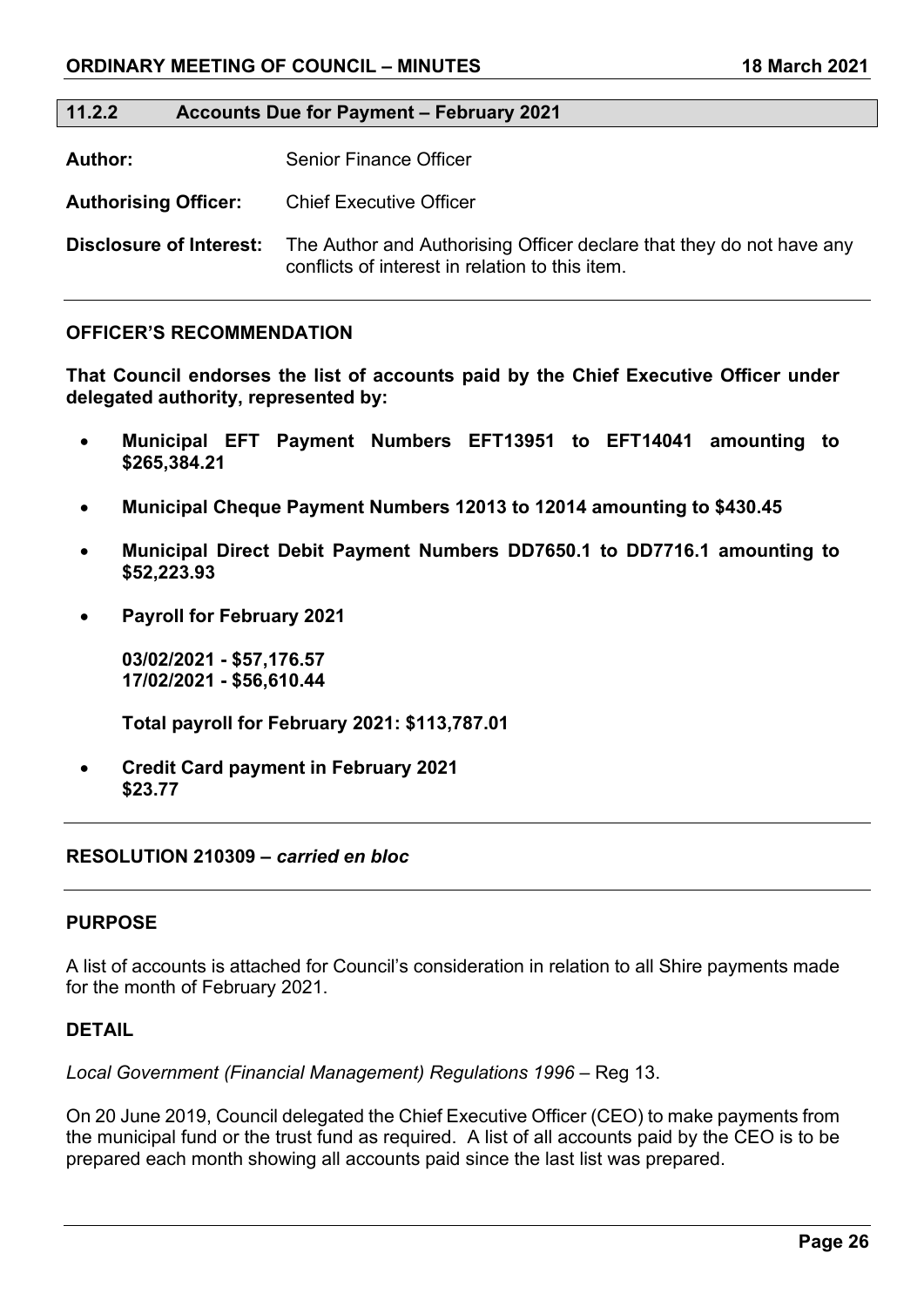# **LEVEL OF SIGNIFICANCE**

Low significance - report is presented to Council for information purposes only.

# **CONSULTATION**

Chief Executive Officer

# **LEGISLATION AND POLICY CONSIDERATIONS**

*Local Government (Financial Management) Regulations 1996* – Reg 13

• Strategic Community Plan 2018-2028

**Outcome 4.3** A local government that is respected, professional and accountable.

**Outcome 4.5** Long Term Financial Viability

Use of Corporate Credit Cards Policy 3.7

# **FINANCIAL AND RESOURCES IMPLICATIONS**

As per *Attachment 1.*

# **RISK MANAGEMENT CONSIDERATIONS**

As per Policy Section 3 – Finance 3.3 Risk Management.

#### **CONCLUSION**

Council is requested to endorse the list of accounts paid by the Chief Executive Officer as provided in **Attachment 1**.

# **ATTACHMENTS**

*Attachment 1 - 11.2.2 List of accounts due and submitted.*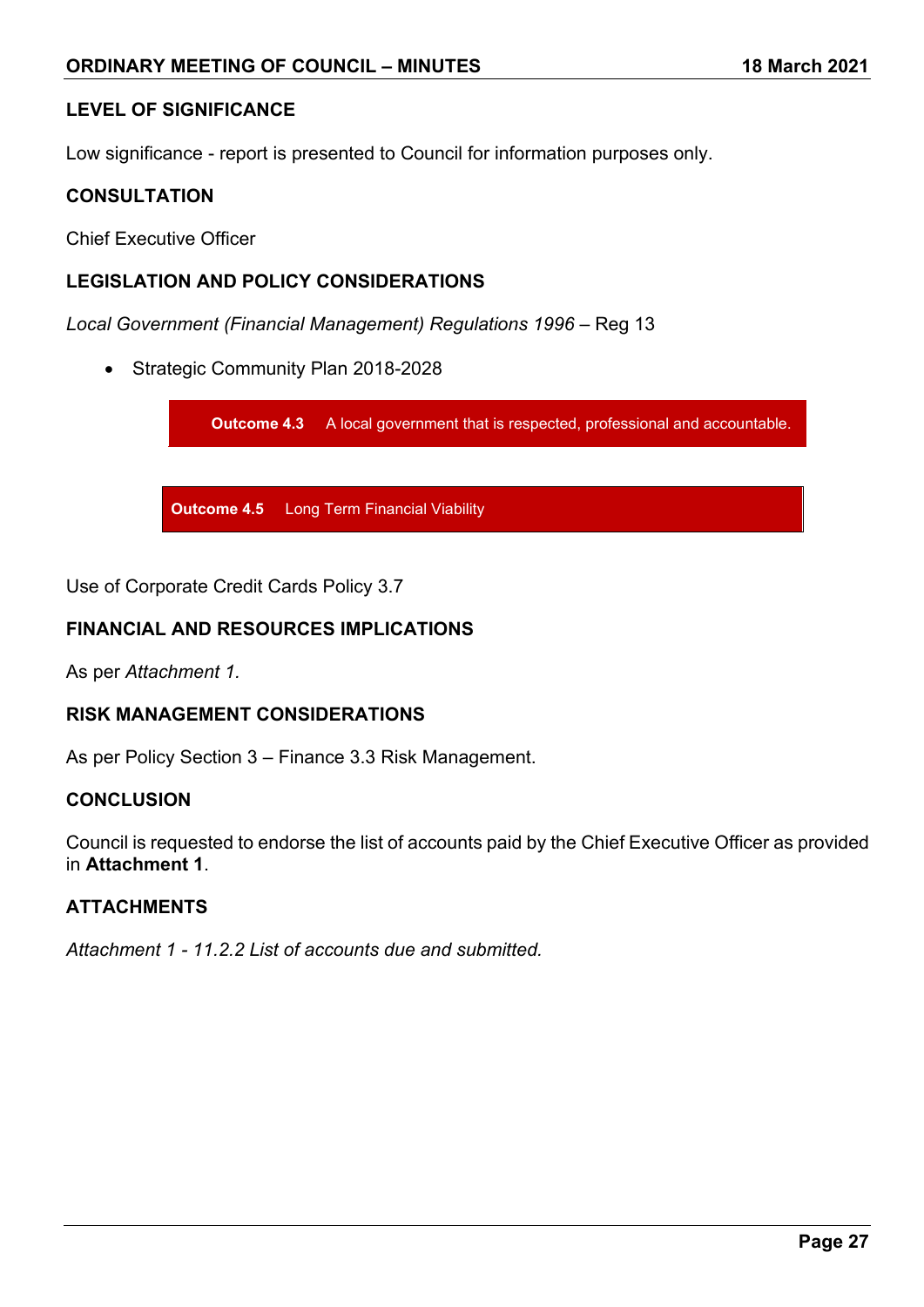#### **11.2.3 Monthly Financial Statements – February 2021**

**Author:** Senior Finance Officer

**Authorising Officer:** Chief Executive Officer

**Disclosure of Interest:** The Author and Authorising Officer declare that they do not have any conflicts of interest in relation to this item.

#### **OFFICER'S RECOMMENDATION**

**That Council receive the Statement of Financial Activity for the period ending 28 February 2021.**

#### **RESOLUTION 210309 –** *carried en bloc*

#### **PURPOSE**

Regulation 34(1) (a) of the *Local Government (Financial Management) Regulations 1996* requires that a local government must prepare monthly financial statements for Council. The Monthly Financial Activity Report and Schedules are provided for Council's consideration.

#### **DETAIL**

As per the *Local Government (Financial Management) Regulations 1996*, a monthly statement of financial activity report on the sources and application of funds, as set out in the annual budget has the following details:

- Annual budget estimates.
- Operating revenue, operating income and all other income and expenses.
- Any significant variations between year-to-date income and expenditure and the relevant budget provisions to the end of the reporting period.
- Identification of any significant areas where activities are not in accordance with budget estimates for the relevant reporting period.
- Provision of likely financial projections for those highlighted significant variations and their effect on the end of year result.
- Inclusion of an operating statement.
- Any other supporting notes as required.

# **LEVEL OF SIGNIFICANCE**

Low significance - report is presented to Council for information purposes only.

#### **CONSULTATION**

Chief Executive Officer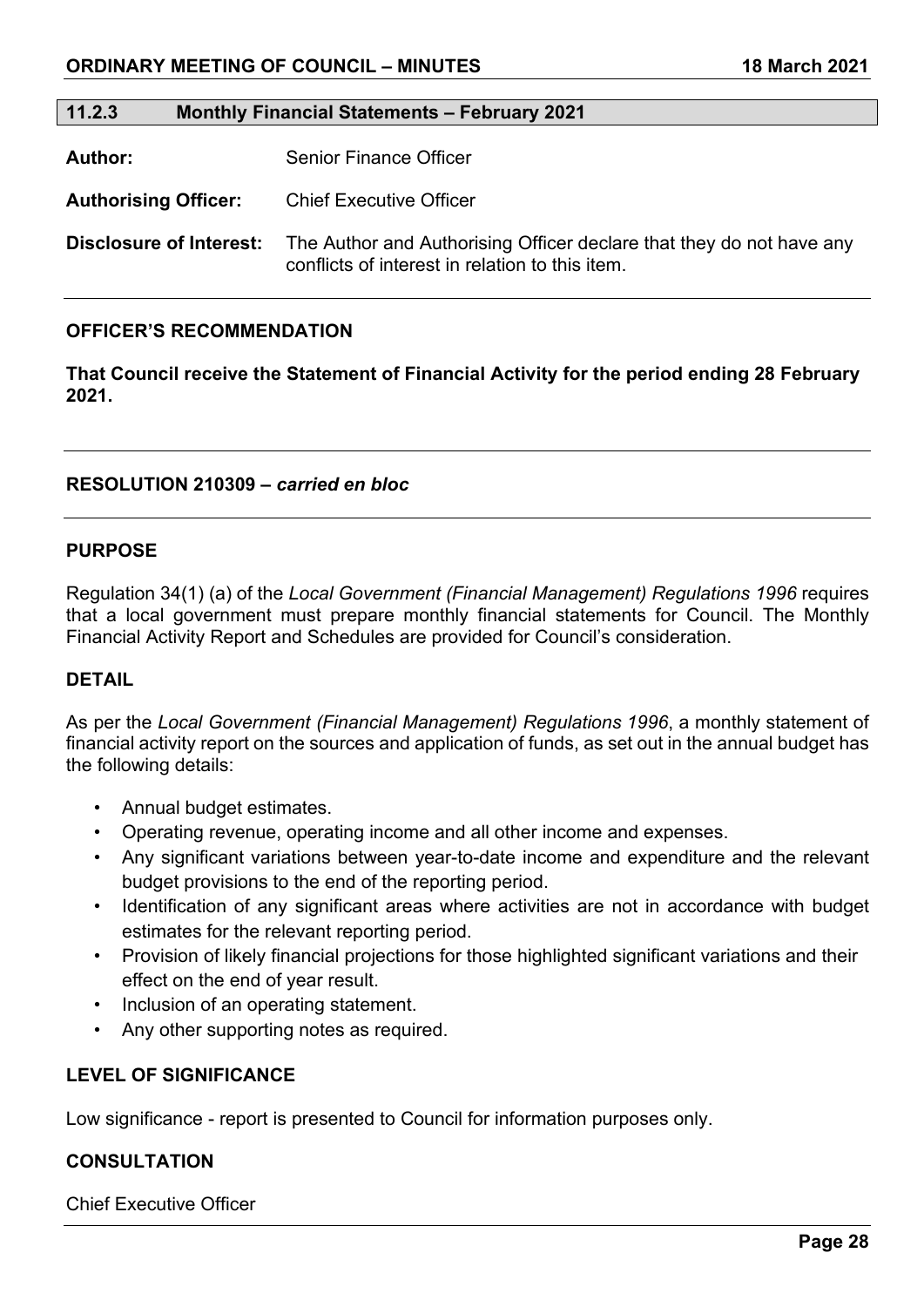#### **OFFICER'S COMMENTS**

#### Nil

# **LEGISLATION AND POLICY CONSIDERATIONS**

*Local Government (Financial Management) Regulations 1996*

• Strategic Community Plan 2018-2028



# **FINANCIAL AND RESOURCES IMPLICATIONS**

As presented.

# **RISK MANAGEMENT CONSIDERATIONS**

There are no perceived risks associated with the report.

# **CONCLUSION**

This report is based on the 2020/21 Annual Budget adopted by Council on 30 July 2020. It contains the budget amounts, actual amounts of expenditure and income to the end of the month for the purpose of keeping Council abreast of the current financial position and the variances are explained under Note 2 of the report.

# **ATTACHMENTS**

*Attachment 1 – 11.2.3 February 2021 Monthly Financial Activity Report Attachment 2 – 11.2.3 February 2021 Schedules 2 - 14*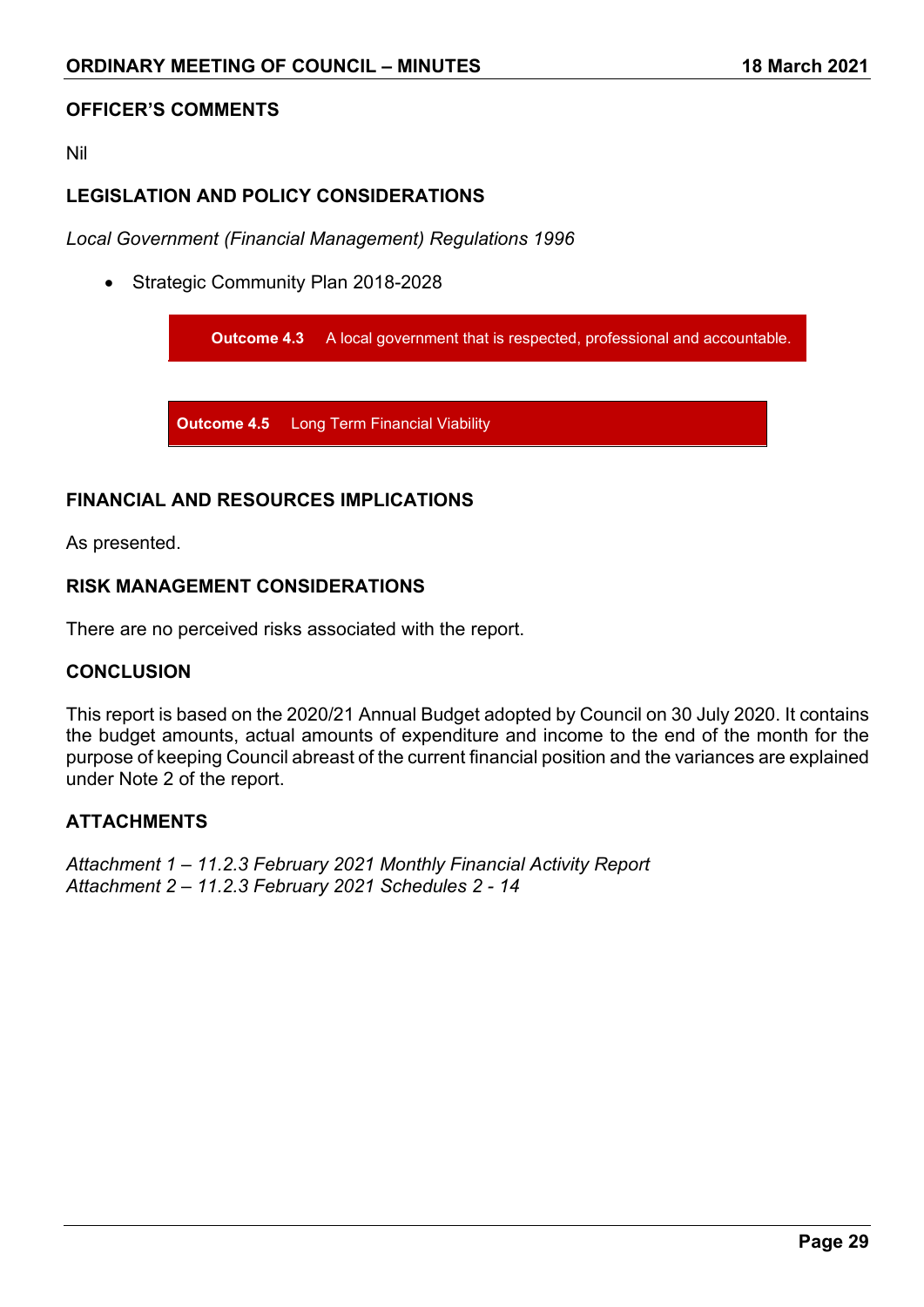#### **11.2.4 Chief Executive Officer Authorisations and Reporting to Council**

**Author:** Senior Finance Officer

**Authorising Officer:** Chief Executive Officer

**Disclosure of Interest:** The Author declares that she does not have any conflicts of interest in relation to this item. The Chief Executive Officer declares an Impartiality Interest in this item due to this item addressing the matters concerning the role and function of the Chief Executive officer.

#### **OFFICER'S RECOMMENDATION/RESOLUTION**

**210310 Moved: Cr Stokes Seconded: Cr Carslake**

**That with respect to the Chief Executive Officer Authorisations and Reporting to Council:** 

- **1. Council receive the information presented to this meeting that the Chief Executive Officer took no leave since the last Ordinary Council Meeting held on 11 February 2021.**
- **2. Council approve the CEO to take unaccrued leave in advance for the period 18 March 2021 to 30 April 2021**
- **3. Council receive the information presented to this meeting of the credit card transactions made by the Chief Executive Officer using his corporate credit card for January 2021 and acknowledges that no payment has been incurred in accordance with the Shire's procurement policy and Credit Card Agreement.**
- **4. Council receive the information presented to this meeting of no reimbursement applications made by the Chief Executive Officer in February 2021.**

#### *CARRIED BY SIMPLE MAJORITY 7/0*

#### **PURPOSE**

The purpose of this agenda item is to report to Council on Chief Executive Officer (CEO) leave applications, use of corporate credit card and any reimbursement(s) of CEO expense applications.

#### **DETAIL**

Due to the position held by the CEO, there is no other individual person authorised under the *Local Government Act 1995* (the Act) to approve or authorise the CEO's leave applications, use of the corporate credit card and the reimbursement of CEO expense applications.

These functions can only be approved by Council resolution.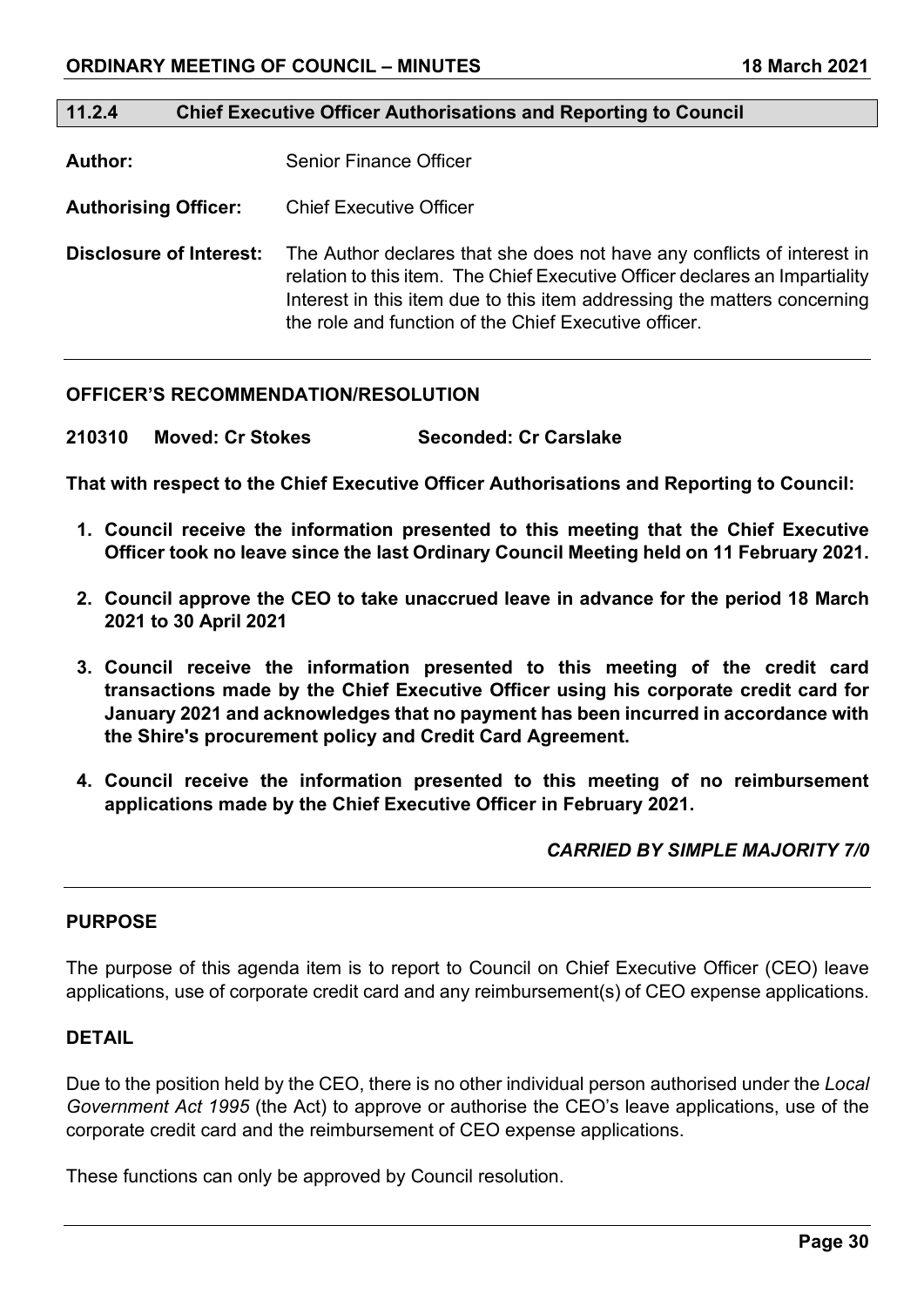#### **Leave Taken**

This report covers leave taken by the CEO for the period between 1 February 2021 and 28 February 2021. No leave was taken for this period.

# **Leave Sought**

The CEO is set take leave for the birth of his second child. An Acting CEO has been organized and is already in place for the period of leave sought.

At the time of writing the CEO has applied to take leave from close of business Wednesday 17 March 2021 and return to work on Monday 3 May 2021 – subject to actual birth date being 19 March 2021.

The CEO disclosed this impending leave prior to his appointment in October 2020 and commencement in December 2020.

In total the CEO is set to be on leave for 32 working days. This is planned to be taken in the form of:

- 2 days public holiday
- 7 days annual leave
- 9 days sick/carer's leave
- 14 days unpaid parental leave

This leave request will put the CEO in a negative balance for both sick/carers leave, and annual leave given the short timeframe since his commencement to accrue leave on a pro rata basis. As such Council approval is requested to authorize the use of leave in this manner.

# **Corporate Credit Card**

This report covers January 2021 credit card statements. Note that there was no credit card expenditure in this period (**Attachment 1**).

#### **Reimbursement Application**

This report covers February 2021. No reimbursements were claimed during this period.

# **LEVEL OF SIGNIFICANCE**

Low significance - report is presented to Council for information purposes.

# **CONSULTATION**

Senior Management Team

# **LEGISLATION AND POLICY CONSIDERATIONS**

Section 2.7 of the *Local Government Act 1995* states: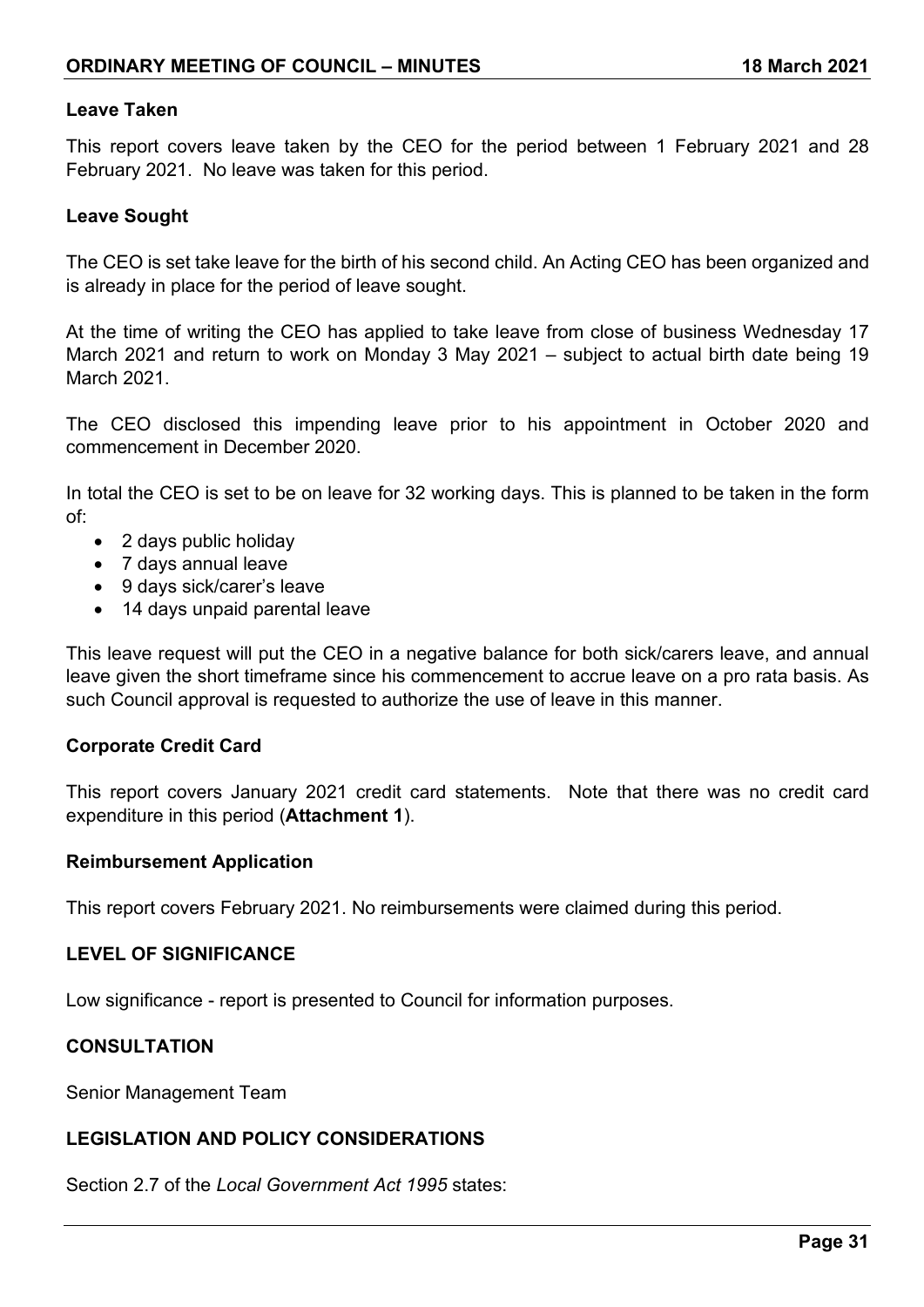# *"Role of council*

*(1) The council —*

- *(a) governs the local government's affairs; and*
- *(b) is responsible for the performance of the local government's functions.*
- *(2) Without limiting subsection (1), the council is to* 
	- *(a) oversee the allocation of the local government's finances and resources; and*
	- *(b) determine the local government's policies."*

# **Shire of Morawa Policies**

*CEO Leave Authorisations and Other Approvals Policy Use of Corporate Credit Cards Policy*

# **Strategic Community Plan 2018 to 2028 (desktop Review June 2020)**

**Outcome 4.3** A local government that is respected, professional and accountable.

# **FINANCIAL AND RESOURCES IMPLICATIONS**

There are no known financial or resource implications in relation to this item.

# **RISK MANAGEMENT CONSIDERATIONS**

There are no known risk management implications in relation to this item.

# **CONCLUSION**

That Council receive the information contained in this report addressing the CEO's:

- leave of any type (none);
- additional hours worked and claimed (none);
- corporate credit card expenses (none*)*; and
- work related expenses/reimbursements (none).

# **ATTACHMENTS**

*Attachment 1 –* 11.2.4 CEO Credit Card Statement.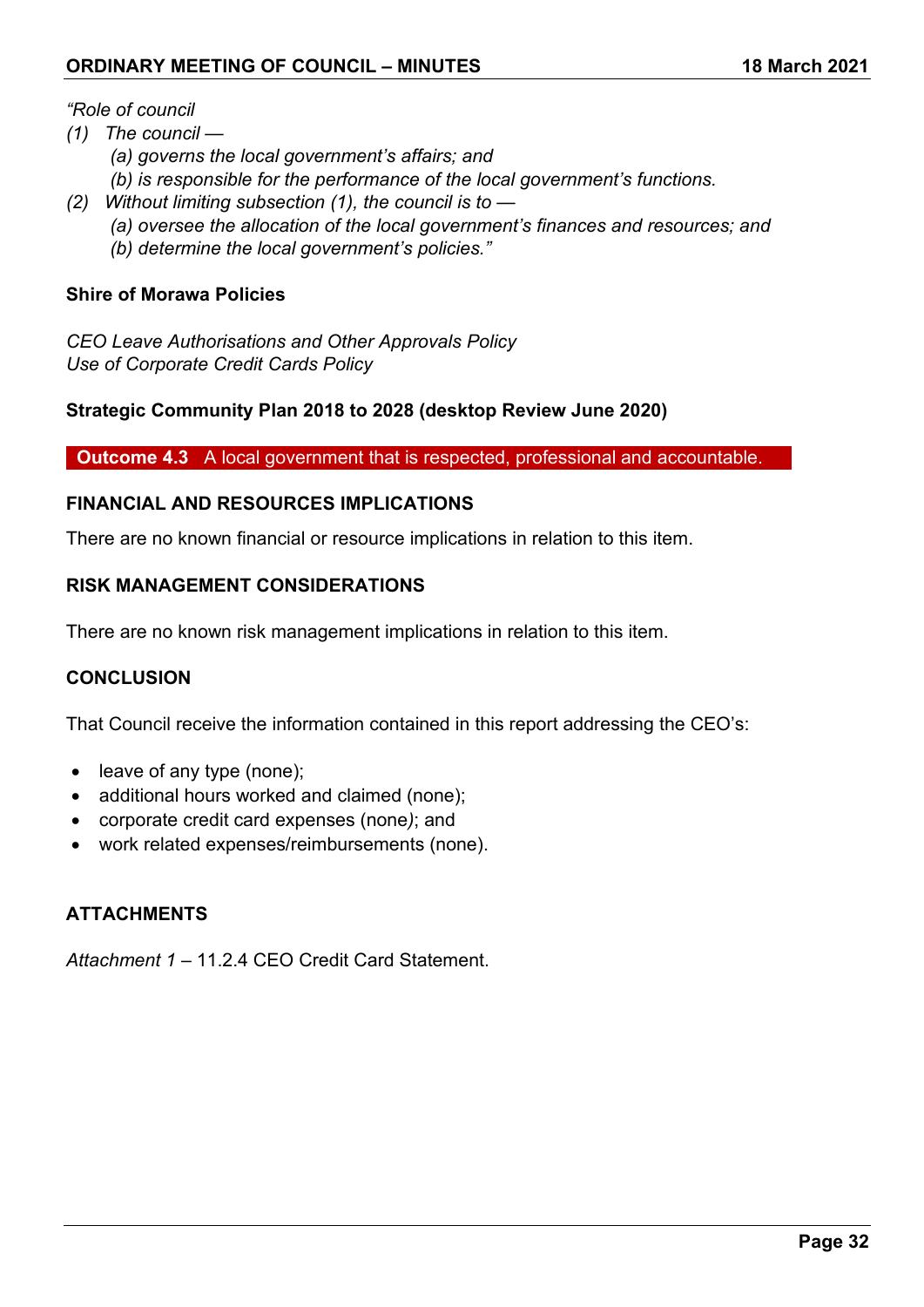# **11.2.5 Consultation on Independent Oversight System and Local Government Child Safety Officers**

**Author:** Deputy Chief Executive Officer

**Authorising Officer:** Chief Executive Officer

**Disclosure of Interest:** The Author and Authorising Officer declare that they do not have any conflicts of interest in relation to this item.

#### **OFFICER'S RECOMMENDATION/RESOLUTION**

**210311 Moved: Cr Collins Seconded: Cr Harris**

**That Council:** 

**1. Supports the officer's comments and observations contained in this report for submission to WALGA as part of a sector wide response to the State Government Discussion Paper.**

# *CARRIED BY SIMPLE MAJORITY 7/0*

#### **PURPOSE**

The purpose of this agenda item is to inform and provide advice to Council on a proposed response to the Discussion Paper jointly prepared by the Department of Communities and Department of Local Government, Sports & Cultural Industries on the implementation of child safety officers in local governments. The Discussion Paper has been prepared as a State Government response to Recommendation 6.12 of the Royal Commission into Institutional Responses to Child Sexual Abuse, which specifically references the '*promotion of child safety across organisations and the role of child safety officers in local government'*.

Recommendation 6.12 of the Royal Commission recommended that, with support from governments at the national, state and territory levels, **local governments should designate child safety officer positions from existing staff profiles to carry out the following functions**:-

- a) Developing child safety messages in local government venues, grounds and facilities;
- b) Assisting local institutions to access online child safety resources;
- c) Providing child safety information and support to local institutions on a need's basis;
- d) Supporting local institutions to work collaboratively with key services to ensure child safe approaches are culturally safe, disability aware and appropriate for children from diverse backgrounds.

A copy of the Discussion Paper is appended to this report.

The State Government are intending to use this Discussion Paper as a mechanism to commence a consultation process with two key aims:-

1. To develop a better understanding of the current role of local governments in promoting child safety and how the outcomes of this work are reported internally to executive and to Council; and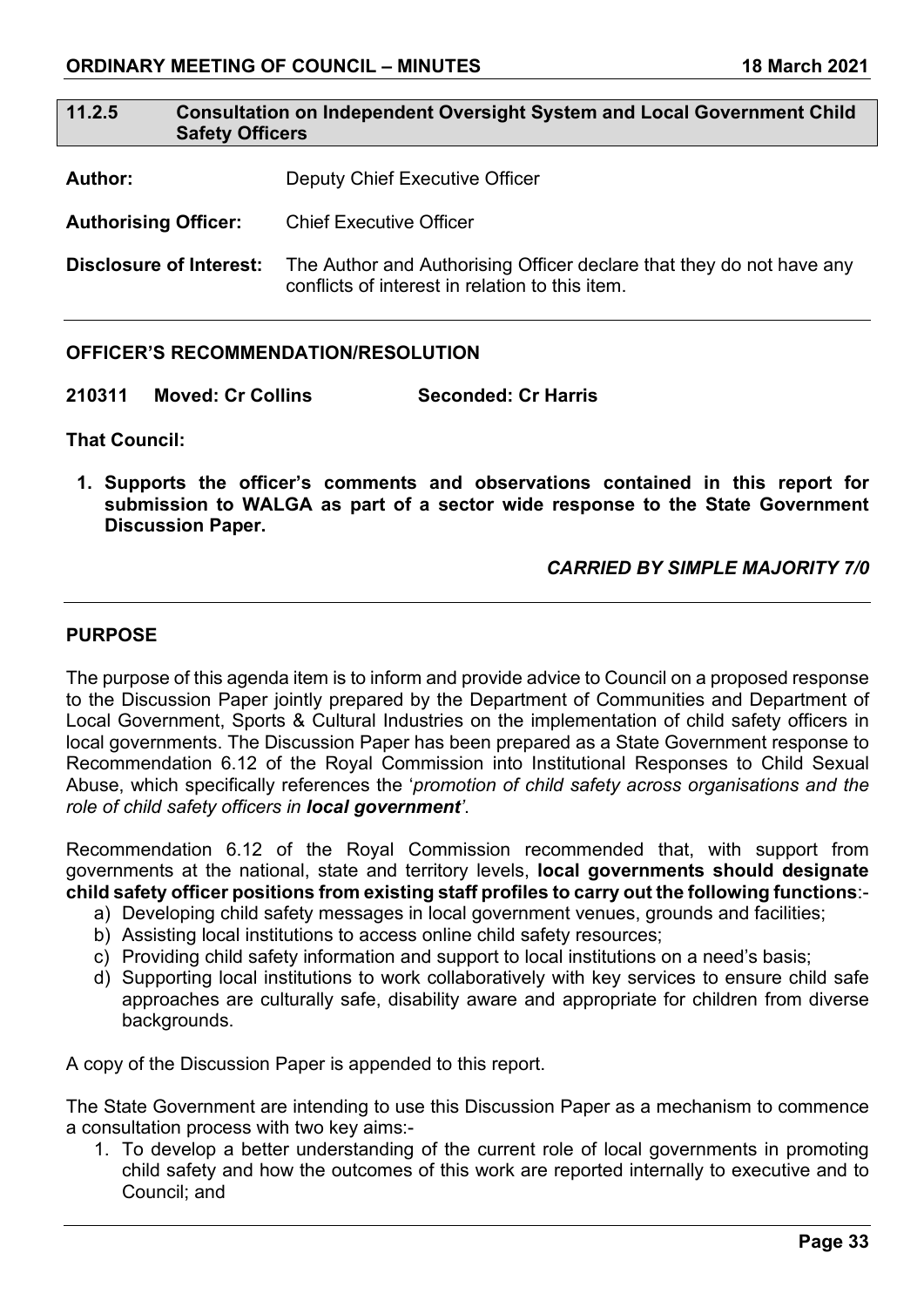2. To use this understanding of current work promoting child safety to inform development of an approach to meet recommendation 6.12 of the Royal Commission in implementing the child safety officer role.

# **DETAIL**

There are several issues and concerns in relation to this initiative. Additional information is also required to enable the Shire to have a better understanding on how this initiative will impact on Shire operations. The following are key areas requiring additional clarity as well as other comments and observations:-

- i. There does not appear to be any additional resourcing support on offer to assist LGA's in delivering on these key functions. The Discussion Paper makes specific reference to key functions of child safety officers being incorporated into existing LGA staff functions. This would bring additional tasking requirements that would compete with the core role of these officer positions (i.e. Community Development Officers), potentially resulting in reduced community events, activities, etc.
- ii. The legal implications of LGA's taking on the responsibility of child safety officers needs to be assessed, particularly if these tasks are integrated into existing staff/roles i.e. what happens if a community group or sporting club official is charged with a child abuse offence; is the LGA accountable as well?

If LGA's are tasked generally to distribute key child safety materials and information to local sporting clubs and community groups, without any legal or (staff) functional responsibilities, that would be ideal. So LGA's become a key conduit for dissemination of child safety information, without any significant employee tasking responsibilities or legal recourse. It is understood that these safety materials are currently in development.

WALGA is coordinating a sector wide response to this matter with consultation closing on 2<sup>nd</sup> April 2021. The above key comments and observations should be submitted by the Shire of Morawa as its response to the discussion paper.

At a higher level, the Royal Commission recommendation to bring a level of accountability and responsibility to LGA's seems extremely excessive given the basis for the Royal Commission resulted from abuse of children at an institutional level (i.e. boarding schools, orphanages, etc), not as a result of the running of smaller clubs and community groups. If anything, a better way to deliver better protection to children would be to mandate Working with Children Checks for all group/club volunteers and officials (noting the cost and potential loss of volunteers with taking such action).

# **LEVEL OF SIGNIFICANCE**

Medium significance

# **CONSULTATION**

Senior Management Team

# **LEGISLATION AND POLICY CONSIDERATIONS**

Subject to the outcomes from this Consultation process and the final arrangements as established, a new Shire of Morawa Policy may need to be established to formalise Council's position and actions to deliver on any new requirements.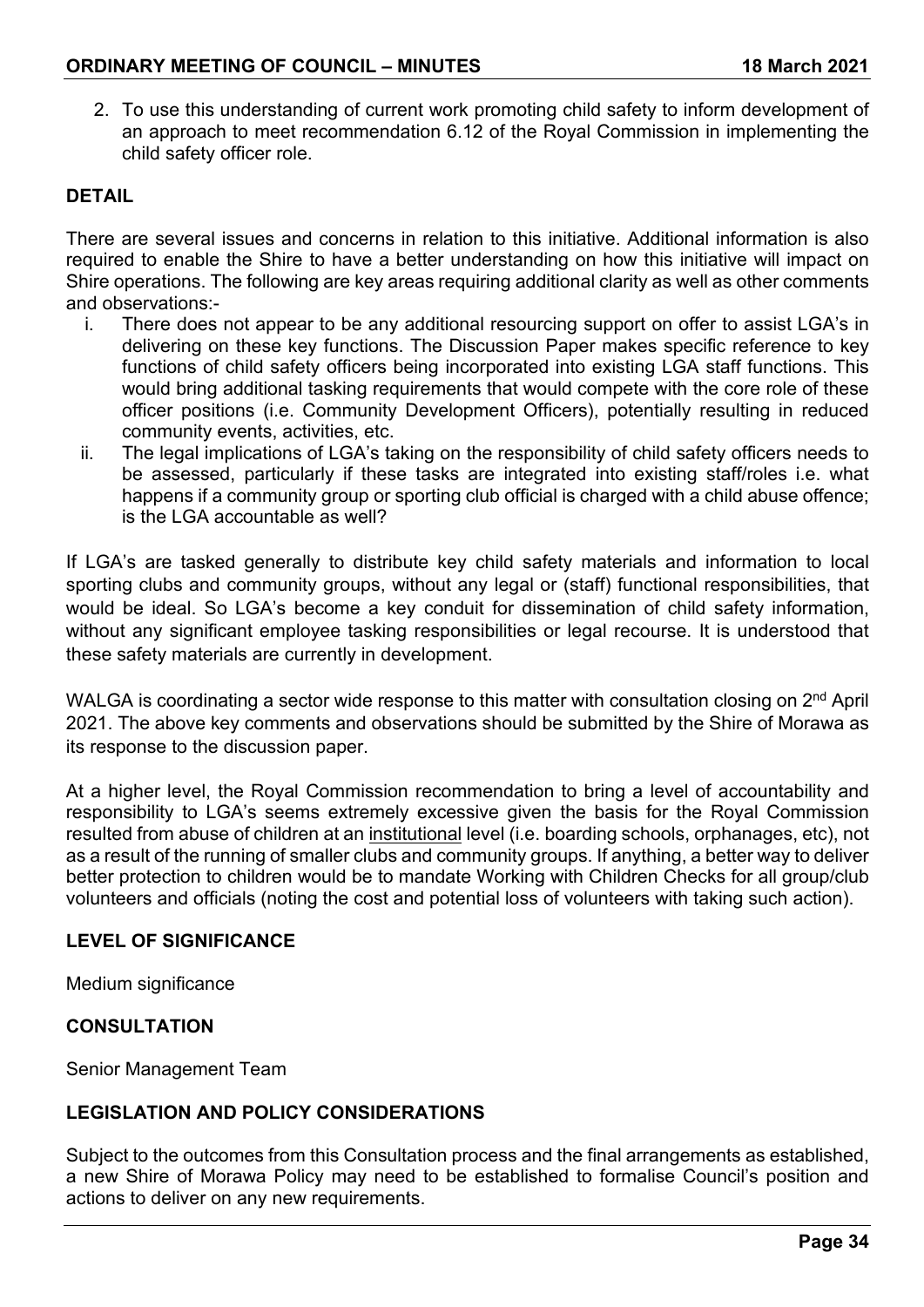# **Strategic Community Plan 2018 to 2028 (desktop Review June 2020)**

**Outcome 4.3** A local government that is respected, professional and accountable.

# **FINANCIAL AND RESOURCES IMPLICATIONS**

There is potential to be significant labour resourcing (time) implications in relation to this item i.e. additional tasks and responsibilities, which would also take designated staff away from their core activities.

#### **RISK MANAGEMENT CONSIDERATIONS**

There are significant (unknown) risk management implications, mainly in relation to community groups or organisations that commit a child abuse offence that local governments have obligations to support with key messaging and promotion of child safety information.

#### **CONCLUSION**

That Council supports the officer's comments and observations contained in this report for submission to WALGA as part of a coordinated effort to establish a sector wide response to the State Government Discussion Paper.

# **ATTACHMENTS**

*Attachment 1 –* 11.2.5 Discussion paper on the implications of child safety officers in local governments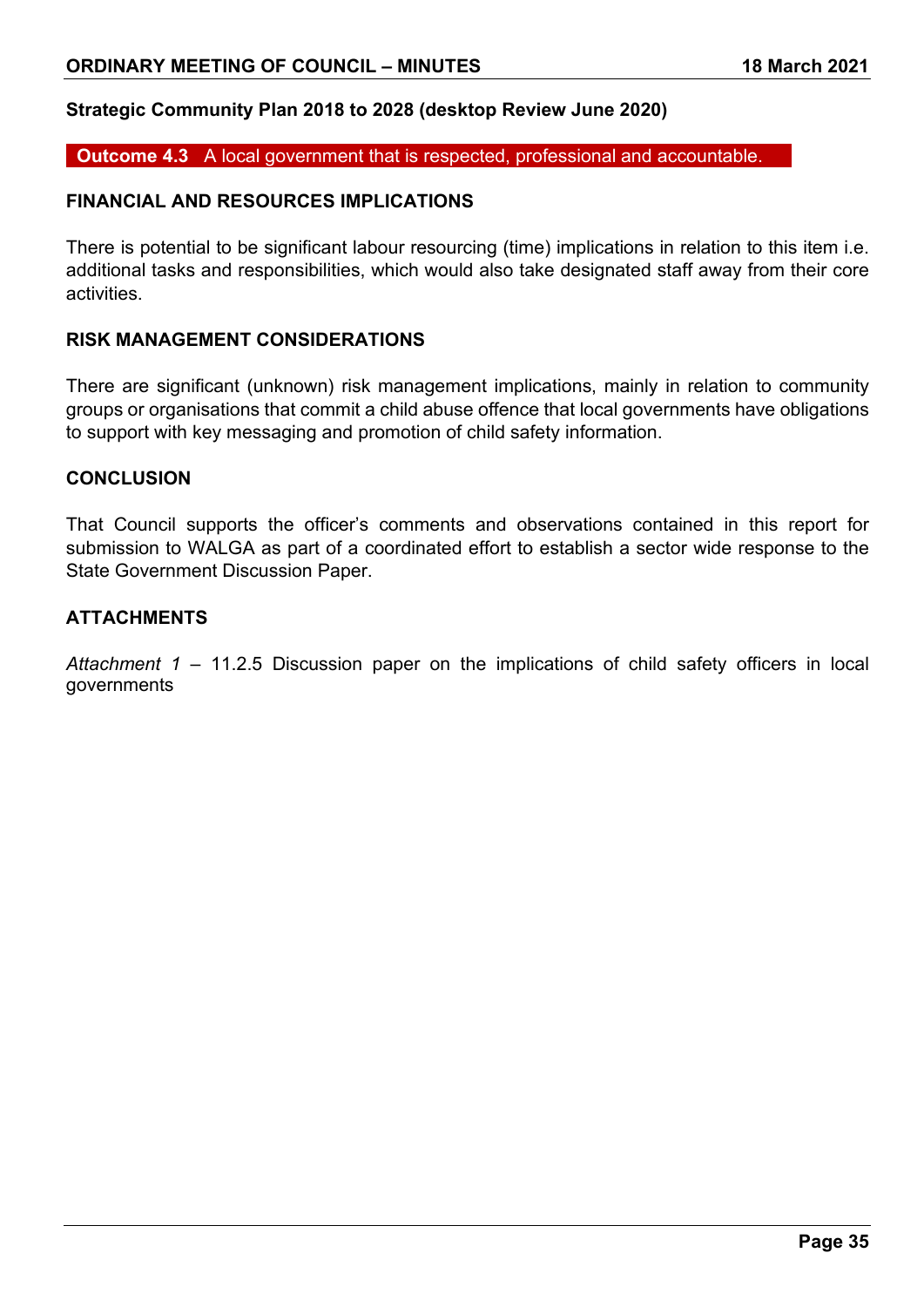# **11.3 Executive Manager Works & Assets**

# **11.3.1 Acceptance of RFT01-2021 Motor Grader**

**Author:** Executive Manager Works and Assets

**Authorising Officer:** Chief Executive Officer

**Disclosure of Interest:** The Author and Authorising Officer declare that they do not have any conflicts of interest in relation to this item.

#### **OFFICER'S RECOMMENDATION/RESOLUTION**

**210312 Moved: Cr Katona Seconded: Cr Carslake**

**That with regard to tender RFT 01-2021, purchase of a new Motor Grader, Council**

- **1. Resolve to award the tender to AFGRI Equipment Australia for the 620GP John Deer Motor Grader for the price of \$372,350.00 (excluding GST and Trade-in)**
- **2. Note the trade-in price offered from AFGRI Equipment Australia for the trade in of the 2006 John Deere 670D Motor Grader is \$75,000.00 (excluding GST)**

*CARRIED BY SIMPLE MAJORITY 7/0*

# **PURPOSE**

The purpose of this report is for Council to consider a capital purchase, via tender for a new Motor Grader.

#### **DETAIL**

On the 5 February 2021, the Shire opened a tender via WALGA E-Quotes for a Motor Grader. The tender period was for three weeks, closing 25 February 2021.

The tender requested the supply of one Motor Grader with the following key features:

- Engine output 130-150W fly wheel kilowatt class
- 2020/2021 compliant plate model

At the close of the Tender Period, the Shire has received four quotes from three suppliers:

- Komatsu Australia Pty Ltd
- AFGRI Equipment John Deere Construction
- WesTrac Pty Ltd

# **LEVEL OF SIGNIFICANCE**

High – the provision of a motor grader is an essential piece of Shire machinery.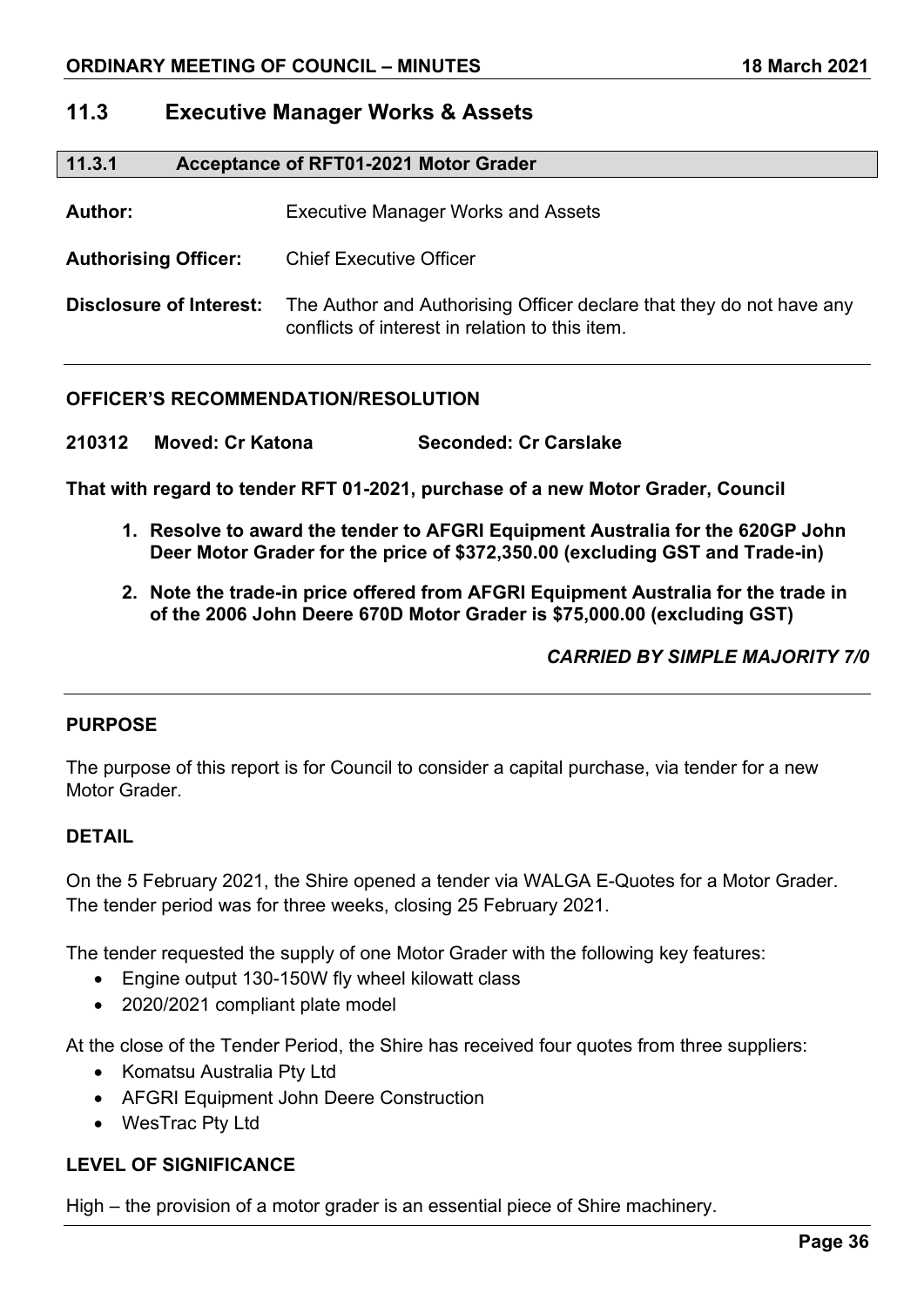# **CONSULTATION**

The Tender process was managed via WALGA E-Quotes

# **LEGISLATION AND POLICY CONSIDERATIONS**

**Outcome 1.8 Well maintained local roads and ancillary infrastructure.**

**Outcome 1.10 Increased investment in transport networks.**

Local Government Act 1995 S.3.57 Local Government (Functions and General) Regulations 1996 Shire Purchasing Policy

# **FINANCIAL AND RESOURCES IMPLICATIONS**

| <b>Grader Model</b>                             | GD555-5      | 620GP        | 670GP        | 140          |
|-------------------------------------------------|--------------|--------------|--------------|--------------|
| Year                                            | 2021         | 2020         | 2021         | 2021         |
| <b>Engine Output KW</b>                         | 118-131      | 130-150      | 130-150      | 136-159      |
| <b>Selling Price (ex GST)</b>                   | \$370,276.34 | \$372,350.00 | \$407,000.00 | \$386,600.00 |
| <b>GST Amount</b>                               | \$37,027.63  | \$37,235.00  | \$40,700.00  | \$38,660.00  |
| <b>Total Selling Price</b><br>inclusive of GST  | \$407,303.97 | \$409,585.00 | \$447,700.00 | \$425,260.00 |
| Trade in (ex GST)                               | \$65,000.00  | \$75,000.00  | \$75,000.00  | \$65,000.00  |
| <b>GST Amount</b>                               | \$6,500.00   | \$7,500.00   | \$7,500.00   | \$6,500.00   |
| <b>Total Trade in Price</b><br>inclusive of GST | \$71,500.00  | \$82,500.00  | \$85,500.00  | \$71,500.00  |
| <b>Net Charge (ex GST)</b>                      | \$305,276.34 | \$297,350.00 | \$332,000.00 | \$321,600.00 |
| <b>GST Amount</b>                               | \$30,527.63  | \$29,735.00  | \$33,200.00  | \$32,160.00  |
| Net Charge Total<br>inclusive of GST            | \$335,803.97 | \$327,085.00 | \$365,200.00 | \$353,760.00 |

#### **2020/2021 RFT 01-2021 Motor Grader Quote Comparison Table**

The recommended option of Grader is the 620GP John Deer Motor Grader from AFGRI Equipment Australia for the cost of \$372,350.00 (excluding GST).

The amount offered from AFGRI Equipment Australia for the trade in of the Shire's 2006 John Deere 670D Motor Grader is \$75,000.00 (excluding GST), which means the Total Net Charge will be \$297,350.00 (excluding GST).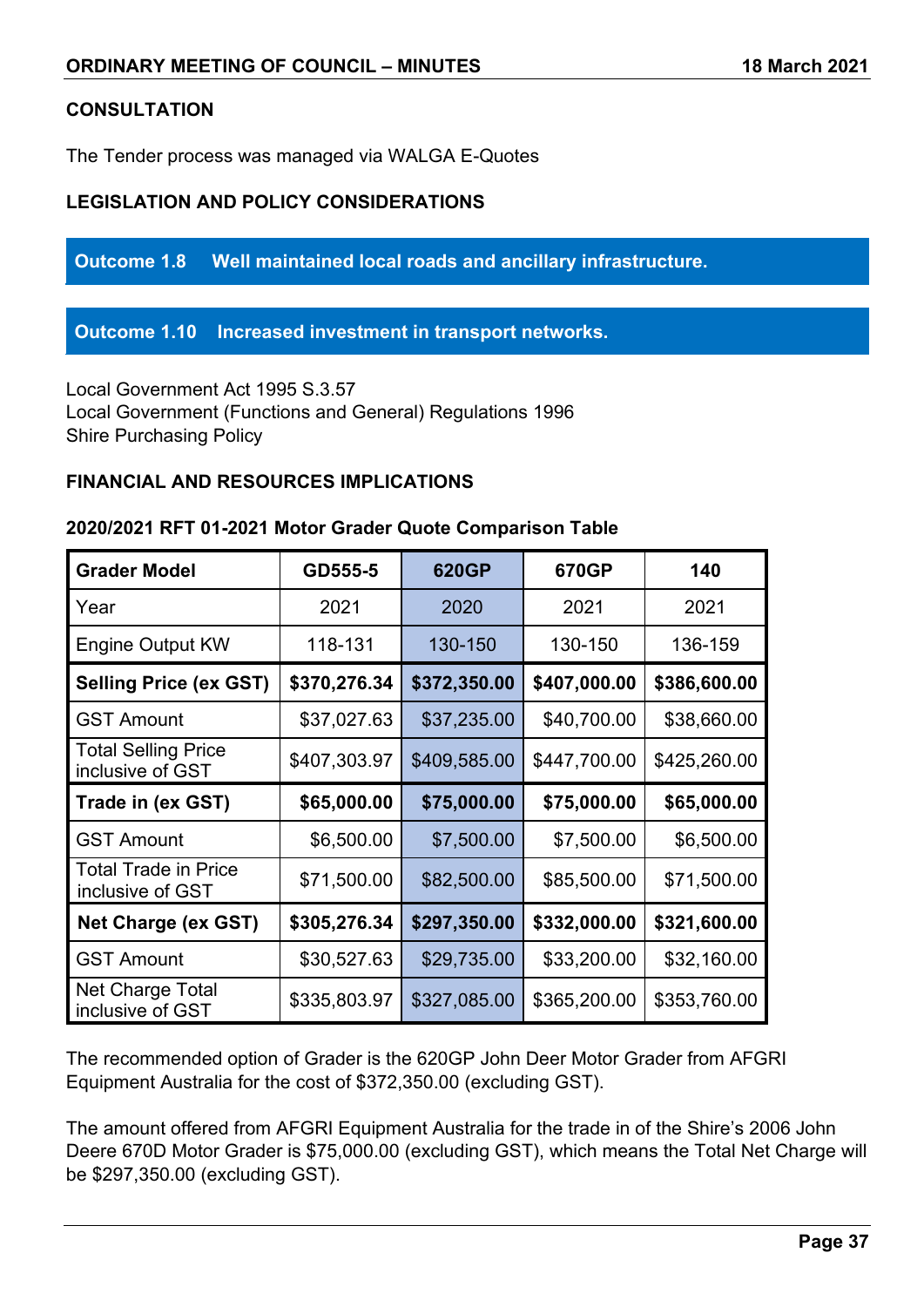# **RISK MANAGEMENT CONSIDERATIONS**

The purchase of a new motor grader has a low risk consideration.

#### **CONCLUSION**

The Shire having followed the WALGA E-Quotes process received four responses for the provision of a new a Motor Grader. It is recommended that the Council support the purchase of a new Motor Grader from AFGRI Equipment Australia

# **ATTACHMENTS**

Attachment 1 – 11.3.1 Evaluation Report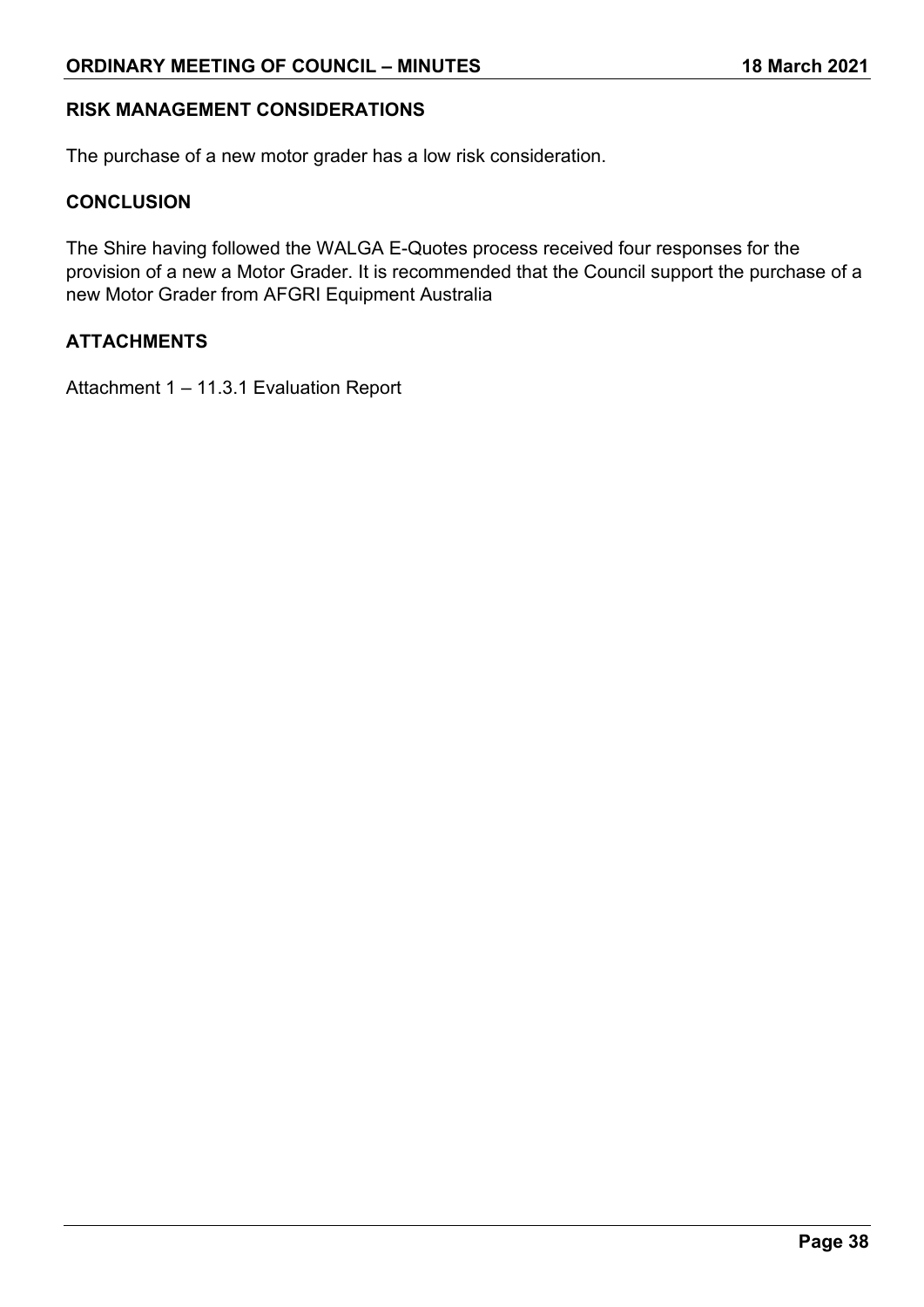#### **Item 12 Reports of Committees**

#### **12.1 Unconfirmed Minutes of Audit and Risk Committee Meeting held 11 March 2021**

**Author:** Chief Executive Officer

**Authorising Officer:** Chief Executive Officer

**Disclosure of Interest:** The Author and Authorising Officer declare that they do not have any conflicts of interest in relation to this item.

#### **OFFICER'S RECOMMENDATION/RESOLUTION**

**210313 Moved: Cr Stokes Seconded: Cr Coaker**

**That Council receive the Unconfirmed Audit and Risk Committee meeting held Thursday 11 March 2021 commencing at 5.30pm at the Morawa Shire Council Chambers, Morawa as per** *Attachment 1 - 12.1 Audit and Risk Committee Meetings Minutes.*

#### *CARRIED BY SIMPLE MAJORITY 7/0*

#### **MATTERS ARISING**

**10.1 Report on Significant Matter raised in Annual Financial Report Audit Opinion**

#### **COMMITTEE RECOMMENDATION/RESOLUTION**

**210314 Moved: Cr Stokes Seconded: Cr Coaker**

**That Council:**

- **1. Endorses the report (as attached) addressing the matter identified as significant by the auditor in the audit report relating to the Shire's Annual Financial Report 2019-2020**
- **2. Endorses the CEO to distribute the report on the Shire website and to the Minister for Local Government in compliance with the Local Government Act.**

#### *CARRIED BY SIMPLE MAJORITY 7/0*

#### **10.2 2020 Compliance Audit Return**

#### **COMMITTEE RECOMMENDATION/ RESOLUTION**

**210315 Moved: Cr Stokes Seconded: Cr Coaker**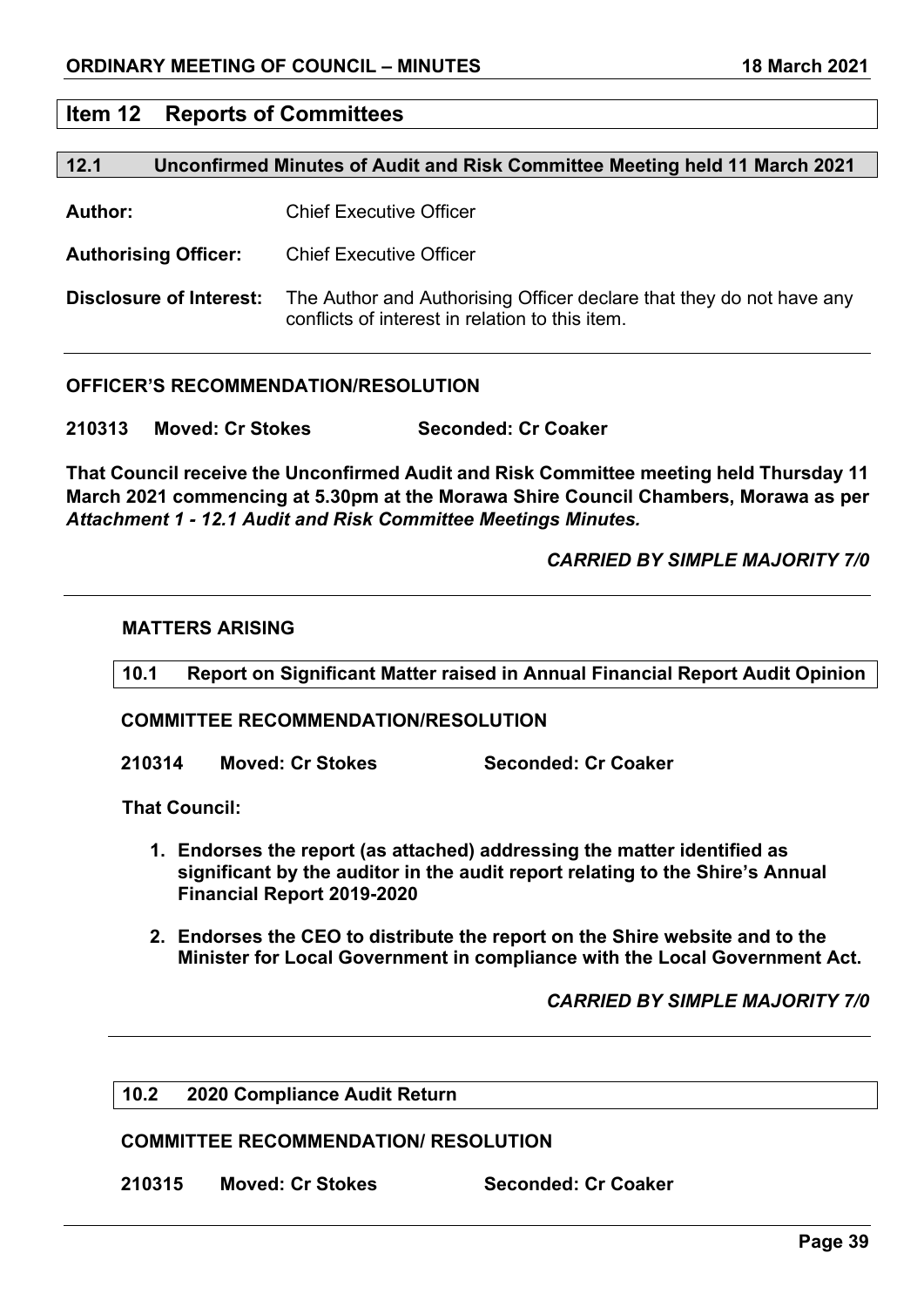**That with respect to the Local Government Compliance Audit Return 2020 for the Shire of Morawa, that Council:**

- **1. Note and accept the Compliance Audit Return (Attachment 1) for the local government of the Shire of Morawa for the period 1 January 2020 to 31 December 2020; and**
- **2. Request the Chief Executive Officer to submit a certified copy of the Compliance Audit Return to the Director General of the Department of Local Government Sport and Cultural Industries by 31 March 2021.**

*CARRIED BY SIMPLE MAJORITY 7/0*

# **Item 13 Motions of Which Previous Notice Has Been Given**

Nil

# **Item 14 New Business of an Urgent Nature**

Nil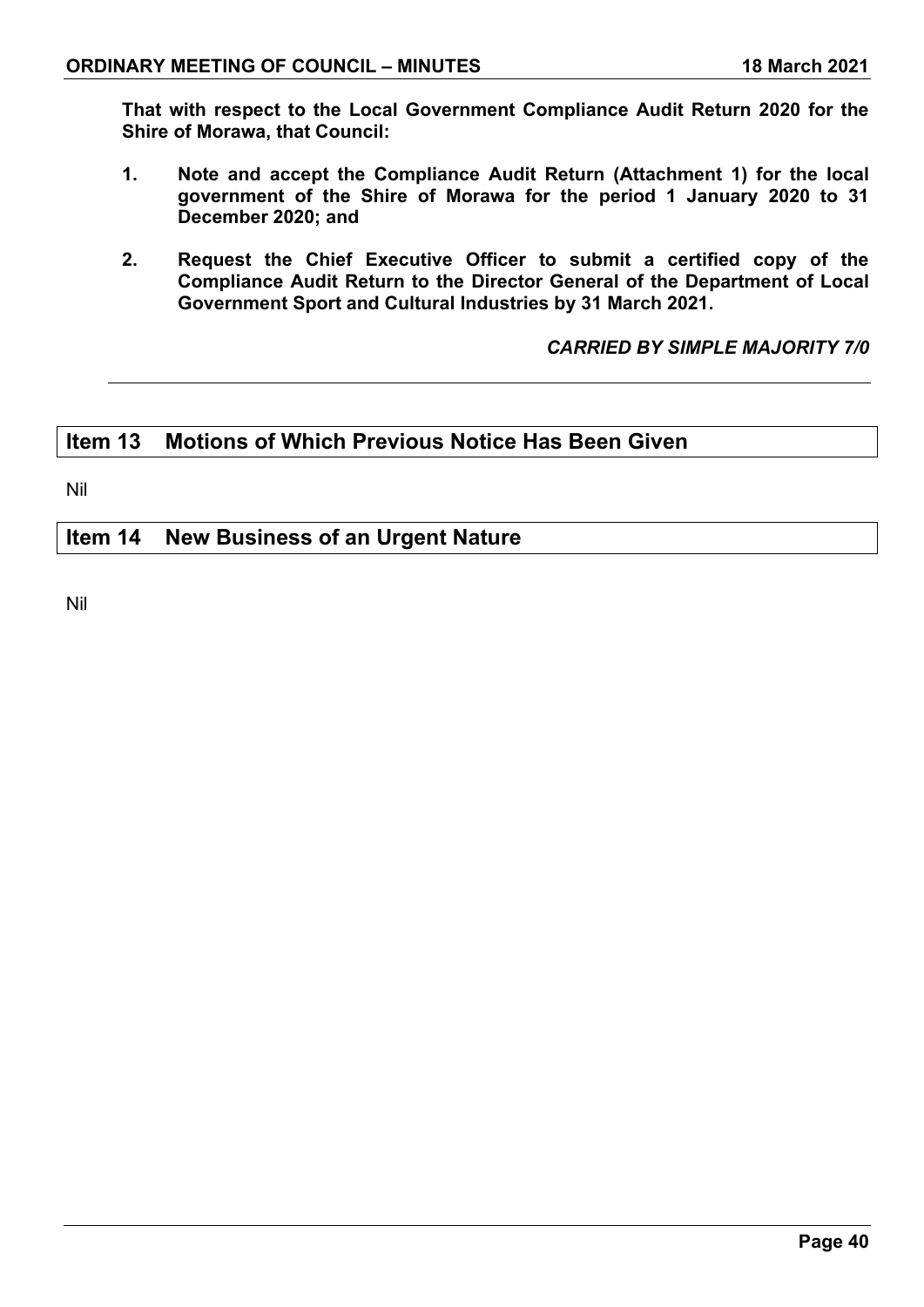# **Item 15 Matters for Which the Meeting May Be Closed (Confidential Items)**

#### **15.1 Closure of the Meeting to the Public**

**Author:** Chief Executive Officer

**Authorising Officer:** Chief Executive Officer

**Disclosure of Interest:** The Author and Authorising Officer declare that they do not have any conflicts of interest in relation to this item.

#### **OFFICER'S RECOMMENDATION/RESOLUTION**

**210316 Moved: Cr Stokes Seconded: Cr Collins**

**That Council closes the meeting to the public under section 5.23 (2)(b) of the** *Local Government Act 1995* **and the** *Shire of Morawa Meeting Procedures Local Law 2012* **s 6.2 so that it can consider the following Items:**

• **15.2 Confidential Item – Nomination of Honorary Freeman of the Shire**

# *CARRIED BY SIMPLE MAJORITY 7/0*

#### **PURPOSE**

This item seeks Council's approval under s5.23 (2) of the *Local Government Act 1995* to move into camera or closed session to consider confidential matters:

# **DETAIL**

Under s5.23 (2) of the *Local Government Act 1995,* Council must resolve to move into camera or closed session. The following Items are considered to be 'confidential matters' as addressed below:

• 15.2 Confidential Item – Nomination of Honorary Freeman of the Shire

#### **LEVEL OF SIGNIFICANCE**

High – Confidential Items

#### **CONSULTATION**

Senior Management Team

# **LEGISLATION AND POLICY CONSIDERATIONS**

#### *Local Government Act 1995*

Under section 5.23 (2) of the *Local Government Act 1995*, part of a council meeting may be closed, if the meeting deals with any of the following: *(a) a matter affecting an employee or employees;*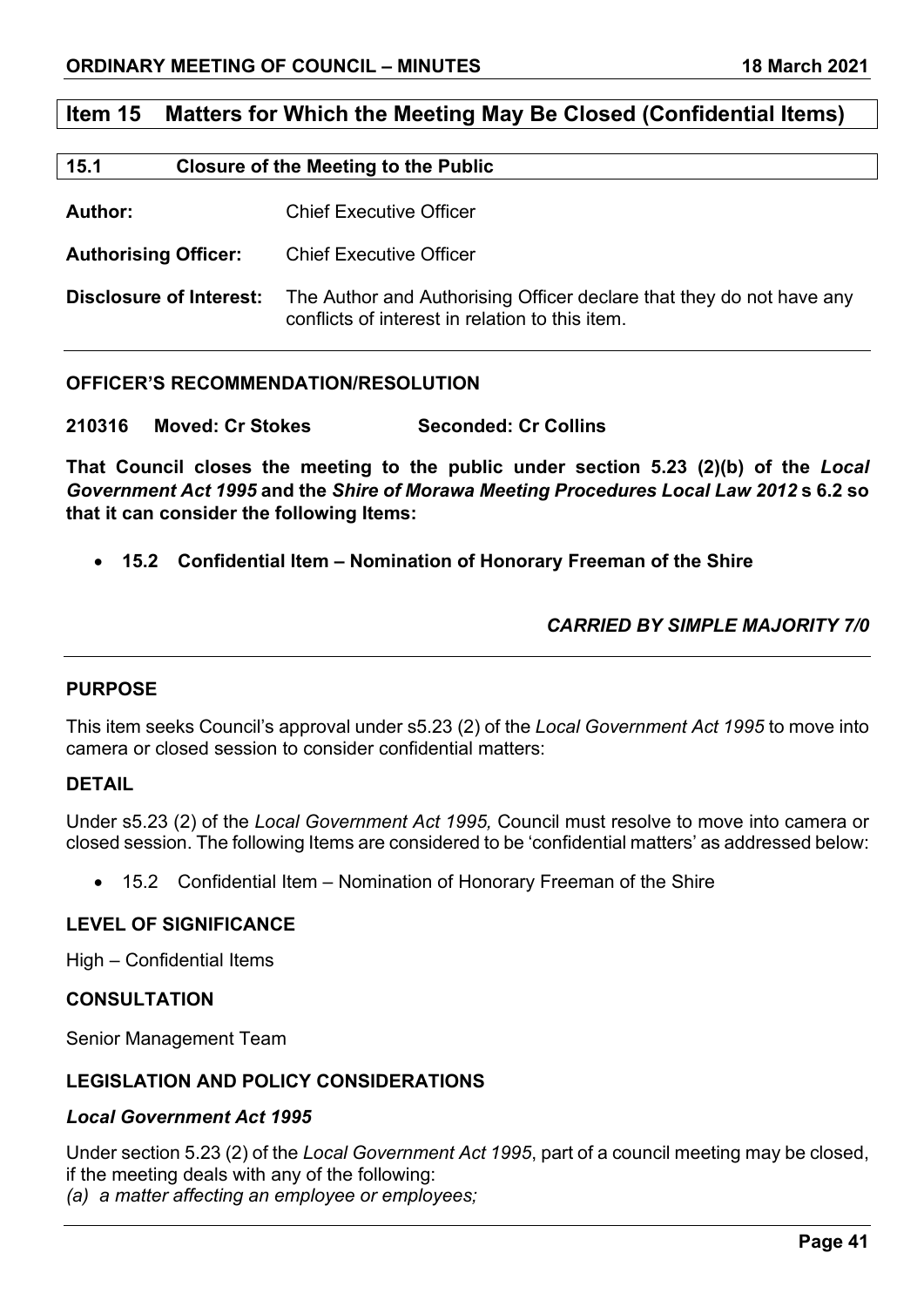- *(b) the personal affairs of any person;*
- *(c) a contract entered into, or which may be entered into, by the local government and which relates to a matter to be discussed at the meeting;*
- *(d) legal advice obtained, or which may be obtained, by the local government and which relates to a matter to be discussed at the meeting;*
- *(e) a matter that if disclosed, would reveal —*
	- *(i) a trade secret;*
	- *(ii) information that has a commercial value to a person;*
	- *(iii) information about the business, professional, commercial or financial affairs of a person, where the trade secret or information is held by, or is about, a person other than the local government;*
- *(f) a matter that if disclosed, could be reasonably expected to —*
	- *(i) impair the effectiveness of any lawful method or procedure for preventing, detecting, investigating or dealing with any contravention or possible contravention of the law;*
	- *(ii) endanger the security of the local government's property;*
	- *(iii) prejudice the maintenance or enforcement of a lawful measure for protecting public safety;*
- *(g) information which is the subject of a direction given under section 23(1a) of the Parliamentary Commissioner Act 1971; and*
- *(h) such other matters as may be prescribed.*

# **Shire of Morawa Meeting Procedures Local Law 2012**

The key parts include:

- 6.2 Meetings not open to the public
- (1) The CEO may, at any time, recommend that a meeting or part of a meeting be closed to members of the public.
- (2) The Council or a committee, in one or more of the circumstances dealt with in the Act, may at any time, by resolution, decide to close a meeting or part of a meeting.
- (3) If a resolution under subclause (2) is carried— (a) the presiding member is to direct everyone to leave the meeting except— (i) the members; (ii) the CEO; and (iii) any officer specified by the presiding member; and (b) the meeting is to be closed to the public until, at the conclusion of the matter justifying the closure of the meeting to the public, the Council or the committee, by resolution, decides otherwise.
- (4) A person who fails to comply with a direction under subclause (3)(a) may, by order of the presiding member, be removed from the meeting.
- (5) While the resolution under subclause (2) remains in force, the operation of clause 8.9 is to be suspended until the Council or the committee, by resolution, decides otherwise.
- (6) A resolution under this clause may be made without notice.
- (7) Unless the Council resolves otherwise, once the meeting is reopened to members of the public, the presiding member is to ensure that any resolution of the Council made while the meeting was closed is to be read out including a vote of a member to be included in the minutes.

# **Strategic Community Plan 2018 to 2028 (desktop Review June 2020)**

**Outcome 4.3** A local government that is respected, professional and accountable.

# **FINANCIAL AND RESOURCES IMPLICATIONS**

Any known financial implications are addressed in the respective reports.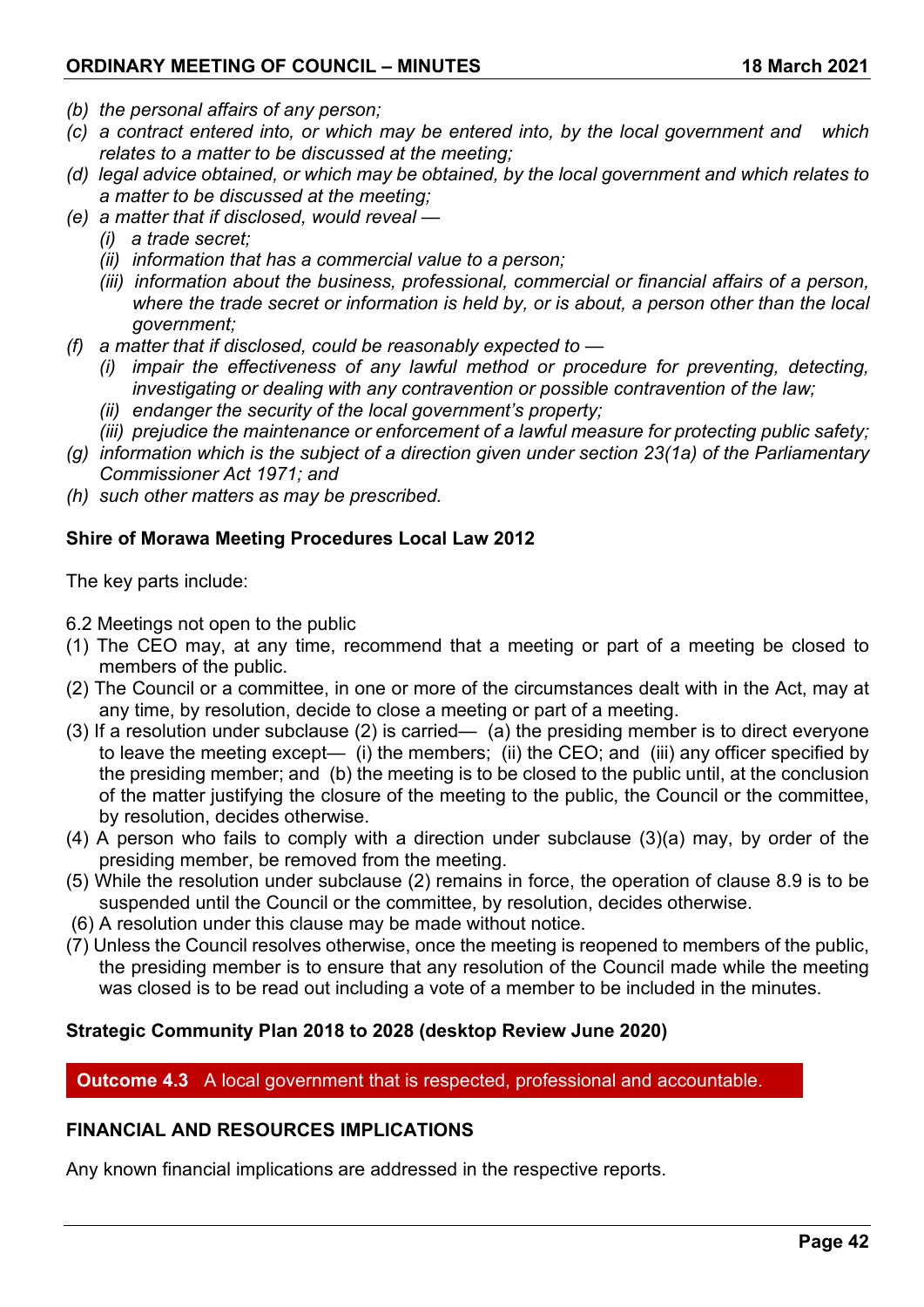# **RISK MANAGEMENT CONSIDERATIONS**

There are no known risk management considerations.

# **CONCLUSION**

That Council closes the meeting to the public under section 5.23 (2) of the *Local Government Act 1995* and the *Shire of Morawa Meeting Procedures Local Law 2012* s 6.2 so that it can consider the reports as addressed.

# **ATTACHMENT**

Nil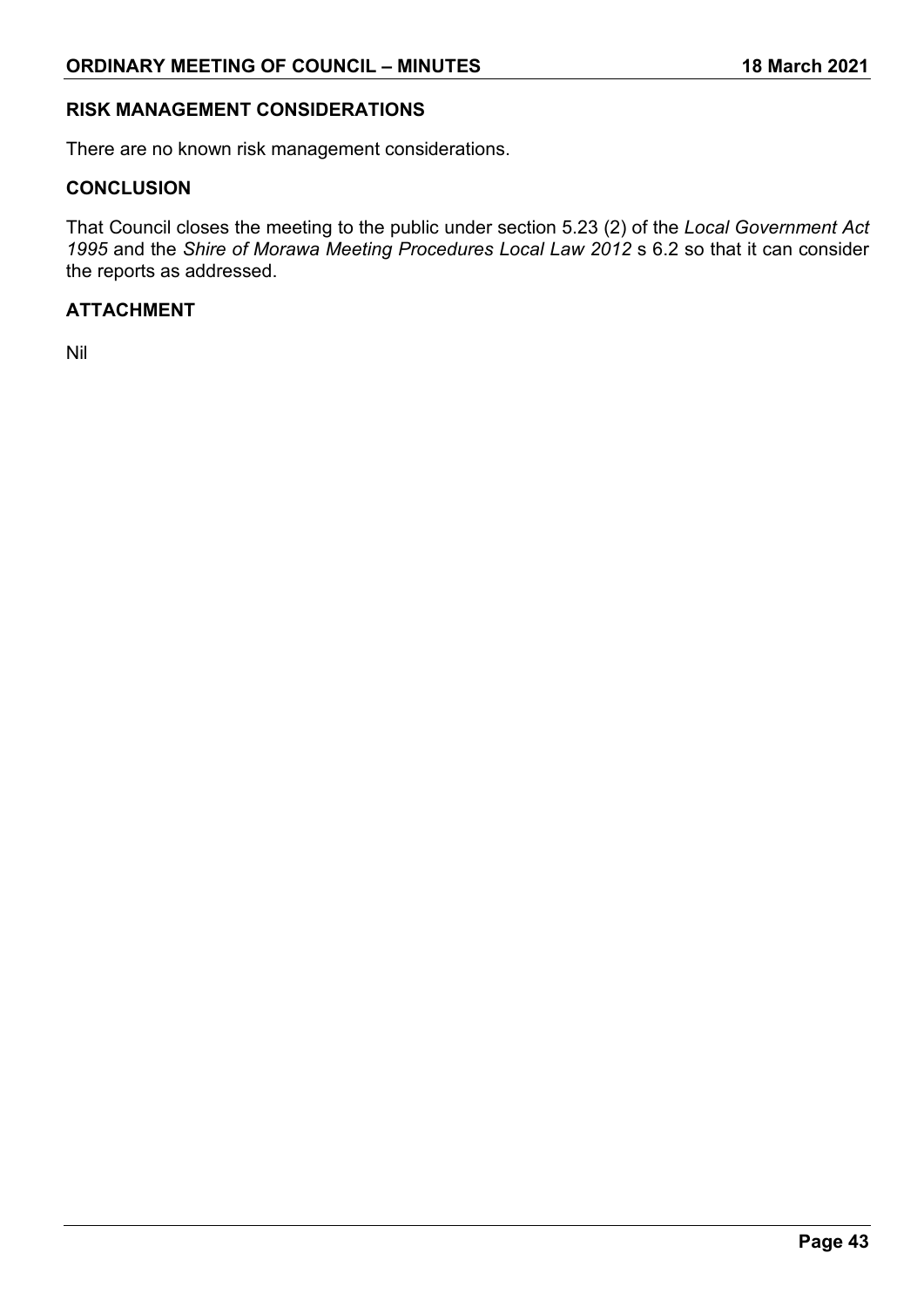*Jackie Hawkins, Paul Buist, Rondah Toms and Cr Carslake left the meeting at 5.40pm.*

| 15.2                        | Confidential Item – Nomination of Honorary Freeman of the Shire |
|-----------------------------|-----------------------------------------------------------------|
| <b>Author:</b>              | <b>Chief Executive Officer</b>                                  |
| <b>Authorising Officer:</b> | <b>Chief Executive Officer</b>                                  |

**Disclosure of Interest:** The Author and Authorising Officer declare that they do not have any conflicts of interest in relation to this item.

# **OFFICER'S RECOMMENDATION**

# **That Council:**

- **1. Designate that moving forward the Freeman Working Group is to be made up of** 
	- **a. Shire President**
	- **b. Deputy President**
	- **c. Chief Executive Officer**
	- **d. The next longest serving Elected Member on Council**
- **2. Either**
	- **a. Confer the title of 'Honorary Freeman of the Shire' on the Nominee**
	- **b. Thank the community members for their nomination but do not confer the title of 'Honorary Freeman of the Shire' on the Nominee**

#### **RESOLUTION**

**210317 Moved: Cr Stokes Seconded: Cr Coaker**

**That Council designate that moving forward the Freeman Working Group is to be made up of:**

- **a. Shire President**
- **b. Deputy President**
- **c. Chief Executive Officer**
- **d. The next longest serving Elected Member on Council**

*CARRIED BY SIMPLE MAJORITY 6/0*

#### **RESOLUTION**

**210318 Moved: Cr Harris**

**That Council confer the title of 'Honorary Freeman of the Shire' on the Nominee.**

*MOTION LAPSED DUE TO NO SECONDER*